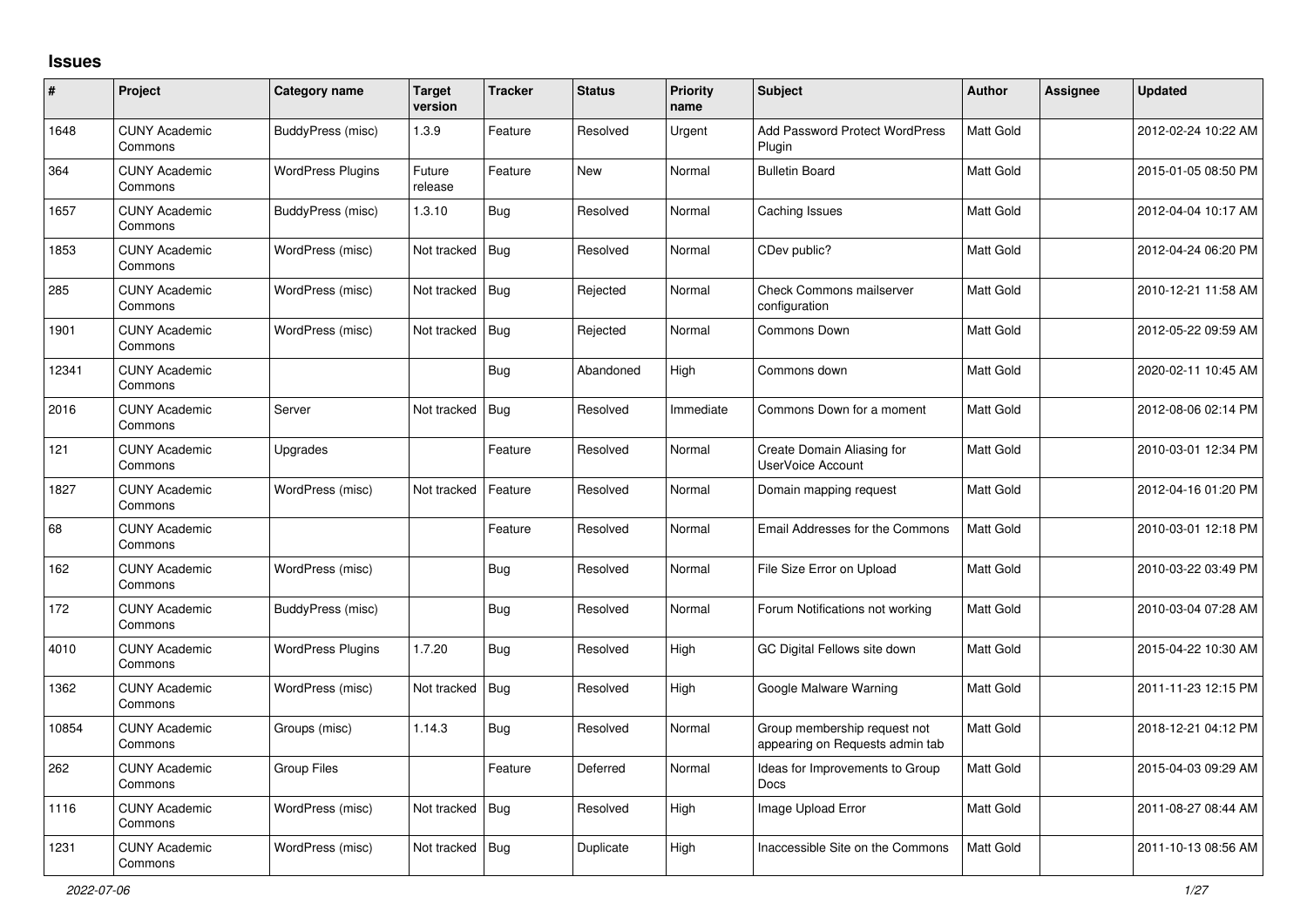| #    | Project                         | Category name            | Target<br>version | <b>Tracker</b> | <b>Status</b> | <b>Priority</b><br>name | Subject                                                                 | <b>Author</b>    | <b>Assignee</b> | <b>Updated</b>      |
|------|---------------------------------|--------------------------|-------------------|----------------|---------------|-------------------------|-------------------------------------------------------------------------|------------------|-----------------|---------------------|
| 54   | <b>CUNY Academic</b><br>Commons | Wiki                     |                   | Feature        | Rejected      | Normal                  | Install MediaWiki Stat Extension                                        | Matt Gold        |                 | 2015-04-01 09:19 PM |
| 297  | <b>CUNY Academic</b><br>Commons | Wiki                     |                   | <b>Bug</b>     | Resolved      | Normal                  | Lost write privileges to wiki images<br>directory                       | Matt Gold        |                 | 2010-08-25 05:47 PM |
| 1568 | CUNY Academic<br>Commons        | BuddyPress (misc)        | Not tracked       | Bug            | Resolved      | Normal                  | Member reports problem with email<br>notifications                      | Matt Gold        |                 | 2012-02-28 10:51 AM |
| 1143 | <b>CUNY Academic</b><br>Commons | BuddyPress (misc)        | 1.2.5             | Bug            | Resolved      | Normal                  | Notifications of Old Posts                                              | Matt Gold        |                 | 2011-08-30 09:56 PM |
| 260  | <b>CUNY Academic</b><br>Commons | <b>Group Files</b>       | Future<br>release | Feature        | Rejected      | Normal                  | Possible synergy between Group<br>Docs plugin and Forum<br>Attachments? | <b>Matt Gold</b> |                 | 2015-11-12 01:00 AM |
| 38   | <b>CUNY Academic</b><br>Commons | <b>WordPress Plugins</b> | Future<br>release | Feature        | Deferred      | Normal                  | Possible Upgrade to Sitewide Tags<br>Plugin                             | <b>Matt Gold</b> |                 | 2015-04-01 09:18 PM |
| 125  | <b>CUNY Academic</b><br>Commons | Redmine                  | Not tracked       | Bug            | Rejected      | Normal                  | Prevent Issues Site from Showing<br>up in Google Searches               | Matt Gold        |                 | 2010-12-28 05:45 PM |
| 5274 | <b>CUNY Academic</b><br>Commons |                          |                   | <b>Bug</b>     | Resolved      | Normal                  | RBE - received erroneous<br>notification of reply not being posted      | Matt Gold        |                 | 2016-02-29 03:46 PM |
| 1679 | <b>CUNY Academic</b><br>Commons | WordPress (misc)         | Not tracked       | Support        | Resolved      | Immediate               | Remove password-protection from<br>JITP                                 | Matt Gold        |                 | 2012-03-06 09:48 AM |
| 47   | <b>CUNY Academic</b><br>Commons | BuddyPress (misc)        |                   | Bug            | Resolved      | Normal                  | Request to Join Group Lost                                              | Matt Gold        |                 | 2009-10-19 04:08 PM |
| 762  | <b>CUNY Academic</b><br>Commons | BuddyPress (misc)        |                   | Bug            | Resolved      | Normal                  | <b>Resolve Email Notification Problems</b><br>with Lehman addresses     | Matt Gold        |                 | 2012-02-28 10:52 AM |
| 170  | CUNY Academic<br>Commons        | WordPress (misc)         |                   | <b>Bug</b>     | Resolved      | Normal                  | Security Certificate Out of Date                                        | Matt Gold        |                 | 2010-05-11 05:28 PM |
| 263  | <b>CUNY Academic</b><br>Commons | WordPress (misc)         |                   | <b>Bug</b>     | Resolved      | Normal                  | site is slooooooow                                                      | <b>Matt Gold</b> |                 | 2010-06-21 03:01 PM |
| 2233 | <b>CUNY Academic</b><br>Commons |                          | Not tracked       | Support        | Resolved      | Normal                  | Slider plugin                                                           | Matt Gold        |                 | 2013-03-01 11:06 AM |
| 5055 | NYCDH Community Site            |                          |                   | <b>Bug</b>     | Resolved      | Normal                  | Up file size limit on forum<br>attachments                              | Matt Gold        |                 | 2015-12-21 01:30 PM |
| 52   | CUNY Academic<br>Commons        | Wiki                     |                   | Feature        | Deferred      | Low                     | Upgrade FCK Editor to Latest<br>version                                 | Matt Gold        |                 | 2015-04-01 09:18 PM |
| 2051 | <b>CUNY Academic</b><br>Commons | WordPress (misc)         | Not tracked   Bug |                | Rejected      | Normal                  | User finds Commons blocked due to   Matt Gold<br>virus warning          |                  |                 | 2012-08-17 04:35 PM |
| 298  | <b>CUNY Academic</b><br>Commons | WordPress (misc)         |                   | <b>Bug</b>     | Resolved      | Normal                  | User Reports Problem Uploading<br>Images to Blog                        | Matt Gold        |                 | 2010-08-25 12:10 PM |
| 2094 | <b>CUNY Academic</b><br>Commons | Server                   | Not tracked   Bug |                | Resolved      | Normal                  | User reports site outage                                                | Matt Gold        |                 | 2012-09-04 10:16 AM |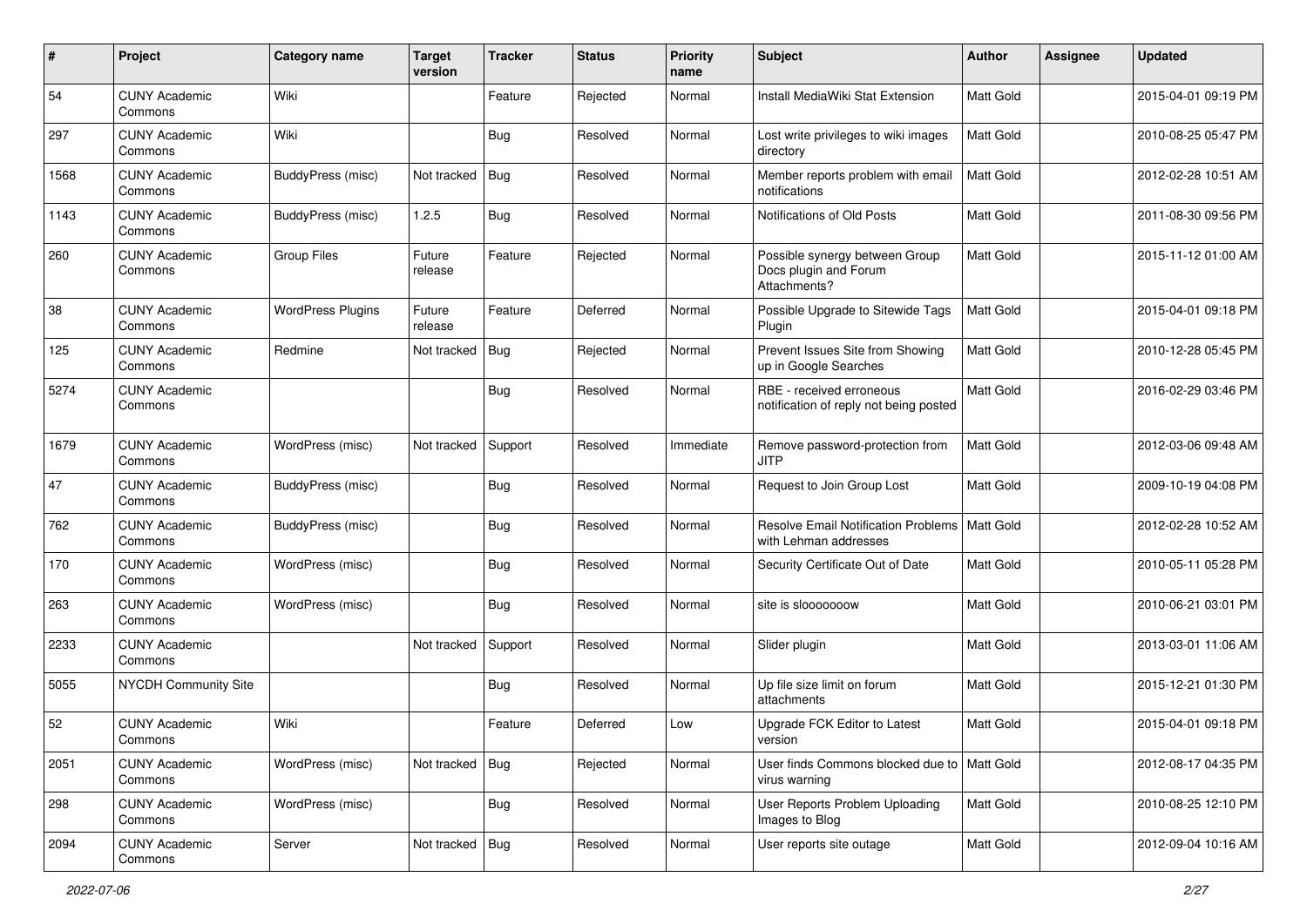| $\#$  | Project                         | Category name     | <b>Target</b><br>version | <b>Tracker</b> | <b>Status</b> | <b>Priority</b><br>name | <b>Subject</b>                                                                                     | <b>Author</b>    | Assignee     | <b>Updated</b>      |
|-------|---------------------------------|-------------------|--------------------------|----------------|---------------|-------------------------|----------------------------------------------------------------------------------------------------|------------------|--------------|---------------------|
| 211   | <b>CUNY Academic</b><br>Commons |                   |                          | <b>Bug</b>     | Resolved      | Normal                  | Weird Display of Text on Homepage<br>Load                                                          | <b>Matt Gold</b> |              | 2010-05-06 11:45 AM |
| 2664  | <b>NYCDH Community Site</b>     |                   |                          | Bug            | Resolved      | Normal                  | WordPress update fails                                                                             | Matt Gold        |              | 2013-07-31 09:47 AM |
| 2643  | NYCDH Community Site            |                   |                          | <b>Bug</b>     | Resolved      | Normal                  | WordPress update through<br>dashboard failed                                                       | Matt Gold        |              | 2013-10-11 01:46 PM |
| 11800 | <b>CUNY Academic</b><br>Commons | Groups (misc)     | 1.15.9                   | <b>Bug</b>     | Resolved      | Normal                  | 'CUNY-wide' Campus option not<br>saving on groups/sites                                            | Matt Gold        | Boone Gorges | 2019-08-27 04:17 PM |
| 3293  | <b>CUNY Academic</b><br>Commons | BuddyPress (misc) |                          | Bug            | Rejected      | Normal                  | 'Page Not Found' Message<br>Received After Clicking on<br>View/Reply Link in Email<br>Notification | Matt Gold        | Boone Gorges | 2014-07-02 08:47 PM |
| 4004  | <b>CUNY Academic</b><br>Commons | Group Forums      | Not tracked              | Support        | Resolved      | High                    | "Duplicate topic detected" error<br>message when posting to group<br>forum                         | Matt Gold        | Boone Gorges | 2015-04-20 10:21 AM |
| 615   | <b>CUNY Academic</b><br>Commons | BuddyPress (misc) |                          | Feature        | Rejected      | Low                     | 'Enter" should trigger autocomplete<br>event                                                       | Matt Gold        | Boone Gorges | 2016-10-24 11:49 AM |
| 2265  | <b>CUNY Academic</b><br>Commons |                   | Not tracked              | Bug            | Rejected      | Normal                  | "Need Support" widget in cbox<br>documentation                                                     | Matt Gold        | Boone Gorges | 2012-11-20 01:07 PM |
| 3150  | <b>CUNY Academic</b><br>Commons | Group Forums      | 1.6.1                    | <b>Bug</b>     | Resolved      | Low                     | 'Post New Topic" Button Shows Up<br>for Non-Logged in Users on Group<br>Forum Pages                | Matt Gold        | Boone Gorges | 2014-04-21 04:49 PM |
| 10538 | <b>CUNY Academic</b><br>Commons |                   |                          | Bug            | Resolved      | Normal                  | 'This Site Can't be Reached"                                                                       | Matt Gold        | Boone Gorges | 2018-10-16 09:39 PM |
| 43    | <b>CUNY Academic</b><br>Commons | Group Forums      |                          | Feature        | Resolved      | Normal                  | 'Topic not found" Message for<br>non-logged in users                                               | Matt Gold        | Boone Gorges | 2009-10-20 10:33 AM |
| 12136 | <b>CUNY Academic</b><br>Commons | Group Files       | 1.18.0                   | <b>Bug</b>     | Resolved      | Normal                  | "You must login" group file warning<br>shows after log in                                          | Matt Gold        | Boone Gorges | 2020-12-08 11:31 AM |
| 2129  | <b>CUNY Academic</b><br>Commons | BuddyPress (misc) | 1.4.6                    | Bug            | Resolved      | Low                     | […]                                                                                                | Matt Gold        | Boone Gorges | 2012-09-30 09:53 AM |
| 2288  | <b>CUNY Academic</b><br>Commons | commonsinabox.org |                          | <b>Bug</b>     | Rejected      | Normal                  | […] issue occurring on<br>commonsinabox.org                                                        | Matt Gold        | Boone Gorges | 2012-12-11 01:17 AM |
| 2858  | <b>CUNY Academic</b><br>Commons | BuddyPress (misc) | 1.5.7                    | Bug            | Resolved      | Normal                  | […] redux                                                                                          | Matt Gold        | Boone Gorges | 2013-10-30 10:08 PM |
| 35    | <b>CUNY Academic</b><br>Commons | Group Forums      |                          | <b>Bug</b>     | Resolved      | Normal                  | 404 Email Notification Settings<br>Links                                                           | Matt Gold        | Boone Gorges | 2009-12-10 09:24 PM |
| 10164 | <b>CUNY Academic</b><br>Commons | Group Forums      | 1.13.8                   | <b>Bug</b>     | Resolved      | Normal                  | A few oddities related to a<br>cross-posted forum post                                             | Matt Gold        | Boone Gorges | 2018-08-17 10:12 AM |
| 705   | <b>CUNY Academic</b><br>Commons | WordPress (misc)  | 1.2.1                    | Feature        | Resolved      | Normal                  | A way to mass upload files?                                                                        | <b>Matt Gold</b> | Boone Gorges | 2011-04-27 12:04 AM |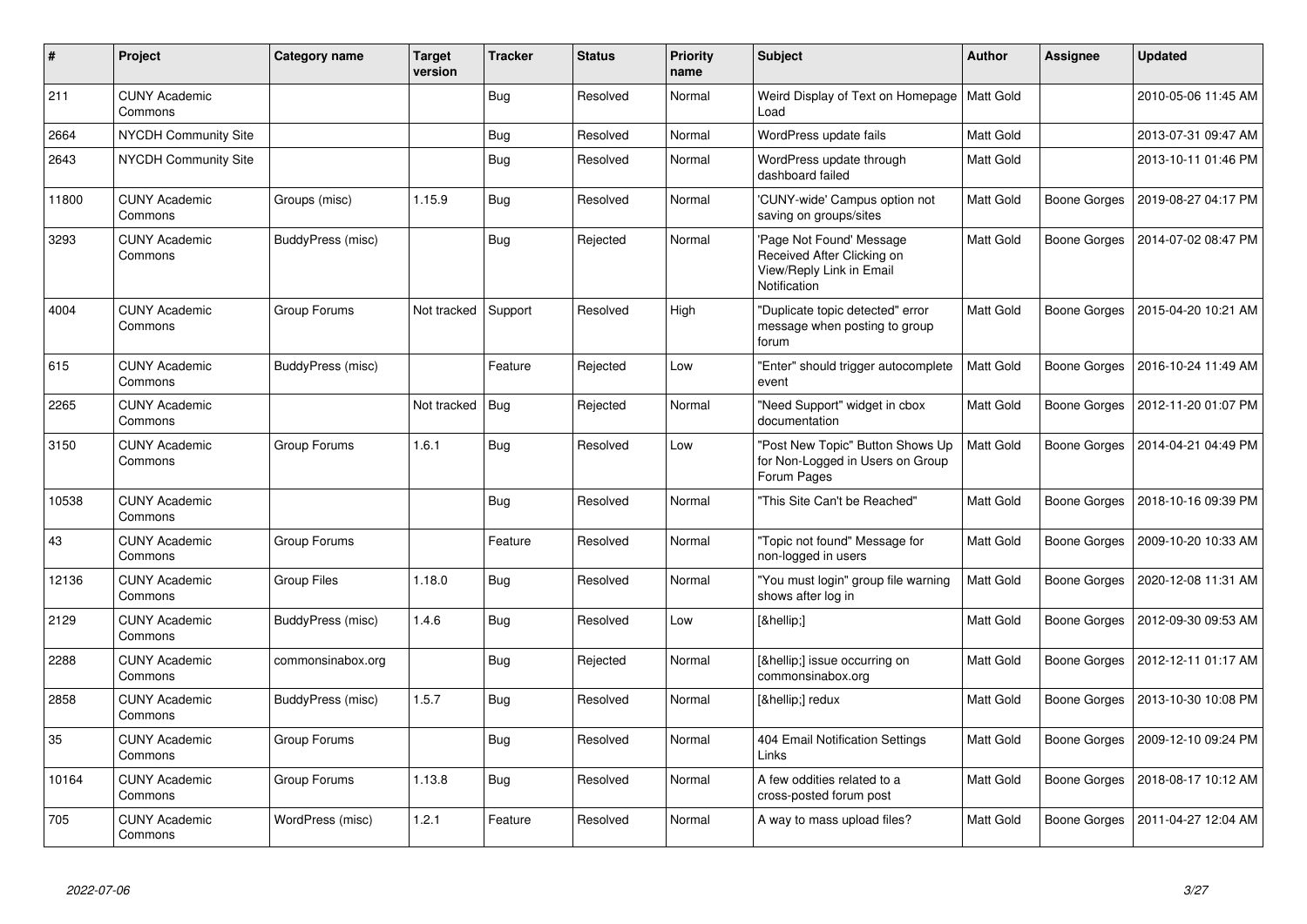| $\#$  | Project                         | <b>Category name</b>     | <b>Target</b><br>version | <b>Tracker</b> | <b>Status</b> | <b>Priority</b><br>name | <b>Subject</b>                                                                                                               | Author           | <b>Assignee</b>     | <b>Updated</b>      |
|-------|---------------------------------|--------------------------|--------------------------|----------------|---------------|-------------------------|------------------------------------------------------------------------------------------------------------------------------|------------------|---------------------|---------------------|
| 10263 | <b>CUNY Academic</b><br>Commons | Groups (misc)            | 1.17.0                   | Feature        | Resolved      | Normal                  | Accept multiple group membership<br>requests                                                                                 | Matt Gold        | Boone Gorges        | 2020-07-28 11:09 AM |
| 8899  | <b>CUNY Academic</b><br>Commons | Accessibility            | 1.13                     | Feature        | Resolved      | Normal                  | <b>Accessibility Fixes</b>                                                                                                   | Matt Gold        | Boone Gorges        | 2018-04-23 10:55 AM |
| 266   | <b>CUNY Academic</b><br>Commons | BuddyPress (misc)        | 1.0.1                    | Bug            | Resolved      | Normal                  | <b>Account Deletion Process</b>                                                                                              | Matt Gold        | Boone Gorges        | 2010-07-19 11:07 AM |
| 9977  | <b>CUNY Academic</b><br>Commons | <b>WordPress Plugins</b> | 1.13.5                   | <b>Bug</b>     | Rejected      | High                    | <b>ACERT</b> website down                                                                                                    | Matt Gold        | Boone Gorges        | 2018-07-03 02:09 PM |
| 15123 | <b>CUNY Academic</b><br>Commons | BuddyPress (misc)        | 1.19.1                   | Feature        | Resolved      | Low                     | Actions in notification list unclear?                                                                                        | Matt Gold        | Boone Gorges        | 2022-01-11 04:41 PM |
| 1344  | <b>CUNY Academic</b><br>Commons | BuddyPress (misc)        | 1.3                      | Bug            | Resolved      | Normal                  | Activity Feed Items not Appearing in<br>Group                                                                                | <b>Matt Gold</b> | Boone Gorges        | 2011-11-14 11:26 AM |
| 360   | <b>CUNY Academic</b><br>Commons | BuddyPress (misc)        | 1.0.3                    | Bug            | Resolved      | High                    | <b>Activity Feed Problems</b>                                                                                                | Matt Gold        | Boone Gorges        | 2010-09-28 11:45 AM |
| 1672  | <b>CUNY Academic</b><br>Commons | BuddyPress (misc)        | 1.3.11                   | <b>Bug</b>     | Resolved      | Normal                  | Activity replies in groups                                                                                                   | Matt Gold        | <b>Boone Gorges</b> | 2012-04-04 09:37 AM |
| 1178  | <b>CUNY Academic</b><br>Commons | WordPress (misc)         | 1.2.5                    | Feature        | Resolved      | Normal                  | Add "Chunk" Theme to the<br>Commons                                                                                          | Matt Gold        | Boone Gorges        | 2011-11-14 08:25 PM |
| 261   | <b>CUNY Academic</b><br>Commons | BuddyPress (misc)        |                          | Feature        | Resolved      | Normal                  | Add "more groups" and "more<br>blogs" and "more members" links to<br>homepage under lists of recently<br>active groups/blogs | Matt Gold        | Boone Gorges        | 2010-06-24 03:44 PM |
| 486   | <b>CUNY Academic</b><br>Commons | BuddyPress (misc)        | 1.1.4                    | Feature        | Resolved      | Normal                  | Add "Post Topic" to Group Forum<br>pages                                                                                     | <b>Matt Gold</b> | Boone Gorges        | 2010-12-16 11:13 AM |
| 70    | <b>CUNY Academic</b><br>Commons | WordPress (misc)         |                          | Feature        | Resolved      | Low                     | Add @cunycommons twitter feed to<br>News page sidebar                                                                        | Matt Gold        | Boone Gorges        | 2009-12-09 12:23 PM |
| 647   | <b>CUNY Academic</b><br>Commons | WordPress (misc)         | 1.2                      | Feature        | Resolved      | Normal                  | <b>Add Antisnews Theme</b>                                                                                                   | Matt Gold        | Boone Gorges        | 2011-03-26 07:58 PM |
| 2653  | <b>CUNY Academic</b><br>Commons | WordPress (misc)         | 1.4.31                   | Feature        | Resolved      | Normal                  | Add AR2 beta theme                                                                                                           | Matt Gold        | Boone Gorges        | 2013-07-11 11:42 AM |
| 1646  | <b>CUNY Academic</b><br>Commons | WordPress (misc)         | Not tracked              | Support        | Rejected      | Immediate               | Add ARC Plugins/Themes ASAP                                                                                                  | Matt Gold        | Boone Gorges        | 2012-02-21 02:19 PM |
| 2847  | <b>CUNY Academic</b><br>Commons | WordPress (misc)         | 1.5.7                    | Feature        | Resolved      | Normal                  | Add Archive.org WP Plugin                                                                                                    | Matt Gold        | Boone Gorges        | 2013-11-01 02:41 PM |
| 2806  | <b>CUNY Academic</b><br>Commons | WordPress (misc)         | 1.5.5                    | Feature        | Rejected      | Normal                  | <b>Add Bones Theme</b>                                                                                                       | Matt Gold        | Boone Gorges        | 2013-10-11 11:28 AM |
| 32    | <b>CUNY Academic</b><br>Commons | BuddyPress (misc)        | 1.1                      | Feature        | Resolved      | Low                     | Add BP External Group Blogs<br>Plugin                                                                                        | Matt Gold        | Boone Gorges        | 2010-10-06 05:12 PM |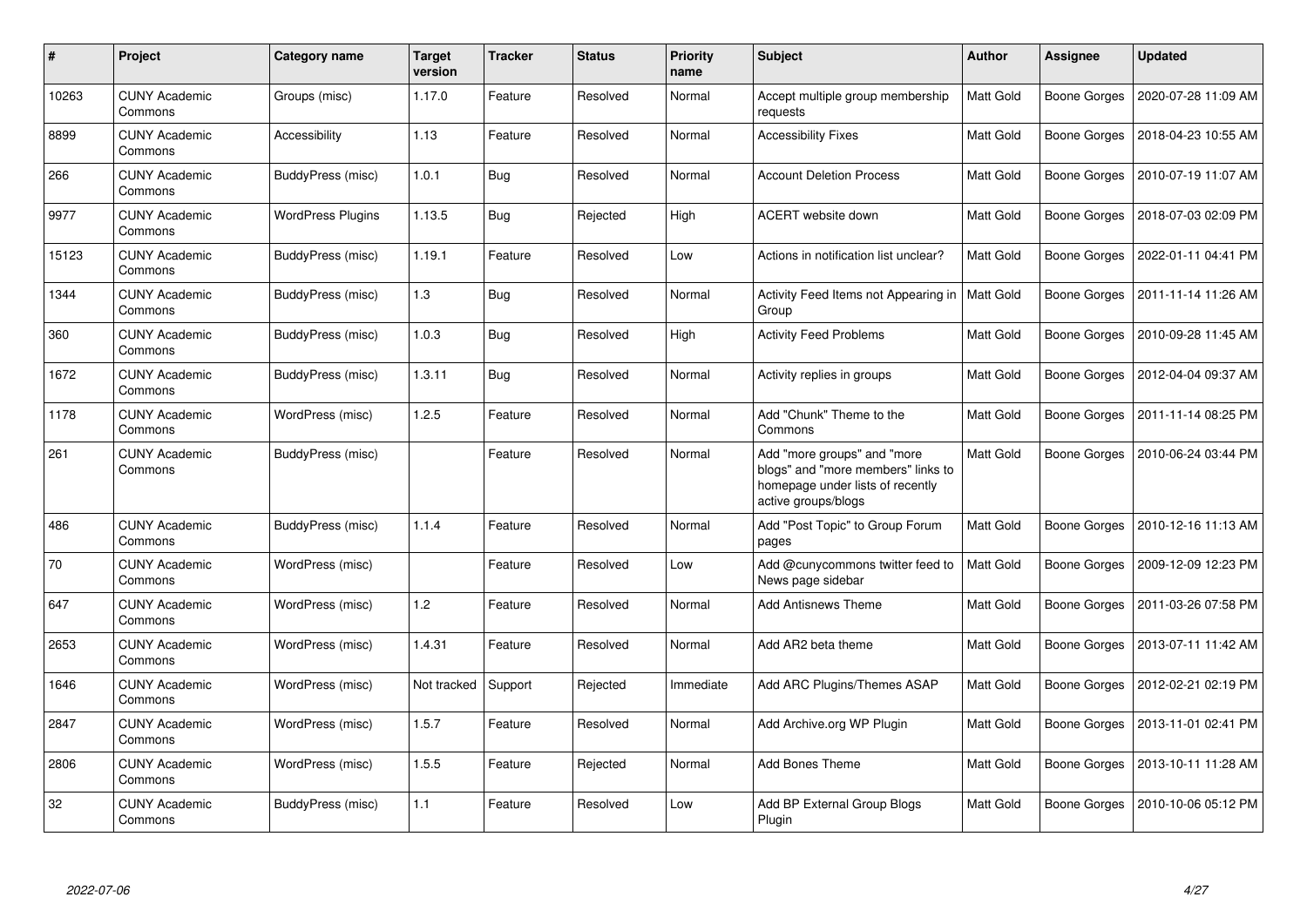| $\pmb{\#}$ | Project                         | Category name           | <b>Target</b><br>version | <b>Tracker</b> | <b>Status</b> | <b>Priority</b><br>name | <b>Subject</b>                                                        | <b>Author</b>    | <b>Assignee</b> | <b>Updated</b>      |
|------------|---------------------------------|-------------------------|--------------------------|----------------|---------------|-------------------------|-----------------------------------------------------------------------|------------------|-----------------|---------------------|
| 16307      | <b>CUNY Academic</b><br>Commons |                         |                          | <b>Bug</b>     | <b>New</b>    | Normal                  | Add brief messaging to<br>accept/decline group membership<br>requests | <b>Matt Gold</b> | Boone Gorges    | 2022-06-27 06:13 PM |
| 782        | <b>CUNY Academic</b><br>Commons | BuddyPress (misc)       | 1.2.3                    | Feature        | Resolved      | Normal                  | Add Captcha Plugin                                                    | Matt Gold        | Boone Gorges    | 2011-06-06 10:37 AM |
| 1809       | <b>CUNY Academic</b><br>Commons | WordPress (misc)        | 1.3.11                   | Feature        | Resolved      | Normal                  | Add CataBlog Plugin                                                   | Matt Gold        | Boone Gorges    | 2012-04-04 10:03 AM |
| 2268       | <b>CUNY Academic</b><br>Commons |                         |                          | <b>Bug</b>     | Rejected      | Normal                  | Add CBOX icon to dashboard<br>menu?                                   | Matt Gold        | Boone Gorges    | 2012-11-18 10:58 PM |
| 2711       | <b>CUNY Academic</b><br>Commons | BuddyPress (misc)       | 1.5.1                    | Feature        | Resolved      | Normal                  | Add Change Avatar Link/Interface to<br><b>Profile Editing Page</b>    | Matt Gold        | Boone Gorges    | 2013-08-28 12:40 PM |
| 291        | <b>CUNY Academic</b><br>Commons | BuddyPress (misc)       | Future<br>release        | Feature        | Rejected      | Normal                  | Add Chat/IM functionality                                             | Matt Gold        | Boone Gorges    | 2015-11-12 01:36 AM |
| 1637       | <b>CUNY Academic</b><br>Commons | WordPress (misc)        | 1.3.7.1                  | Feature        | Resolved      | Urgent                  | Add Clean Child Theme for ARC<br>Project                              | Matt Gold        | Boone Gorges    | 2012-02-21 06:13 PM |
| 2517       | <b>CUNY Academic</b><br>Commons | WordPress (misc)        | 1.4.22                   | <b>Bug</b>     | Resolved      | Normal                  | Add Constant Contact Plugin                                           | Matt Gold        | Boone Gorges    | 2013-03-20 01:53 PM |
| 9801       | <b>CUNY Academic</b><br>Commons | Courses                 | 1.14                     | Feature        | Resolved      | Normal                  | Add courses item to main Commons<br>nav                               | Matt Gold        | Boone Gorges    | 2018-11-13 02:15 PM |
| 1440       | <b>CUNY Academic</b><br>Commons | WordPress (misc)        | 1.3.1                    | Feature        | Resolved      | Normal                  | Add Custom Sidebar Plugin                                             | Matt Gold        | Boone Gorges    | 2011-12-15 02:46 PM |
| 1507       | <b>CUNY Academic</b><br>Commons | BuddyPress (misc)       | 1.3.3                    | Feature        | Resolved      | Normal                  | Add Custom Sidebar Plugin                                             | Matt Gold        | Boone Gorges    | 2012-01-10 07:30 PM |
| 3100       | <b>CUNY Academic</b><br>Commons | <b>WordPress Themes</b> | 1.5.20                   | <b>Bug</b>     | Resolved      | Normal                  | Add Customizr Theme                                                   | Matt Gold        | Boone Gorges    | 2014-03-11 10:35 PM |
| 2520       | <b>CUNY Academic</b><br>Commons | WordPress (misc)        | 1.4.22                   | <b>Bug</b>     | Resolved      | Normal                  | Add Edit Flow Plugin                                                  | Matt Gold        | Boone Gorges    | 2013-03-20 02:01 PM |
| 2346       | <b>CUNY Academic</b><br>Commons | WordPress (misc)        | 1.4.16                   | Feature        | Resolved      | Normal                  | Add Enable Media Replace Plugin                                       | Matt Gold        | Boone Gorges    | 2013-01-08 03:53 PM |
| 2007       | <b>CUNY Academic</b><br>Commons | WordPress (misc)        | 1.3.17                   | Feature        | Resolved      | Normal                  | Add Events Manager Plugin                                             | Matt Gold        | Boone Gorges    | 2012-07-30 09:19 AM |
| 349        | <b>CUNY Academic</b><br>Commons | BuddyPress (misc)       | 1.2                      | Feature        | Resolved      | Normal                  | Add explanatory note to Group<br>Send Invites Page                    | Matt Gold        | Boone Gorges    | 2011-03-08 08:44 PM |
| 1074       | <b>CUNY Academic</b><br>Commons | WordPress (misc)        | 1.2.5                    | Feature        | Resolved      | Normal                  | Add Facebook Page Photo Gallery<br>plugin                             | Matt Gold        | Boone Gorges    | 2011-09-12 06:11 PM |
| 1437       | <b>CUNY Academic</b><br>Commons | WordPress (misc)        | 1.3                      | Feature        | Resolved      | Normal                  | Add FD Footnotes Plugin                                               | Matt Gold        | Boone Gorges    | 2011-12-14 01:00 PM |
| 325        | <b>CUNY Academic</b><br>Commons | BuddyPress (misc)       | 1.3                      | Feature        | Resolved      | Normal                  | Add folder hierarchies to Group<br>Documents plugin                   | Matt Gold        | Boone Gorges    | 2011-05-23 01:33 AM |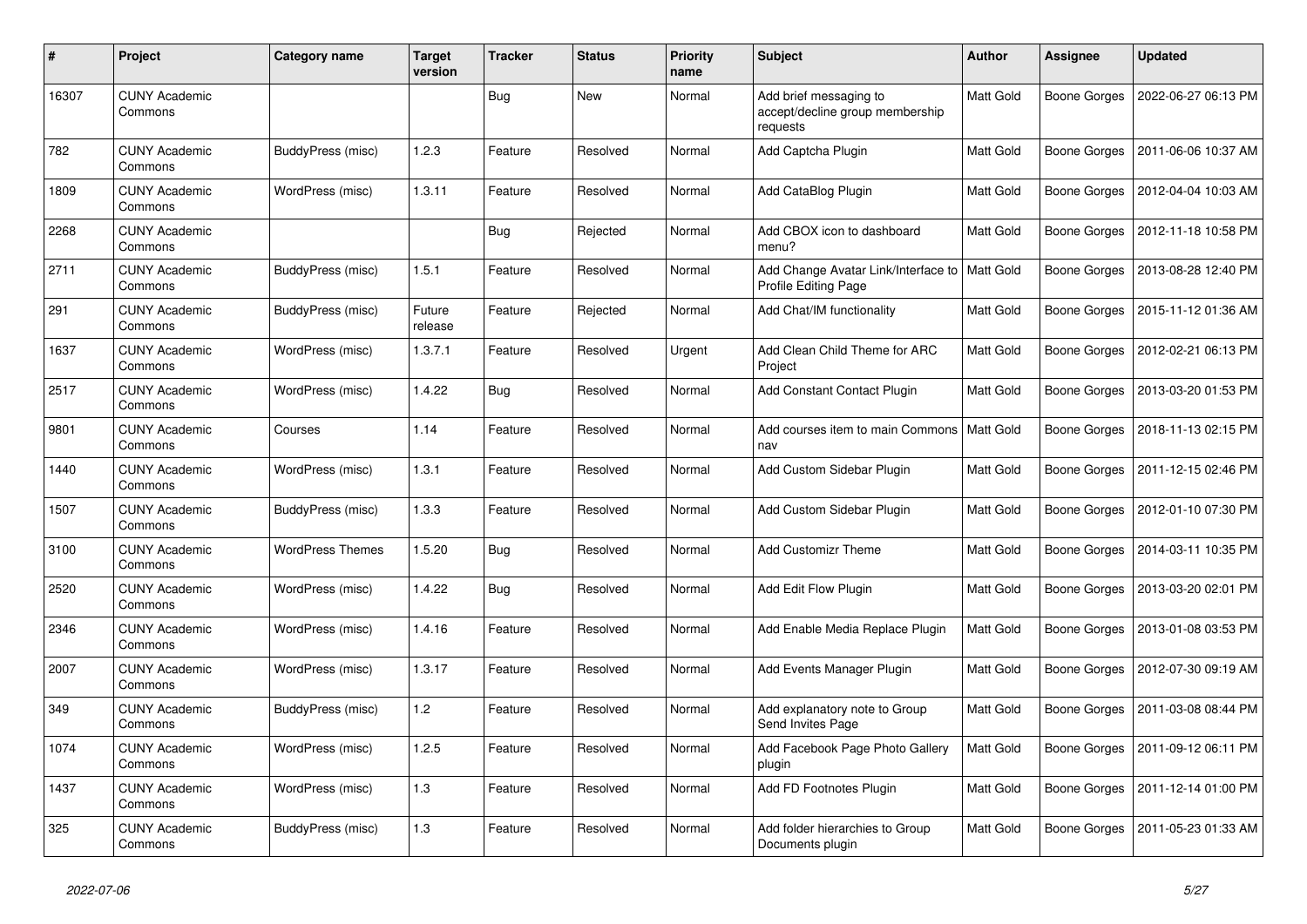| #    | Project                         | Category name            | <b>Target</b><br>version | <b>Tracker</b> | <b>Status</b> | <b>Priority</b><br>name | <b>Subject</b>                                                                           | Author           | Assignee            | <b>Updated</b>      |
|------|---------------------------------|--------------------------|--------------------------|----------------|---------------|-------------------------|------------------------------------------------------------------------------------------|------------------|---------------------|---------------------|
| 5925 | <b>CUNY Academic</b><br>Commons | <b>WordPress Plugins</b> | 1.9.26                   | Feature        | Resolved      | High                    | Add Github Embed plugin                                                                  | Matt Gold        | <b>Boone Gorges</b> | 2016-08-24 12:56 PM |
| 1073 | <b>CUNY Academic</b><br>Commons | WordPress (misc)         | 1.2.5                    | Feature        | Resolved      | Normal                  | Add Google Plus One Plugin                                                               | Matt Gold        | Boone Gorges        | 2011-09-12 06:06 PM |
| 546  | CUNY Academic<br>Commons        | BuddyPress (misc)        | 1.1.8                    | Bug            | Resolved      | Normal                  | Add Group/Group Blog Author<br>Syncing on an Automated Basis to<br>the Group Blog Plugin | Matt Gold        | Boone Gorges        | 2011-02-03 08:44 AM |
| 4663 | <b>CUNY Academic</b><br>Commons | Events                   |                          | Feature        | Duplicate     | Normal                  | Add ICS download link to events<br>email notification                                    | <b>Matt Gold</b> | Boone Gorges        | 2015-09-22 08:10 PM |
| 3220 | <b>CUNY Academic</b><br>Commons | <b>Public Portfolio</b>  | Future<br>release        | Feature        | Assigned      | Normal                  | Add indent/outdent option to<br>Formatting Buttons on Profile Page                       | Matt Gold        | Boone Gorges        | 2014-05-21 10:39 PM |
| 709  | <b>CUNY Academic</b><br>Commons | WordPress (misc)         | 1.2.1                    | Feature        | Rejected      | Low                     | Add Inspiration Theme to Site                                                            | Matt Gold        | <b>Boone Gorges</b> | 2011-04-28 08:15 PM |
| 1640 | <b>CUNY Academic</b><br>Commons | WordPress (misc)         | 1.3.7                    | Feature        | Resolved      | Urgent                  | Add Jetpack plugin                                                                       | Matt Gold        | Boone Gorges        | 2012-02-21 02:30 PM |
| 1889 | <b>CUNY Academic</b><br>Commons | WordPress (misc)         | 1.3.13                   | Feature        | Resolved      | Normal                  | Add jQuery Lightbox plugin                                                               | Matt Gold        | Boone Gorges        | 2012-05-17 11:11 AM |
| 2361 | <b>CUNY Academic</b><br>Commons | WordPress (misc)         | 1.4.15                   | Feature        | Resolved      | Urgent                  | Add KingSize Theme                                                                       | Matt Gold        | Boone Gorges        | 2013-01-02 11:41 AM |
| 627  | <b>CUNY Academic</b><br>Commons | BuddyPress (misc)        | 1.2                      | Feature        | Resolved      | Normal                  | Add LaTeX support for BP Group<br>Forums                                                 | Matt Gold        | Boone Gorges        | 2011-05-09 05:21 PM |
| 2775 | <b>CUNY Academic</b><br>Commons | BuddyPress (misc)        | 1.5.1.1                  | <b>Bug</b>     | Resolved      | High                    | Add Lehman College to List of<br>Colleges in Profiles                                    | Matt Gold        | Boone Gorges        | 2013-09-06 04:40 PM |
| 1258 | <b>CUNY Academic</b><br>Commons | WordPress (misc)         | Not tracked              | Feature        | Resolved      | Normal                  | Add links to CAC Social Media<br>Accounts in Footer                                      | Matt Gold        | <b>Boone Gorges</b> | 2011-11-16 12:28 PM |
| 2015 | <b>CUNY Academic</b><br>Commons | WordPress (misc)         | 1.4                      | Feature        | Resolved      | Low                     | <b>Add Minimatica Theme</b>                                                              | Matt Gold        | Boone Gorges        | 2012-08-06 01:33 PM |
| 2262 | CUNY Academic<br>Commons        | commonsinabox.org        |                          | Feature        | Resolved      | Normal                  | Add new favicon to<br>commonsinabox.org                                                  | Matt Gold        | Boone Gorges        | 2012-11-18 10:51 PM |
| 1818 | <b>CUNY Academic</b><br>Commons | WordPress (misc)         | 1.3.12                   | Feature        | Resolved      | High                    | Add news announcement scroll<br>plugin                                                   | Matt Gold        | Boone Gorges        | 2012-04-09 03:15 PM |
| 95   | <b>CUNY Academic</b><br>Commons | Upgrades                 |                          | <b>Bug</b>     | Resolved      | Normal                  | Add News/Dev Blog feeds to News<br>Page                                                  | Matt Gold        | Boone Gorges        | 2009-12-09 12:23 PM |
| 1199 | <b>CUNY Academic</b><br>Commons | BuddyPress (misc)        | 1.4                      | Feature        | Resolved      | Normal                  | Add Option for Open Text Field to<br><b>BP Profile Checkbox Fields</b>                   | Matt Gold        | Boone Gorges        | 2012-08-01 05:23 PM |
| 2223 | <b>CUNY Academic</b><br>Commons | <b>WordPress Plugins</b> | Future<br>release        | Feature        | Assigned      | Low                     | Add Participad to the CUNY<br><b>Academic Commons</b>                                    | Matt Gold        | Boone Gorges        | 2014-09-17 10:03 PM |
| 3561 | <b>CUNY Academic</b><br>Commons | Group Forums             | 1.7.1                    | Feature        | Resolved      | Normal                  | Add Post New Topics link to top of<br>forums                                             | Matt Gold        | Boone Gorges        | 2014-10-21 06:48 PM |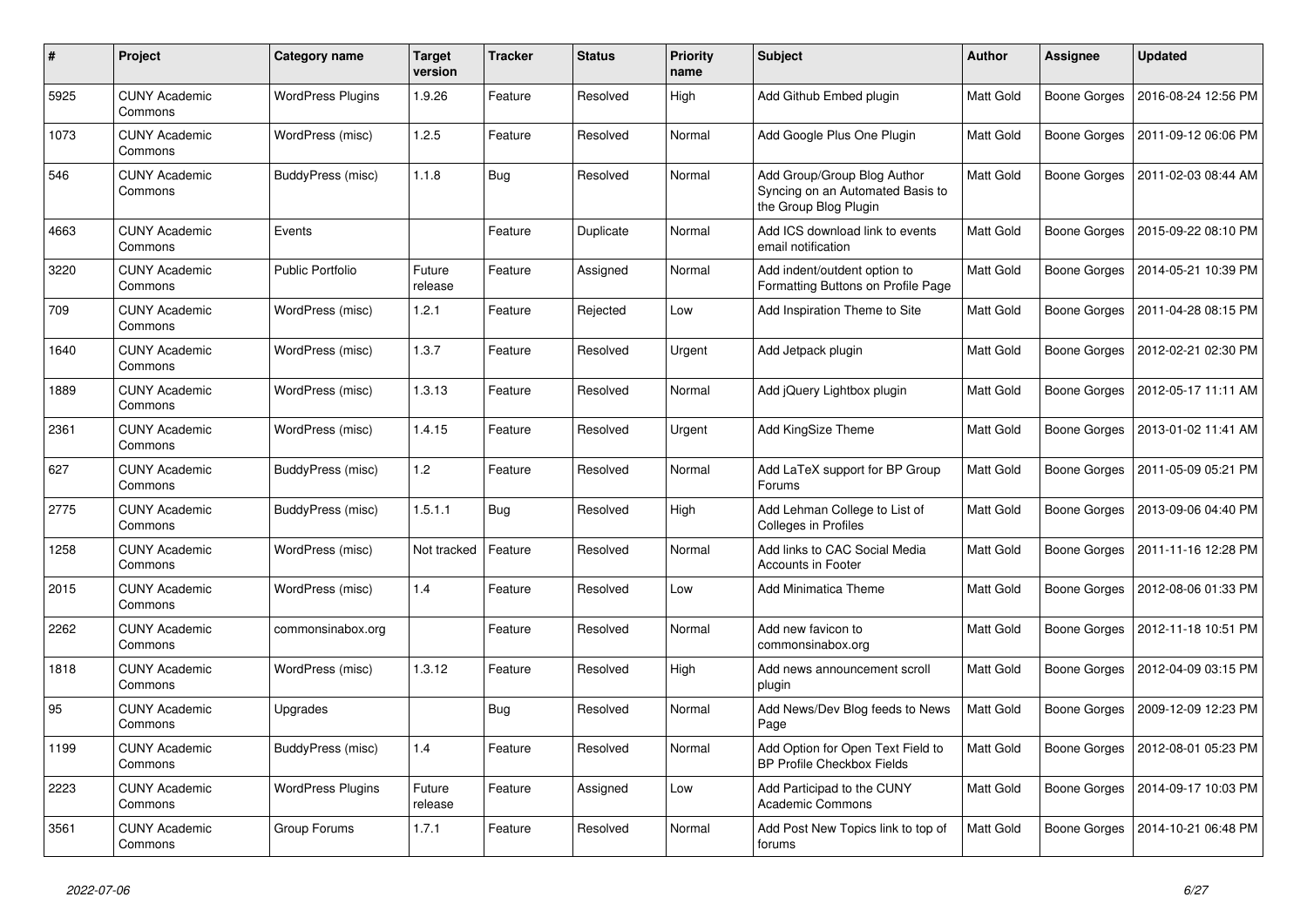| $\#$  | Project                         | Category name           | <b>Target</b><br>version | <b>Tracker</b> | <b>Status</b> | <b>Priority</b><br>name | <b>Subject</b>                                                    | Author           | <b>Assignee</b>     | <b>Updated</b>      |
|-------|---------------------------------|-------------------------|--------------------------|----------------|---------------|-------------------------|-------------------------------------------------------------------|------------------|---------------------|---------------------|
| 13347 | <b>CUNY Academic</b><br>Commons | <b>Public Portfolio</b> | 1.18.0                   | Feature        | Resolved      | Normal                  | Add Preferred Gender Pronouns to<br><b>CAC Profile</b>            | <b>Matt Gold</b> | Boone Gorges        | 2020-12-08 11:31 AM |
| 1130  | <b>CUNY Academic</b><br>Commons | WordPress (misc)        | 1.2.5                    | Feature        | Resolved      | Normal                  | Add PressWork Theme                                               | Matt Gold        | Boone Gorges        | 2011-11-14 08:11 PM |
| 1934  | <b>CUNY Academic</b><br>Commons | WordPress (misc)        | 1.3.14                   | Feature        | Resolved      | Normal                  | Add Q and A Plugin                                                | Matt Gold        | Boone Gorges        | 2012-06-12 09:12 AM |
| 2380  | <b>CUNY Academic</b><br>Commons | commonsinabox.org       |                          | <b>Bug</b>     | Resolved      | High                    | Add search to Commonsinabox.org                                   | Matt Gold        | Boone Gorges        | 2013-03-20 11:41 AM |
| 2538  | <b>CUNY Academic</b><br>Commons | WordPress (misc)        | 1.4.25                   | Bug            | Resolved      | High                    | Add security plugins                                              | Matt Gold        | Boone Gorges        | 2013-04-22 10:37 AM |
| 2918  | <b>CUNY Academic</b><br>Commons | WordPress (misc)        | 1.5.11                   | <b>Bug</b>     | Resolved      | Normal                  | Add Sensitive WP Theme                                            | Matt Gold        | Boone Gorges        | 2013-12-03 03:17 PM |
| 208   | <b>CUNY Academic</b><br>Commons | WordPress (misc)        |                          | Feature        | Resolved      | Normal                  | Add slide to homepage                                             | Matt Gold        | Boone Gorges        | 2010-05-05 07:07 PM |
| 1561  | <b>CUNY Academic</b><br>Commons | WordPress (misc)        | 1.3.12                   | Outreach       | Resolved      | Normal                  | Add Social Media Icons back to top<br>of side column of News page | Matt Gold        | Boone Gorges        | 2012-04-12 04:39 PM |
| 1560  | <b>CUNY Academic</b><br>Commons | BuddyPress (misc)       | 1.3.12                   | Outreach       | Resolved      | Normal                  | Add social media icons/info to About<br>page and Contact Us page  | <b>Matt Gold</b> | Boone Gorges        | 2012-04-12 09:07 AM |
| 1549  | <b>CUNY Academic</b><br>Commons | WordPress (misc)        | 1.3.5                    | <b>Bug</b>     | Resolved      | Normal                  | Add SOPA Protest Plugin                                           | Matt Gold        | Boone Gorges        | 2012-01-17 06:19 PM |
| 1075  | <b>CUNY Academic</b><br>Commons | WordPress (misc)        | 1.2.5                    | Feature        | Resolved      | Normal                  | Add Spam Free WordPress plugin                                    | Matt Gold        | <b>Boone Gorges</b> | 2011-09-12 06:08 PM |
| 2839  | <b>CUNY Academic</b><br>Commons | WordPress (misc)        | 1.5.6                    | Feature        | Resolved      | Normal                  | Add Storify Plugin                                                | Matt Gold        | Boone Gorges        | 2013-10-26 07:21 PM |
| 1188  | <b>CUNY Academic</b><br>Commons | WordPress (misc)        | 1.2.5                    | Feature        | Resolved      | Normal                  | Add Text Expander Plugin                                          | <b>Matt Gold</b> | Boone Gorges        | 2011-11-14 08:21 PM |
| 415   | <b>CUNY Academic</b><br>Commons | WordPress (misc)        | 1.1                      | Feature        | Resolved      | Normal                  | Add text sizer plugin to Commons                                  | Matt Gold        | Boone Gorges        | 2010-12-02 03:58 PM |
| 233   | <b>CUNY Academic</b><br>Commons | BuddyPress (misc)       | 1.0                      | Feature        | Resolved      | Low                     | Add time limit to forum post editing<br>capabilities              | Matt Gold        | Boone Gorges        | 2010-08-29 02:09 PM |
| 133   | <b>CUNY Academic</b><br>Commons |                         |                          | Feature        | Resolved      | Low                     | Add TinyMCE to BP Profiles?                                       | Matt Gold        | <b>Boone Gorges</b> | 2010-01-07 01:59 PM |
| 554   | <b>CUNY Academic</b><br>Commons | BuddyPress (misc)       | Future<br>release        | Feature        | Assigned      | Normal                  | Add Trackback notifications to<br>site-wide activity feed         | <b>Matt Gold</b> | Boone Gorges        | 2015-11-09 06:19 PM |
| 2210  | <b>CUNY Academic</b><br>Commons | WordPress (misc)        | 1.4.9                    | <b>Bug</b>     | Resolved      | Normal                  | Add Twenty Twelve Theme                                           | Matt Gold        | Boone Gorges        | 2012-11-01 10:26 AM |
| 711   | <b>CUNY Academic</b><br>Commons | WordPress (misc)        | 1.2.1                    | Feature        | Resolved      | Normal                  | Add Twitter Blackbird Pie Plugin                                  | Matt Gold        | Boone Gorges        | 2011-05-04 10:17 AM |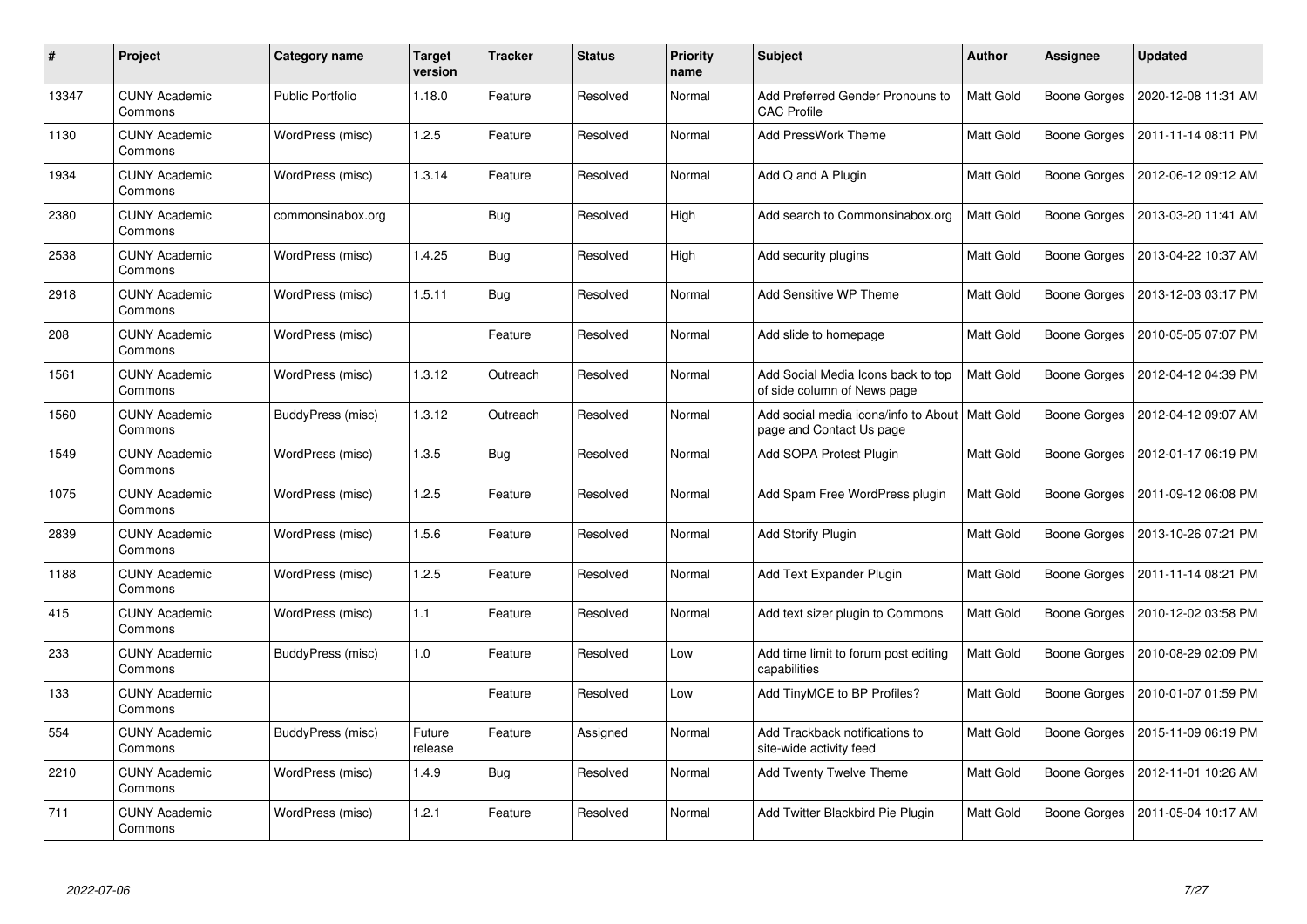| #    | Project                         | Category name     | <b>Target</b><br>version | <b>Tracker</b> | <b>Status</b> | <b>Priority</b><br>name | <b>Subject</b>                                                            | <b>Author</b> | Assignee            | <b>Updated</b>      |
|------|---------------------------------|-------------------|--------------------------|----------------|---------------|-------------------------|---------------------------------------------------------------------------|---------------|---------------------|---------------------|
| 5978 | <b>CUNY Academic</b><br>Commons | BuddyPress (misc) | Not tracked              | Feature        | Resolved      | Normal                  | Add Undergraduate Student to<br>Checkable filters on People page          | Matt Gold     | <b>Boone Gorges</b> | 2016-09-04 09:48 PM |
| 5977 | <b>CUNY Academic</b><br>Commons | Registration      | Not tracked              | Feature        | Resolved      | Normal                  | Add Undergraduate Student to list<br>of Profile choices upon registration | Matt Gold     | <b>Boone Gorges</b> | 2016-09-04 09:47 PM |
| 2429 | <b>CUNY Academic</b><br>Commons | WordPress (misc)  |                          | <b>Bug</b>     | Rejected      | Normal                  | Add User Switching Plugin?                                                | Matt Gold     | Boone Gorges        | 2013-02-28 10:51 AM |
| 1541 | CUNY Academic<br>Commons        | WordPress (misc)  | 1.3.4                    | Feature        | Resolved      | Normal                  | Add UserVoice embed code                                                  | Matt Gold     | Boone Gorges        | 2012-01-13 10:17 AM |
| 399  | <b>CUNY Academic</b><br>Commons | WordPress (misc)  | 1.1                      | Feature        | Resolved      | Normal                  | Add Widgetize Google Plugin                                               | Matt Gold     | <b>Boone Gorges</b> | 2010-11-23 05:40 PM |
| 2960 | <b>CUNY Academic</b><br>Commons | WordPress (misc)  | 1.5.16                   | Bug            | Resolved      | Normal                  | Add WP Accessibility Plugin                                               | Matt Gold     | Boone Gorges        | 2014-02-01 02:55 PM |
| 2697 | <b>CUNY Academic</b><br>Commons | WordPress (misc)  | 1.5                      | Feature        | Resolved      | Normal                  | <b>Add WP Document Revisions</b><br>Plugin                                | Matt Gold     | <b>Boone Gorges</b> | 2013-08-22 11:28 AM |
| 1439 | <b>CUNY Academic</b><br>Commons | WordPress (misc)  | 1.3.1                    | Feature        | Resolved      | Normal                  | Add WP Hide Post Plugin                                                   | Matt Gold     | Boone Gorges        | 2011-12-15 02:50 PM |
| 1863 | <b>CUNY Academic</b><br>Commons | WordPress (misc)  | 1.3.13                   | Feature        | Resolved      | Normal                  | Add WP Publication Repository<br>plugin                                   | Matt Gold     | <b>Boone Gorges</b> | 2012-05-10 01:57 AM |
| 1639 | <b>CUNY Academic</b><br>Commons | WordPress (misc)  | 1.3.7                    | Feature        | Resolved      | Urgent                  | Add WP-Cumulus Plugin                                                     | Matt Gold     | Boone Gorges        | 2012-02-21 02:32 PM |
| 1933 | <b>CUNY Academic</b><br>Commons | WordPress (misc)  | 1.3.14                   | Feature        | Resolved      | Normal                  | Add WP-Markdown Plugin                                                    | Matt Gold     | Boone Gorges        | 2012-06-12 08:56 AM |
| 1438 | <b>CUNY Academic</b><br>Commons | WordPress (misc)  | 1.3.1                    | Feature        | Resolved      | Normal                  | Add WP-Print Plugin                                                       | Matt Gold     | <b>Boone Gorges</b> | 2011-12-15 02:49 PM |
| 496  | <b>CUNY Academic</b><br>Commons | WordPress (misc)  | 1.1.5                    | Feature        | Resolved      | Normal                  | Add wp-resume Plugin to Site                                              | Matt Gold     | Boone Gorges        | 2010-12-20 10:09 AM |
| 1093 | <b>CUNY Academic</b><br>Commons | WordPress (misc)  | 1.2.5                    | Feature        | Resolved      | Normal                  | Add WP-Syntax Evolved Plugin                                              | Matt Gold     | Boone Gorges        | 2011-09-12 06:13 PM |
| 5516 | <b>CUNY Academic</b><br>Commons | Social Paper      | 1.9.19                   | <b>Bug</b>     | Rejected      | Normal                  | Adding a link to Social Paper jumps<br>position to top of page            | Matt Gold     | Boone Gorges        | 2016-06-21 09:54 PM |
| 773  | <b>CUNY Academic</b><br>Commons | WordPress (misc)  | 1.2.4.2                  | Feature        | Resolved      | Low                     | Adjust Featured Content Widget<br>Default Images                          | Matt Gold     | Boone Gorges        | 2011-11-02 01:44 AM |
| 2184 | <b>CUNY Academic</b><br>Commons | BuddyPress (misc) | 1.4.9                    | Support        | Resolved      | Normal                  | Adjust Invite Directions to include<br>info about max invites             | Matt Gold     | Boone Gorges        | 2012-11-03 04:23 PM |
| 2483 | <b>CUNY Academic</b><br>Commons | WordPress (misc)  | 1.4.21                   | Feature        | Resolved      | Normal                  | Advanced iFrame plugin request                                            | Matt Gold     | Boone Gorges        | 2013-03-11 03:06 PM |
| 1419 | <b>CUNY Academic</b><br>Commons | Wiki              | 1.3                      | Bug            | Rejected      | Normal                  | Ajax autosuggest on wiki tags not<br>working                              | Matt Gold     | Boone Gorges        | 2011-12-12 03:51 PM |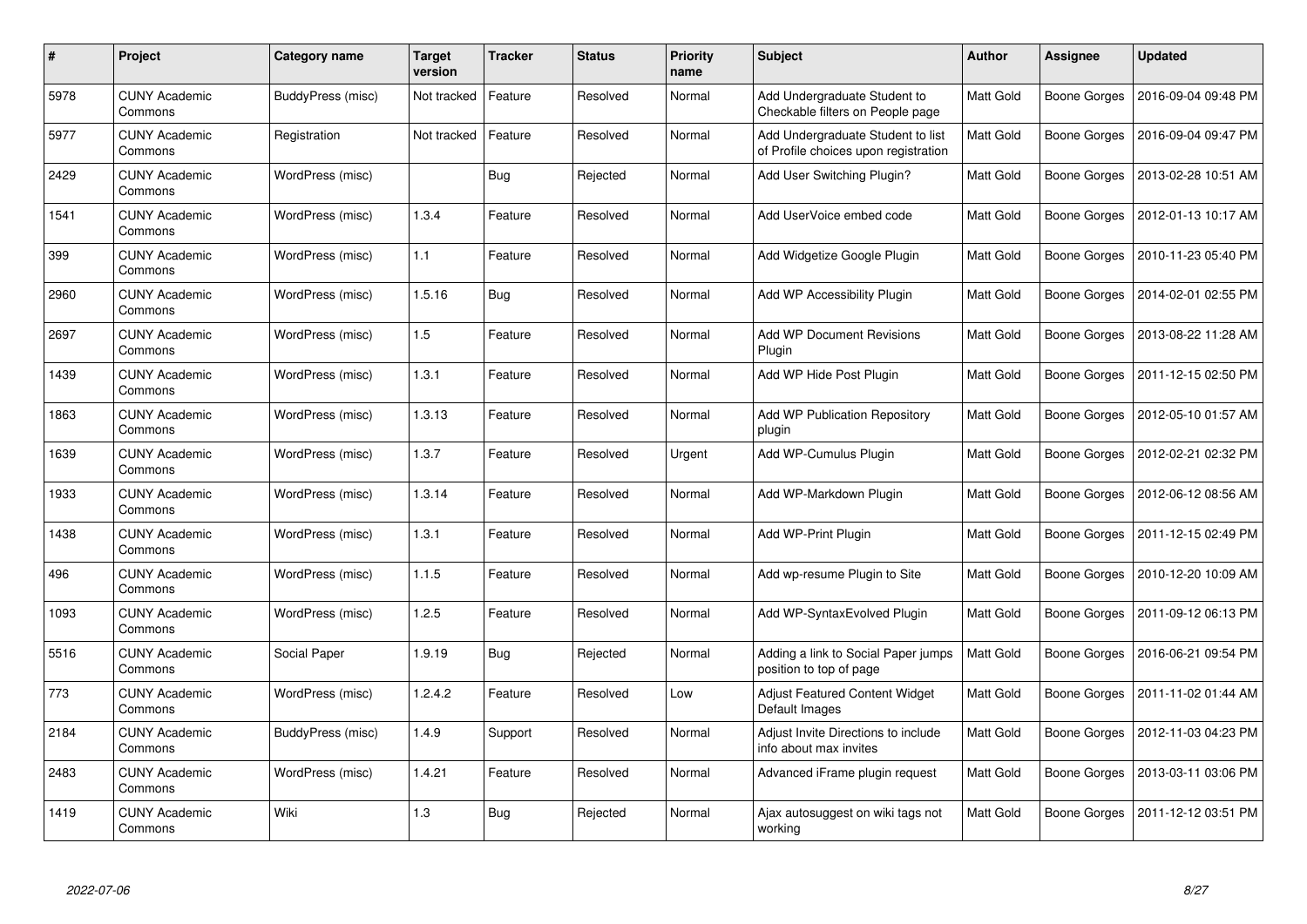| #     | Project                         | Category name          | <b>Target</b><br>version | <b>Tracker</b> | <b>Status</b> | <b>Priority</b><br>name | <b>Subject</b>                                                                        | <b>Author</b> | <b>Assignee</b>     | <b>Updated</b>      |
|-------|---------------------------------|------------------------|--------------------------|----------------|---------------|-------------------------|---------------------------------------------------------------------------------------|---------------|---------------------|---------------------|
| 1145  | <b>CUNY Academic</b><br>Commons | BuddyPress (misc)      | 1.2.5                    | <b>Bug</b>     | Resolved      | Low                     | Alert Box on Group Join                                                               | Matt Gold     | <b>Boone Gorges</b> | 2011-09-12 05:56 PM |
| 115   | <b>CUNY Academic</b><br>Commons | Upgrades               |                          | Bug            | Resolved      | High                    | Alliw spreadsheet attachments on<br>forum posts                                       | Matt Gold     | Boone Gorges        | 2009-12-06 12:13 AM |
| 14221 | CUNY Academic<br>Commons        | Group Forums           |                          | Feature        | Rejected      | Normal                  | Allow .ics files to be posted as<br>forum attachments                                 | Matt Gold     | Boone Gorges        | 2021-03-23 08:53 PM |
| 5606  | <b>CUNY Academic</b><br>Commons | Group Forums           | Not tracked              | Feature        | Resolved      | Normal                  | Allow .txt files as forum post<br>attachments                                         | Matt Gold     | Boone Gorges        | 2016-05-24 07:37 AM |
| 539   | <b>CUNY Academic</b><br>Commons | BuddyPress (misc)      | 1.2                      | Feature        | Rejected      | Normal                  | Allow document category names to<br>be edited                                         | Matt Gold     | <b>Boone Gorges</b> | 2011-01-24 12:52 PM |
| 2948  | <b>CUNY Academic</b><br>Commons | WordPress (misc)       | Not tracked              | Feature        | Resolved      | Normal                  | Allow epub file uploads to blogs                                                      | Matt Gold     | Boone Gorges        | 2014-01-02 02:58 PM |
| 188   | <b>CUNY Academic</b><br>Commons | BuddyPress (misc)      |                          | Feature        | Resolved      | Low                     | Allow Group Documents to be<br>Sorted by Date                                         | Matt Gold     | Boone Gorges        | 2010-05-11 10:14 PM |
| 1504  | <b>CUNY Academic</b><br>Commons | BuddyPress (misc)      | 1.4                      | Feature        | Resolved      | Normal                  | Allow members to choose multiple<br>colleges on Profile pages                         | Matt Gold     | Boone Gorges        | 2012-08-01 03:34 PM |
| 1505  | <b>CUNY Academic</b><br>Commons | BuddyPress (misc)      | 1.4                      | Feature        | Duplicate     | Normal                  | Allow members to clear past status<br>updates                                         | Matt Gold     | Boone Gorges        | 2012-04-06 04:42 PM |
| 177   | <b>CUNY Academic</b><br>Commons | BuddyPress (misc)      |                          | Feature        | Resolved      | Normal                  | Allow members to edit forum posts                                                     | Matt Gold     | <b>Boone Gorges</b> | 2010-05-11 10:01 PM |
| 532   | <b>CUNY Academic</b><br>Commons | BuddyPress (misc)      | 1.3                      | Feature        | Resolved      | Normal                  | Allow members to paste in a group<br>of email addresses when sending<br>invites       | Matt Gold     | Boone Gorges        | 2011-09-13 01:12 PM |
| 2192  | <b>CUNY Academic</b><br>Commons | <b>Group Files</b>     | 1.6                      | Feature        | Resolved      | Normal                  | Allow members to replace files                                                        | Matt Gold     | Boone Gorges        | 2014-03-21 03:37 PM |
| 3308  | <b>CUNY Academic</b><br>Commons | Group Invitations      | Future<br>release        | Feature        | Assigned      | Normal                  | Allow members to rescind group<br>invitations                                         | Matt Gold     | Boone Gorges        | 2015-04-01 08:53 PM |
| 2833  | <b>CUNY Academic</b><br>Commons | <b>Group Files</b>     | 1.6                      | Bug            | Resolved      | Normal                  | Allow silent file deletions                                                           | Matt Gold     | Boone Gorges        | 2014-03-21 03:50 PM |
| 2033  | <b>CUNY Academic</b><br>Commons | BuddyPress (misc)      |                          | Feature        | Rejected      | Normal                  | Allow status update to be deleted<br>directly from profile page                       | Matt Gold     | Boone Gorges        | 2012-08-10 04:51 PM |
| 906   | <b>CUNY Academic</b><br>Commons | BuddyPress (misc)      | 1.3                      | Feature        | Resolved      | Low                     | Allow users to edit BP Doc<br>comments                                                | Matt Gold     | Boone Gorges        | 2011-09-14 01:27 AM |
| 2976  | <b>CUNY Academic</b><br>Commons | BuddyPress (misc)      | 1.5.16                   | Feature        | Resolved      | Normal                  | Allow users to permanently dismiss<br>notification of new profiles on profile<br>page | Matt Gold     | Boone Gorges        | 2014-02-01 02:56 PM |
| 2523  | <b>CUNY Academic</b><br>Commons | <b>BuddyPress Docs</b> | Future<br>release        | Feature        | Assigned      | Normal                  | Allow Users to Upload Images to BP   Matt Gold<br>Docs                                |               | <b>Boone Gorges</b> | 2015-11-09 06:14 PM |
| 1462  | <b>CUNY Academic</b><br>Commons | WordPress (misc)       | 1.3.13                   | Support        | Resolved      | Normal                  | Allowing registration by cuny.tv<br>domains                                           | Matt Gold     | <b>Boone Gorges</b> | 2012-05-02 12:16 PM |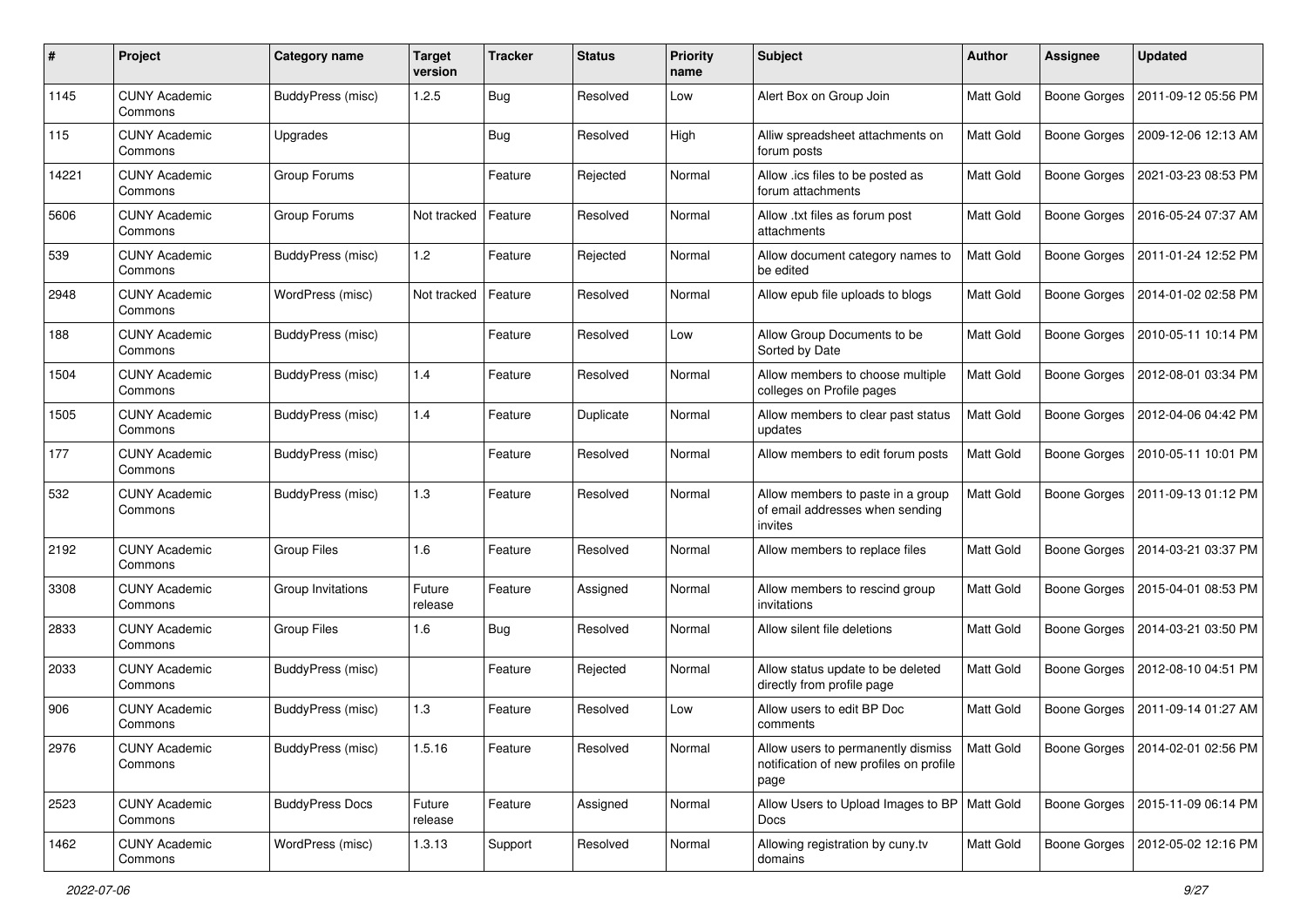| #    | Project                         | Category name           | <b>Target</b><br>version | <b>Tracker</b> | <b>Status</b> | <b>Priority</b><br>name | <b>Subject</b>                                                                   | Author           | Assignee            | <b>Updated</b>      |
|------|---------------------------------|-------------------------|--------------------------|----------------|---------------|-------------------------|----------------------------------------------------------------------------------|------------------|---------------------|---------------------|
| 184  | <b>CUNY Academic</b><br>Commons | BuddyPress (misc)       |                          | Support        | Resolved      | Normal                  | Allowing Users to Delete Accounts                                                | Matt Gold        | Boone Gorges        | 2010-05-11 09:54 PM |
| 2755 | <b>CUNY Academic</b><br>Commons | BuddyPress (misc)       | 1.5.1                    | Bug            | Resolved      | Normal                  | Alphabetize list of colleges in<br>positions drop-down                           | Matt Gold        | <b>Boone Gorges</b> | 2013-08-29 09:30 AM |
| 282  | <b>CUNY Academic</b><br>Commons | BuddyPress (misc)       | 1.1                      | Feature        | Resolved      | Normal                  | Alter "Kick and Ban" Group<br>Functionality                                      | Matt Gold        | Boone Gorges        | 2010-09-08 06:14 PM |
| 3223 | <b>CUNY Academic</b><br>Commons | <b>Public Portfolio</b> | 1.7                      | <b>Bug</b>     | Resolved      | Low                     | Alter Profile Editing Unsaved Text<br><b>Warning Feature</b>                     | Matt Gold        | Boone Gorges        | 2014-09-22 09:18 PM |
| 1412 | <b>CUNY Academic</b><br>Commons | BuddyPress (misc)       | 1.3                      | <b>Bug</b>     | Resolved      | Normal                  | Alter text on pop-up message about<br>role field                                 | <b>Matt Gold</b> | Boone Gorges        | 2011-12-08 12:58 PM |
| 2845 | <b>CUNY Academic</b><br>Commons | BuddyPress (misc)       | 1.5.7                    | Bug            | Resolved      | Normal                  | Anchor errors with bp activity items<br>created from associated blog<br>postings | Matt Gold        | <b>Boone Gorges</b> | 2013-11-01 08:15 PM |
| 7823 | <b>CUNY Academic</b><br>Commons | Home Page               |                          | Feature        | Resolved      | High                    | animated gif on frontpage                                                        | Matt Gold        | Boone Gorges        | 2017-03-22 04:36 PM |
| 1922 | <b>CUNY Academic</b><br>Commons | WordPress (misc)        | Not tracked              | Support        | Resolved      | Normal                  | Archiving files from a WP blog                                                   | Matt Gold        | Boone Gorges        | 2012-06-12 11:33 AM |
| 470  | <b>CUNY Academic</b><br>Commons | WordPress (misc)        | 1.0.3                    | Bug            | Duplicate     | Normal                  | Atahualpa Theme problems<br>following site upgrade                               | Matt Gold        | <b>Boone Gorges</b> | 2010-12-13 10:59 AM |
| 506  | <b>CUNY Academic</b><br>Commons | BuddyPress (misc)       |                          | Feature        | Rejected      | Normal                  | Attachments for Group<br>Announcement Posts                                      | Matt Gold        | Boone Gorges        | 2016-10-24 11:20 AM |
| 4315 | <b>CUNY Academic</b><br>Commons | WordPress (misc)        | Not tracked              | Bug            | Resolved      | Normal                  | Authentication request                                                           | Matt Gold        | Boone Gorges        | 2015-07-21 05:55 PM |
| 2684 | <b>CUNY Academic</b><br>Commons | WordPress (misc)        |                          | <b>Bug</b>     | Rejected      | Normal                  | Authentication/Cookie problems                                                   | Matt Gold        | <b>Boone Gorges</b> | 2013-07-25 10:09 PM |
| 606  | <b>CUNY Academic</b><br>Commons | BuddyPress (misc)       | 1.1.10                   | <b>Bug</b>     | Rejected      | Low                     | Avatars don't show up in list of<br>members on group invite tool                 | Matt Gold        | <b>Boone Gorges</b> | 2011-02-24 11:47 PM |
| 635  | <b>CUNY Academic</b><br>Commons | BuddyPress (misc)       | Future<br>release        | Feature        | Assigned      | Normal                  | Big Blue Button - Videoconferencing<br>in Groups and Blogs                       | Matt Gold        | <b>Boone Gorges</b> | 2011-03-14 03:24 PM |
| 173  | <b>CUNY Academic</b><br>Commons | BuddyPress (misc)       |                          | <b>Bug</b>     | Resolved      | Normal                  | Blockquote display cut off in mac<br>browsers                                    | Matt Gold        | Boone Gorges        | 2010-05-11 04:58 PM |
| 5556 | <b>CUNY Academic</b><br>Commons | WordPress (misc)        | 1.9.16                   | <b>Bug</b>     | Resolved      | Normal                  | Blog comment leads to<br>unauthorized post warning                               | Matt Gold        | Boone Gorges        | 2016-05-21 11:12 PM |
| 342  | CUNY Academic<br>Commons        | Blogs (BuddyPress)      | 1.10.2                   | Feature        | Resolved      | Low                     | <b>Blog Listing Displays User Avatars</b><br>Instead of Blog Avatars             | Matt Gold        | Boone Gorges        | 2019-12-06 11:08 AM |
| 318  | <b>CUNY Academic</b><br>Commons | Upgrades                | 1.0.1                    | Feature        | Resolved      | Normal                  | Blog post on 1.01?                                                               | Matt Gold        | Boone Gorges        | 2010-08-31 09:40 AM |
| 2106 | <b>CUNY Academic</b><br>Commons | BuddyPress (misc)       | Not tracked              | Support        | Resolved      | Normal                  | Blog posts part of group activity<br>feed                                        | Matt Gold        | Boone Gorges        | 2016-01-26 12:30 AM |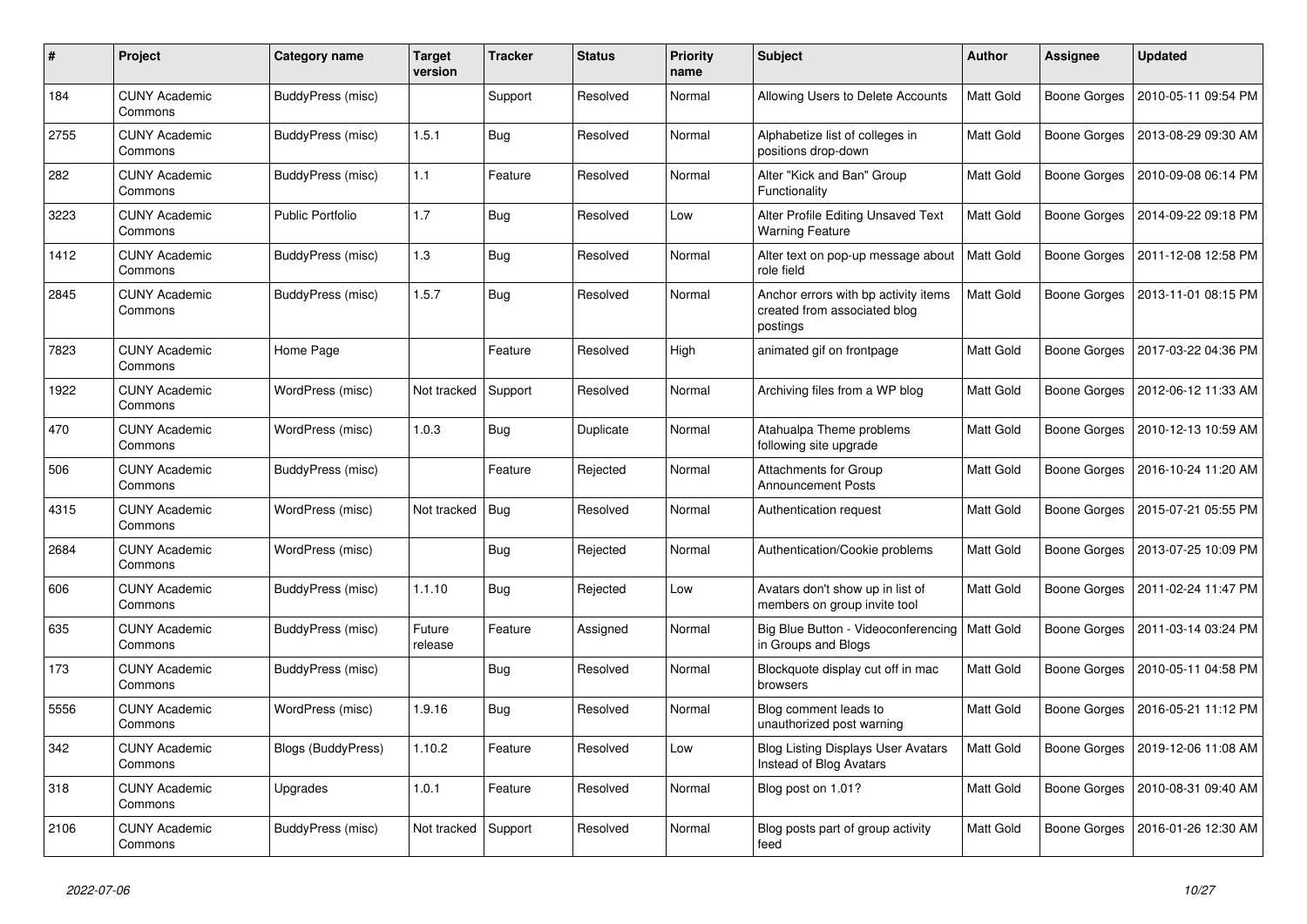| $\#$ | Project                         | <b>Category name</b>     | <b>Target</b><br>version | <b>Tracker</b> | <b>Status</b> | <b>Priority</b><br>name | Subject                                                                       | <b>Author</b>    | <b>Assignee</b>     | <b>Updated</b>      |
|------|---------------------------------|--------------------------|--------------------------|----------------|---------------|-------------------------|-------------------------------------------------------------------------------|------------------|---------------------|---------------------|
| 1094 | <b>CUNY Academic</b><br>Commons | WordPress (misc)         | Not tracked              | Support        | Rejected      | Normal                  | Blog privacy question                                                         | Matt Gold        | <b>Boone Gorges</b> | 2011-08-04 12:01 PM |
| 482  | <b>CUNY Academic</b><br>Commons | WordPress (misc)         | 1.1.4                    | <b>Bug</b>     | Resolved      | Normal                  | BP Admin Bar Display Error                                                    | Matt Gold        | <b>Boone Gorges</b> | 2010-12-16 08:45 AM |
| 109  | <b>CUNY Academic</b><br>Commons | Upgrades                 |                          | <b>Bug</b>     | Resolved      | Normal                  | BP Admin Bar doesn't appear on<br>login screen                                | Matt Gold        | <b>Boone Gorges</b> | 2010-05-11 05:21 PM |
| 527  | <b>CUNY Academic</b><br>Commons | BuddyPress (misc)        | 1.1.7                    | <b>Bug</b>     | Resolved      | Low                     | BP Admin Bar Doesn't Show up on<br>Cityscape Theme                            | <b>Matt Gold</b> | <b>Boone Gorges</b> | 2011-01-04 03:39 PM |
| 340  | <b>CUNY Academic</b><br>Commons | BuddyPress (misc)        | 1.1                      | <b>Bug</b>     | Resolved      | High                    | BP Admin Bar Menu Mouseover<br>Areas Too Sensitive                            | Matt Gold        | Boone Gorges        | 2010-12-01 09:48 AM |
| 235  | <b>CUNY Academic</b><br>Commons | <b>BuddyPress</b> (misc) |                          | <b>Bug</b>     | Resolved      | Normal                  | BP Admin Bar Not Appearing on<br>Help Blog                                    | Matt Gold        | <b>Boone Gorges</b> | 2010-05-20 06:15 PM |
| 1321 | <b>CUNY Academic</b><br>Commons | BuddyPress (misc)        | 1.2.5                    | Bug            | Duplicate     | Normal                  | BP Doc Comment Doesn't Show Up<br>on Doc (but does appear in group<br>stream) | <b>Matt Gold</b> | Boone Gorges        | 2011-11-04 08:04 AM |
| 2651 | <b>NYCDH Community Site</b>     |                          |                          | <b>Bug</b>     | Rejected      | Normal                  | BP Doc save button returns users to<br>doc directory instead of to group      | <b>Matt Gold</b> | Boone Gorges        | 2013-08-02 12:47 PM |
| 9105 | <b>CUNY Academic</b><br>Commons | <b>BuddyPress Docs</b>   | 1.12.7                   | Bug            | Resolved      | Urgent                  | BP doc titles/dates messed up                                                 | Matt Gold        | Boone Gorges        | 2018-01-23 11:00 AM |
| 735  | <b>CUNY Academic</b><br>Commons | BuddyPress (misc)        | 1.2.5                    | Feature        | Resolved      | Normal                  | BP Docs - Include Check-Box to<br>Avoid Email Notifications of Minor<br>Edits | Matt Gold        | <b>Boone Gorges</b> | 2011-07-24 11:34 AM |
| 905  | <b>CUNY Academic</b><br>Commons | BuddyPress (misc)        | 1.2.4                    | <b>Bug</b>     | Resolved      | Low                     | <b>BP Docs Authentication Issue</b>                                           | Matt Gold        | <b>Boone Gorges</b> | 2011-07-12 01:39 PM |
| 992  | <b>CUNY Academic</b><br>Commons | BuddyPress (misc)        | 1.2.5                    | <b>Bug</b>     | Resolved      | Normal                  | BP Docs comments show up on WP<br>Dashboard                                   | Matt Gold        | <b>Boone Gorges</b> | 2011-07-19 02:17 PM |
| 993  | <b>CUNY Academic</b><br>Commons | BuddyPress (misc)        | 1.2.5                    | Bug            | Resolved      | Low                     | <b>BP Docs Notification Issue</b>                                             | Matt Gold        | <b>Boone Gorges</b> | 2011-07-20 12:10 AM |
| 806  | <b>CUNY Academic</b><br>Commons | BuddyPress (misc)        | 1.2.4                    | <b>Bug</b>     | Resolved      | Normal                  | <b>BP Docs Notification Throttling</b><br>Issues                              | Matt Gold        | Boone Gorges        | 2011-06-08 12:17 PM |
| 1616 | <b>CUNY Academic</b><br>Commons | BuddyPress (misc)        | 1.3.7                    | <b>Bug</b>     | Resolved      | Low                     | BP Docs timeout issue                                                         | Matt Gold        | <b>Boone Gorges</b> | 2012-02-21 03:23 PM |
| 783  | <b>CUNY Academic</b><br>Commons | BuddyPress (misc)        | 1.2.4                    | Bug            | Resolved      | Normal                  | Broken Avatar Images                                                          | Matt Gold        | Boone Gorges        | 2011-06-06 02:49 PM |
| 138  | <b>CUNY Academic</b><br>Commons | BuddyPress (misc)        |                          | Bug            | Resolved      | Normal                  | Broken Links in Forum Notification<br>Emails                                  | Matt Gold        | Boone Gorges        | 2010-03-02 07:59 PM |
| 3042 | <b>CUNY Academic</b><br>Commons | <b>Public Portfolio</b>  | Future<br>release        | Feature        | Assigned      | Normal                  | Browsing member interests                                                     | Matt Gold        | Boone Gorges        | 2015-03-21 09:04 PM |
| 3581 | <b>CUNY Academic</b><br>Commons | <b>BuddyPress Docs</b>   | 1.7.1                    | Bug            | Resolved      | Normal                  | BuddyPress Docs Line Break issue                                              | Matt Gold        | Boone Gorges        | 2014-10-20 02:56 PM |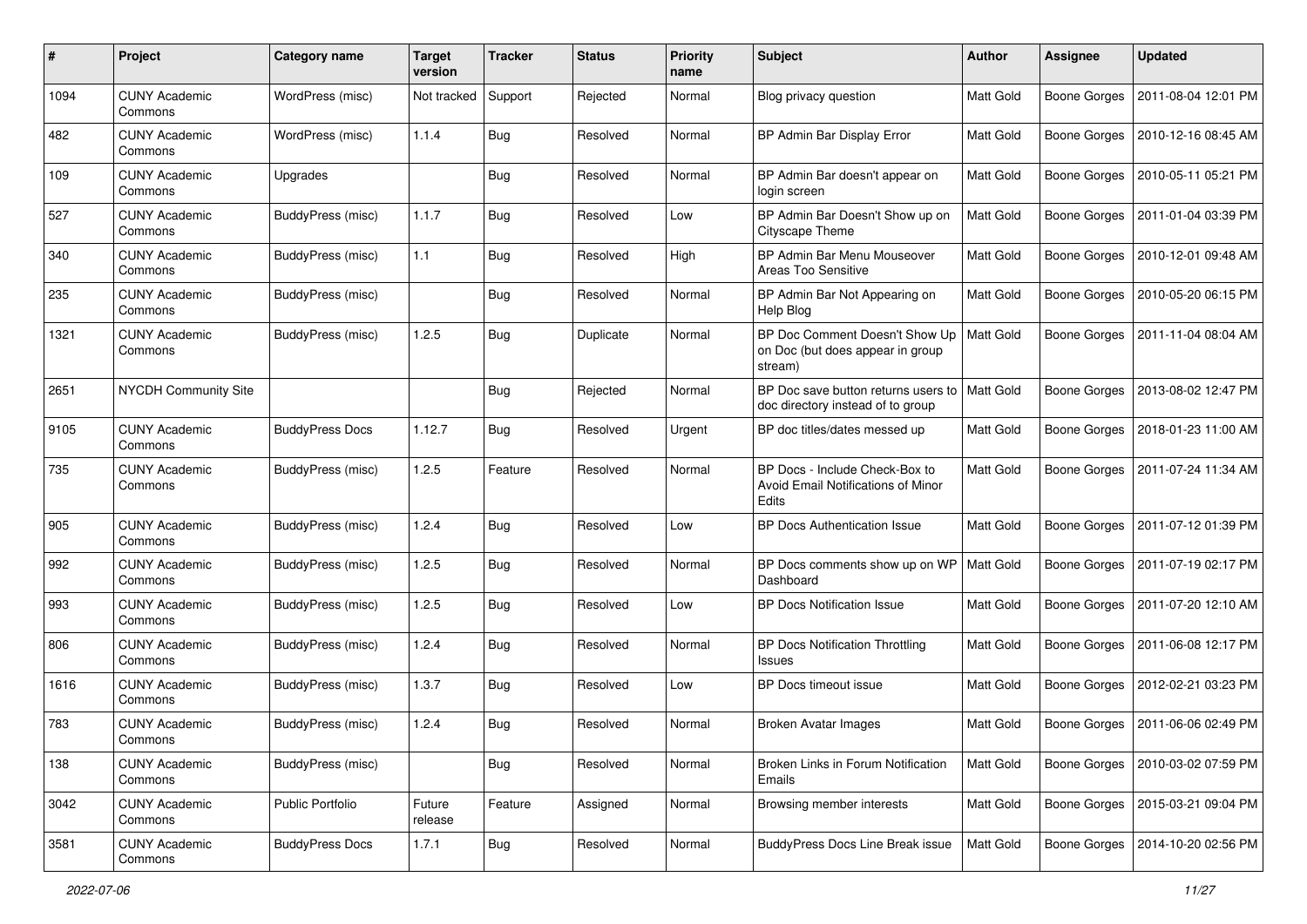| $\#$           | Project                         | Category name             | <b>Target</b><br>version | <b>Tracker</b> | <b>Status</b> | <b>Priority</b><br>name | <b>Subject</b>                                                                         | <b>Author</b>    | <b>Assignee</b> | <b>Updated</b>      |
|----------------|---------------------------------|---------------------------|--------------------------|----------------|---------------|-------------------------|----------------------------------------------------------------------------------------|------------------|-----------------|---------------------|
| 623            | <b>CUNY Academic</b><br>Commons | BuddyPress (misc)         | 1.2                      | Feature        | Resolved      | Normal                  | <b>BuddyPress Docs: Move</b><br>Paste-from-Word Icon Into Top Row<br>of Tiny-MCE icons | Matt Gold        | Boone Gorges    | 2011-02-28 06:33 PM |
| $\overline{7}$ | <b>CUNY Academic</b><br>Commons | BuddyPress (misc)         |                          | Bug            | Resolved      | Normal                  | BuddyPress theme error on iPhone                                                       | <b>Matt Gold</b> | Boone Gorges    | 2009-09-15 07:39 PM |
| 1487           | <b>CUNY Academic</b><br>Commons | BuddyPress (misc)         | 1.3.3                    | Feature        | Resolved      | Normal                  | Bug when using Featured Widget to<br>display a page                                    | <b>Matt Gold</b> | Boone Gorges    | 2012-01-10 10:05 PM |
| 1134           | <b>CUNY Academic</b><br>Commons | WordPress (misc)          | 1.3                      | Feature        | Resolved      | Normal                  | <b>Build Flexibility for Image Choices</b><br>into Featured Content Widget             | Matt Gold        | Boone Gorges    | 2011-11-30 02:27 AM |
| 5097           | <b>CUNY Academic</b><br>Commons | Registration              | Not tracked              | Support        | Resolved      | Normal                  | Bulk account creation                                                                  | Matt Gold        | Boone Gorges    | 2016-04-07 11:14 AM |
| 467            | <b>CUNY Academic</b><br>Commons | BuddyPress (misc)         | Not tracked              | Bug            | Resolved      | Low                     | CAC Blog no longer listed on<br>BP-Admin Bar "My Blogs" list                           | Matt Gold        | Boone Gorges    | 2010-12-21 12:38 PM |
| 4980           | <b>CUNY Academic</b><br>Commons | Home Page                 | Future<br>release        | Feature        | Assigned      | Normal                  | <b>CAC Featured Content -- Adding</b><br>Randomization                                 | Matt Gold        | Boone Gorges    | 2016-12-12 03:01 PM |
| 2737           | <b>CUNY Academic</b><br>Commons | BuddyPress (misc)         | 1.5.0.2                  | <b>Bug</b>     | Resolved      | Urgent                  | CAC Not allowing CUNY Addresses<br>to Register                                         | Matt Gold        | Boone Gorges    | 2013-08-26 05:43 PM |
| 4180           | <b>CUNY Academic</b><br>Commons | WordPress (misc)          | Not tracked              | <b>Bug</b>     | Resolved      | High                    | Cache issues: site deletion process                                                    | <b>Matt Gold</b> | Boone Gorges    | 2016-02-07 10:05 PM |
| 4802           | <b>CUNY Academic</b><br>Commons | Events                    | Not tracked              | Feature        | Resolved      | Normal                  | Calendar Display                                                                       | Matt Gold        | Boone Gorges    | 2015-10-25 01:38 PM |
| 11864          | <b>CUNY Academic</b><br>Commons | Events                    | Not tracked              | Support        | Resolved      | Normal                  | Calendar notification question                                                         | Matt Gold        | Boone Gorges    | 2019-09-16 05:39 PM |
| 3654           | <b>CUNY Academic</b><br>Commons | Group Forums              | 1.7.4                    | <b>Bug</b>     | Resolved      | Normal                  | can only attached one file to a forum<br>post                                          | <b>Matt Gold</b> | Boone Gorges    | 2014-11-21 10:42 AM |
| 9107           | <b>CUNY Academic</b><br>Commons | Non-CUNY sign up<br>codes | 1.12.7                   | <b>Bug</b>     | Resolved      | Normal                  | Can't add group to non-CUNY<br>sign-up code                                            | Matt Gold        | Boone Gorges    | 2018-01-23 04:15 PM |
| 1841           | <b>CUNY Academic</b><br>Commons | WordPress (misc)          | Not tracked              | Support        | Resolved      | Normal                  | Can't find network admin menu                                                          | Matt Gold        | Boone Gorges    | 2012-04-19 10:30 PM |
| 9875           | <b>CUNY Academic</b><br>Commons | Messages                  | 1.13.3                   | <b>Bug</b>     | Resolved      | Low                     | Can't mark message as read                                                             | Matt Gold        | Boone Gorges    | 2018-06-01 07:54 PM |
| 810            | <b>CUNY Academic</b><br>Commons | BuddyPress (misc)         | 1.2.4                    | <b>Bug</b>     | Resolved      | Normal                  | Can't see all blogs in "My Blogs"                                                      | Matt Gold        | Boone Gorges    | 2011-07-12 10:51 PM |
| 315            | <b>CUNY Academic</b><br>Commons | WordPress (misc)          | 1.0.3                    | <b>Bug</b>     | Resolved      | Normal                  | Can't upload images to gallery                                                         | Matt Gold        | Boone Gorges    | 2010-09-08 02:24 PM |
| 4057           | <b>CUNY Academic</b><br>Commons | <b>BuddyPress Docs</b>    | 1.8.1                    | <b>Bug</b>     | Resolved      | Normal                  | Canceling edit mode of BP Doc<br>reloads editing screen                                | Matt Gold        | Boone Gorges    | 2015-06-01 03:08 PM |
| 205            | <b>CUNY Academic</b><br>Commons | BuddyPress (misc)         |                          | <b>Bug</b>     | Resolved      | High                    | <b>Cannot Create Account</b>                                                           | Matt Gold        | Boone Gorges    | 2010-05-20 03:18 PM |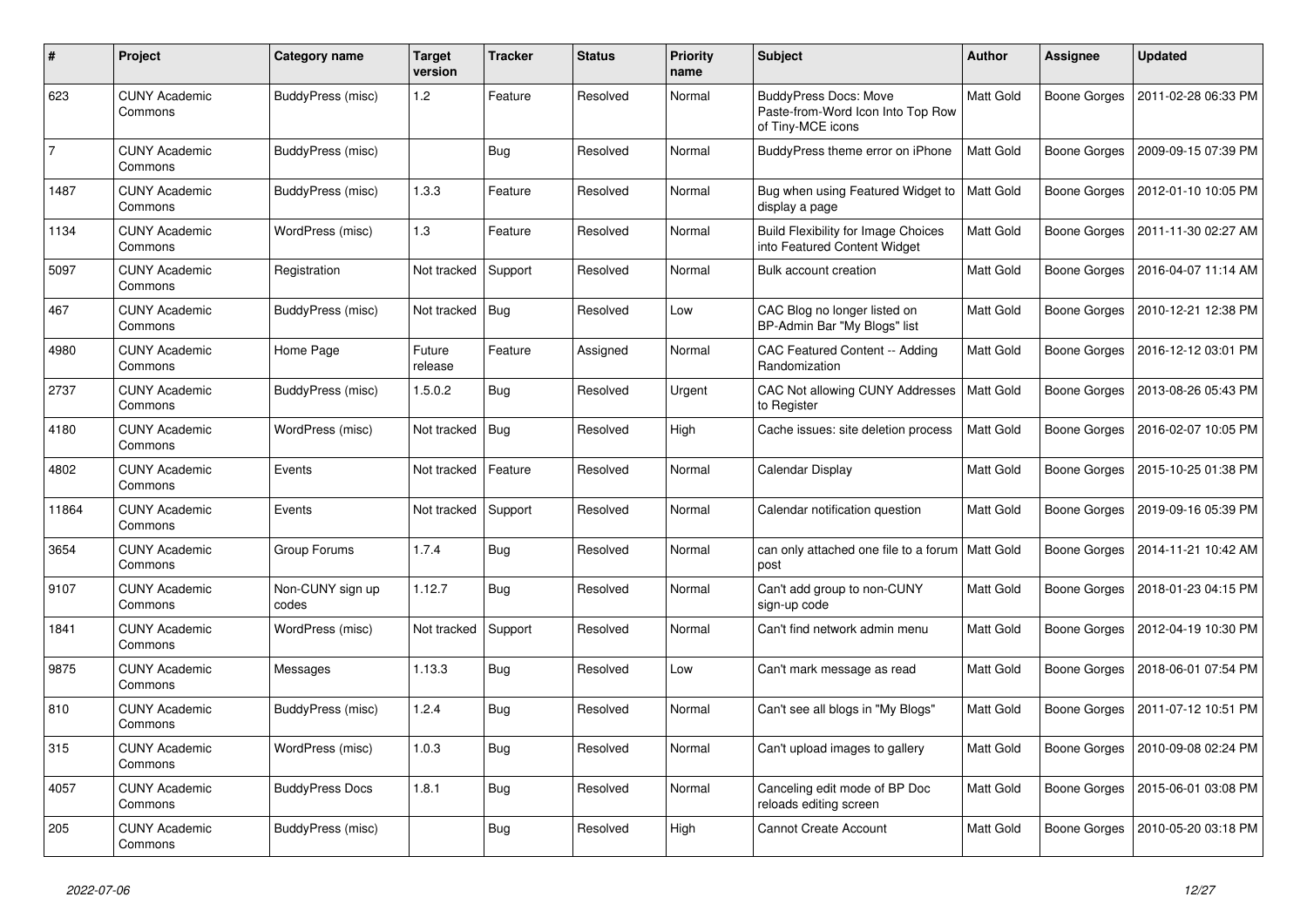| #    | Project                         | Category name            | <b>Target</b><br>version | <b>Tracker</b> | <b>Status</b> | <b>Priority</b><br>name | Subject                                                                                                      | <b>Author</b> | <b>Assignee</b>     | <b>Updated</b>      |
|------|---------------------------------|--------------------------|--------------------------|----------------|---------------|-------------------------|--------------------------------------------------------------------------------------------------------------|---------------|---------------------|---------------------|
| 2274 | <b>CUNY Academic</b><br>Commons | commonsinabox.org        | Not tracked              | Bug            | Rejected      | Normal                  | CBOX - group names on group<br>pages                                                                         | Matt Gold     | <b>Boone Gorges</b> | 2012-11-20 02:05 PM |
| 2694 | <b>CUNY Academic</b><br>Commons | commonsinabox.org        | Not tracked              | Feature        | Resolved      | Normal                  | CBOX - Redirect to previous page<br>on login                                                                 | Matt Gold     | <b>Boone Gorges</b> | 2013-08-11 12:32 PM |
| 2271 | CUNY Academic<br>Commons        | commonsinabox.org        | Not tracked              | Feature        | Resolved      | Normal                  | CBOX forum posts include "notify by<br>email" checkbox                                                       | Matt Gold     | Boone Gorges        | 2016-01-26 12:33 AM |
| 2270 | <b>CUNY Academic</b><br>Commons | commonsinabox.org        | Not tracked              | Bug            | Rejected      | Normal                  | CBOX group sign up - default email<br>setting                                                                | Matt Gold     | <b>Boone Gorges</b> | 2012-11-20 03:51 PM |
| 2349 | <b>CUNY Academic</b><br>Commons | commonsinabox.org        |                          | Bug            | Resolved      | High                    | CBOX header image position off                                                                               | Matt Gold     | Boone Gorges        | 2012-12-15 10:21 PM |
| 2279 | <b>CUNY Academic</b><br>Commons | commonsinabox.org        | Not tracked              | Bug            | Resolved      | Low                     | CBOX mention system rewrites<br>twitter links                                                                | Matt Gold     | Boone Gorges        | 2012-11-20 07:41 PM |
| 3823 | <b>CUNY Academic</b><br>Commons | commonsinabox.org        | Not tracked   Bug        |                | Resolved      | Normal                  | CBOX styling issue                                                                                           | Matt Gold     | <b>Boone Gorges</b> | 2015-02-23 03:33 PM |
| 2275 | <b>CUNY Academic</b><br>Commons | commonsinabox.org        | Not tracked              | <b>Bug</b>     | Resolved      | Normal                  | CBOX support requests                                                                                        | Matt Gold     | Boone Gorges        | 2012-11-20 02:05 PM |
| 2284 | <b>CUNY Academic</b><br>Commons | commonsinabox.org        |                          | Bug            | Rejected      | Normal                  | cbox.org forum link error from profile<br>page                                                               | Matt Gold     | <b>Boone Gorges</b> | 2012-11-20 08:02 PM |
| 1902 | CUNY Academic<br>Commons        | WordPress (misc)         | Not tracked              | Bug            | Resolved      | Normal                  | CF access to home page slide<br>creation                                                                     | Matt Gold     | Boone Gorges        | 2012-05-22 09:04 AM |
| 2267 | <b>CUNY Academic</b><br>Commons |                          |                          | i Bug          | Resolved      | Normal                  | Change "Cbox" to "CBOX" in<br>Dashboard Menu                                                                 | Matt Gold     | Boone Gorges        | 2012-11-18 11:01 PM |
| 281  | <b>CUNY Academic</b><br>Commons | BuddyPress (misc)        | 1.1                      | Feature        | Resolved      | Low                     | Change "Kick and Ban" terminology<br>in Group Interface                                                      | Matt Gold     | Boone Gorges        | 2010-09-08 06:14 PM |
| 2771 | <b>CUNY Academic</b><br>Commons | BuddyPress (misc)        | 1.5.2                    | Feature        | Resolved      | Normal                  | Change Brief Descriptor Text Color<br>Again                                                                  | Matt Gold     | <b>Boone Gorges</b> | 2013-09-10 06:07 AM |
| 646  | <b>CUNY Academic</b><br>Commons | BuddyPress (misc)        | 1.2                      | Bug            | Resolved      | Low                     | Change Error Message Non<br>Logged-In Users See When<br>Authorized Page is Requested<br><b>Without Login</b> | Matt Gold     | Boone Gorges        | 2011-03-22 10:28 AM |
| 510  | <b>CUNY Academic</b><br>Commons | BuddyPress (misc)        | 1.2                      | Feature        | Resolved      | Normal                  | Change group slug placement on<br>group admin menu                                                           | Matt Gold     | <b>Boone Gorges</b> | 2011-02-21 04:51 PM |
| 1324 | <b>CUNY Academic</b><br>Commons | WordPress (misc)         | 1.2.5                    | Feature        | Resolved      | Normal                  | Change link on main nav bar for<br>"Help"                                                                    | Matt Gold     | Boone Gorges        | 2011-11-04 12:08 PM |
| 2776 | <b>CUNY Academic</b><br>Commons | BuddyPress (misc)        | 1.5.2                    | Bug            | Resolved      | Normal                  | Change Name of SPS in College list                                                                           | Matt Gold     | <b>Boone Gorges</b> | 2013-09-11 08:19 PM |
| 237  | <b>CUNY Academic</b><br>Commons | BuddyPress (misc)        |                          | Feature        | Resolved      | Low                     | Change Subject Line of Emailed<br><b>Group Updates</b>                                                       | Matt Gold     | <b>Boone Gorges</b> | 2010-05-12 11:24 AM |
| 238  | <b>CUNY Academic</b><br>Commons | <b>BuddyPress (misc)</b> |                          | Feature        | Resolved      | Low                     | Change Subject Line of Group<br>Document Emails                                                              | Matt Gold     | <b>Boone Gorges</b> | 2010-05-12 11:27 AM |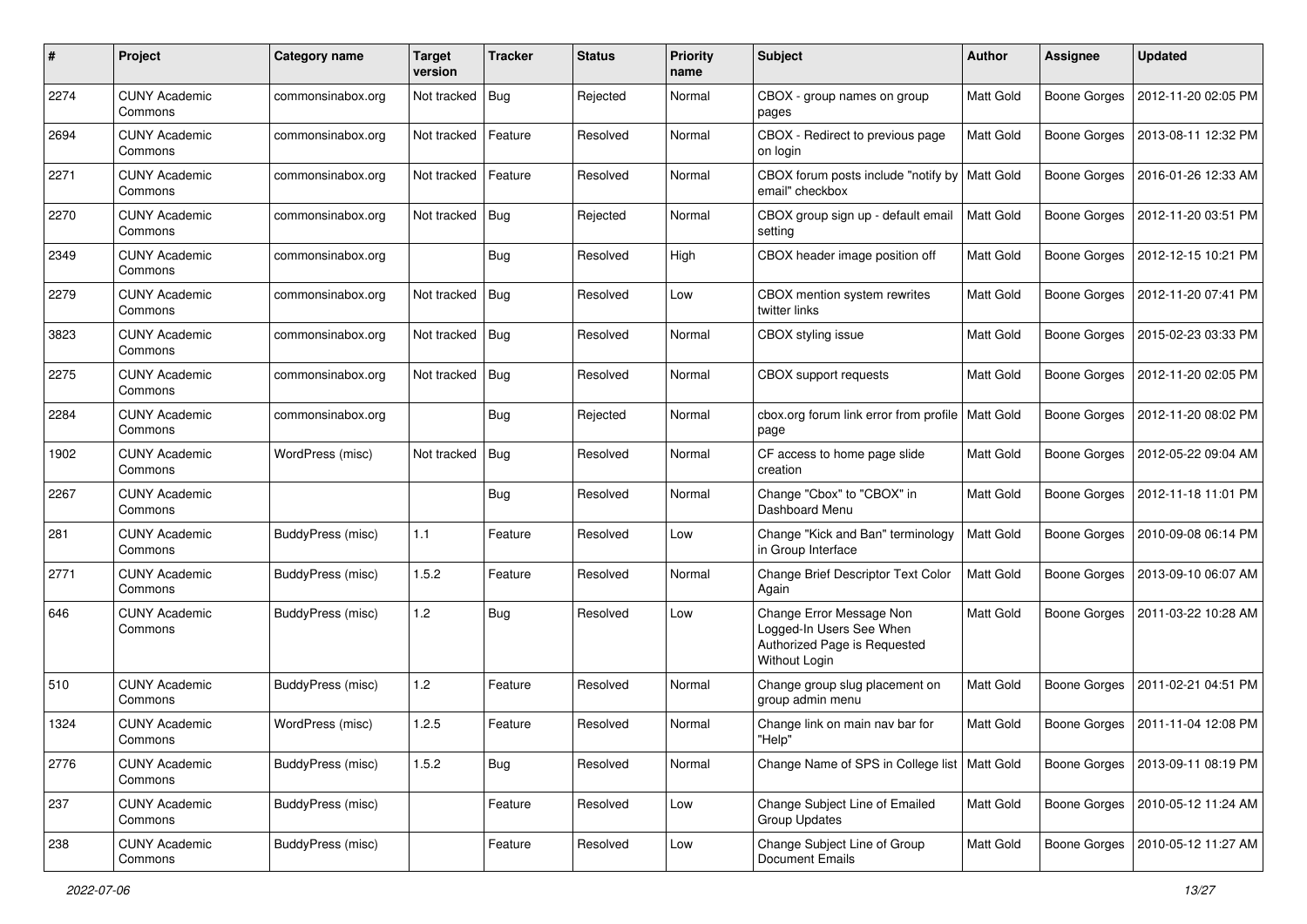| #     | Project                         | Category name           | <b>Target</b><br>version | <b>Tracker</b>    | <b>Status</b> | <b>Priority</b><br>name | <b>Subject</b>                                                     | <b>Author</b> | <b>Assignee</b> | <b>Updated</b>      |
|-------|---------------------------------|-------------------------|--------------------------|-------------------|---------------|-------------------------|--------------------------------------------------------------------|---------------|-----------------|---------------------|
| 29    | <b>CUNY Academic</b><br>Commons | Group Forums            |                          | <b>Bug</b>        | Resolved      | Low                     | Change user name display on<br><b>BbPress</b>                      | Matt Gold     | Boone Gorges    | 2009-10-19 03:27 PM |
| 314   | <b>CUNY Academic</b><br>Commons | BuddyPress (misc)       | 1.0.2                    | Bug               | Resolved      | Normal                  | Changing Blog Title in BuddyPress<br>Menus                         | Matt Gold     | Boone Gorges    | 2010-09-02 10:59 AM |
| 1117  | <b>CUNY Academic</b><br>Commons | BuddyPress (misc)       | 1.2.5                    | <b>Bug</b>        | Resolved      | Normal                  | Character Display Error in Feed                                    | Matt Gold     | Boone Gorges    | 2011-09-12 06:29 PM |
| 147   | <b>CUNY Academic</b><br>Commons | Group Forums            |                          | <b>Bug</b>        | Resolved      | Normal                  | <b>Character Limit on Forum Post</b><br><b>Titles</b>              | Matt Gold     | Boone Gorges    | 2009-12-22 10:38 PM |
| 1951  | <b>CUNY Academic</b><br>Commons | WordPress (misc)        | Not tracked              | Bug               | Resolved      | Normal                  | Check RSS feed of GCDI site                                        | Matt Gold     | Boone Gorges    | 2012-07-19 10:00 PM |
| 456   | <b>CUNY Academic</b><br>Commons | BuddyPress (misc)       | Not tracked              | Bug               | Resolved      | Normal                  | <b>Check Sitewide Plugins</b>                                      | Matt Gold     | Boone Gorges    | 2010-12-21 12:31 PM |
| 10563 | <b>CUNY Academic</b><br>Commons |                         | 1.13.12                  | <b>Bug</b>        | Resolved      | Urgent                  | cllicking on links from site menu<br>leads to 500 error            | Matt Gold     | Boone Gorges    | 2018-10-23 10:48 AM |
| 174   | <b>CUNY Academic</b><br>Commons | BuddyPress (misc)       |                          | Bug               | Resolved      | Normal                  | College names no longer active<br>links on profiles                | Matt Gold     | Boone Gorges    | 2010-05-11 05:00 PM |
| 116   | <b>CUNY Academic</b><br>Commons | Upgrades                |                          | Bug               | Resolved      | Low                     | Comment Out Popular Listing of<br>Members on Homepage              | Matt Gold     | Boone Gorges    | 2009-12-09 12:51 PM |
| 4923  | <b>CUNY Academic</b><br>Commons | WordPress (misc)        | Not tracked              | Support           | Resolved      | Normal                  | Comment posting censoring                                          | Matt Gold     | Boone Gorges    | 2015-11-20 10:37 PM |
| 3898  | <b>CUNY Academic</b><br>Commons | Server                  |                          | System<br>Upgrade | Resolved      | Urgent                  | commons down                                                       | Matt Gold     | Boone Gorges    | 2015-03-11 09:50 AM |
| 14951 | <b>CUNY Academic</b><br>Commons |                         | Not tracked              | Bug               | Resolved      | Normal                  | Commons down                                                       | Matt Gold     | Boone Gorges    | 2021-11-23 04:21 PM |
| 2892  | <b>CUNY Academic</b><br>Commons | BuddyPress (misc)       |                          | Bug               | Rejected      | High                    | Commons homepage - blog column                                     | Matt Gold     | Boone Gorges    | 2013-11-14 01:00 PM |
| 7689  | <b>CUNY Academic</b><br>Commons |                         |                          | Bug               | Duplicate     | Immediate               | <b>Commons in Blank State</b>                                      | Matt Gold     | Boone Gorges    | 2017-02-15 10:19 PM |
| 1531  | <b>CUNY Academic</b><br>Commons | WordPress (misc)        | 1.3.4                    | <b>Bug</b>        | Resolved      | Urgent                  | Commons Only Viewable to<br>Logged-In Viewers                      | Matt Gold     | Boone Gorges    | 2012-01-12 12:50 AM |
| 3075  | <b>CUNY Academic</b><br>Commons | Server                  | Not tracked              | Bug               | Rejected      | Normal                  | Commons running slow?                                              | Matt Gold     | Boone Gorges    | 2014-05-06 01:45 PM |
| 5890  | <b>CUNY Academic</b><br>Commons | <b>Commons Profile</b>  | 1.9.24                   | <b>Bug</b>        | Resolved      | Normal                  | Commons user profile erroneously<br>indicates a group for a member | Matt Gold     | Boone Gorges    | 2016-08-11 11:53 PM |
| 3769  | <b>CUNY Academic</b><br>Commons | <b>Public Portfolio</b> | 1.7.12                   | <b>Bug</b>        | Resolved      | Normal                  | Completion mouseover on editing<br>version of profile is blank     | Matt Gold     | Boone Gorges    | 2015-02-12 09:13 AM |
| 157   | <b>CUNY Academic</b><br>Commons | BuddyPress (misc)       | Not tracked              | Feature           | Rejected      | Normal                  | Conduct a review of BuddyPress<br>plugins                          | Matt Gold     | Boone Gorges    | 2016-01-26 12:16 AM |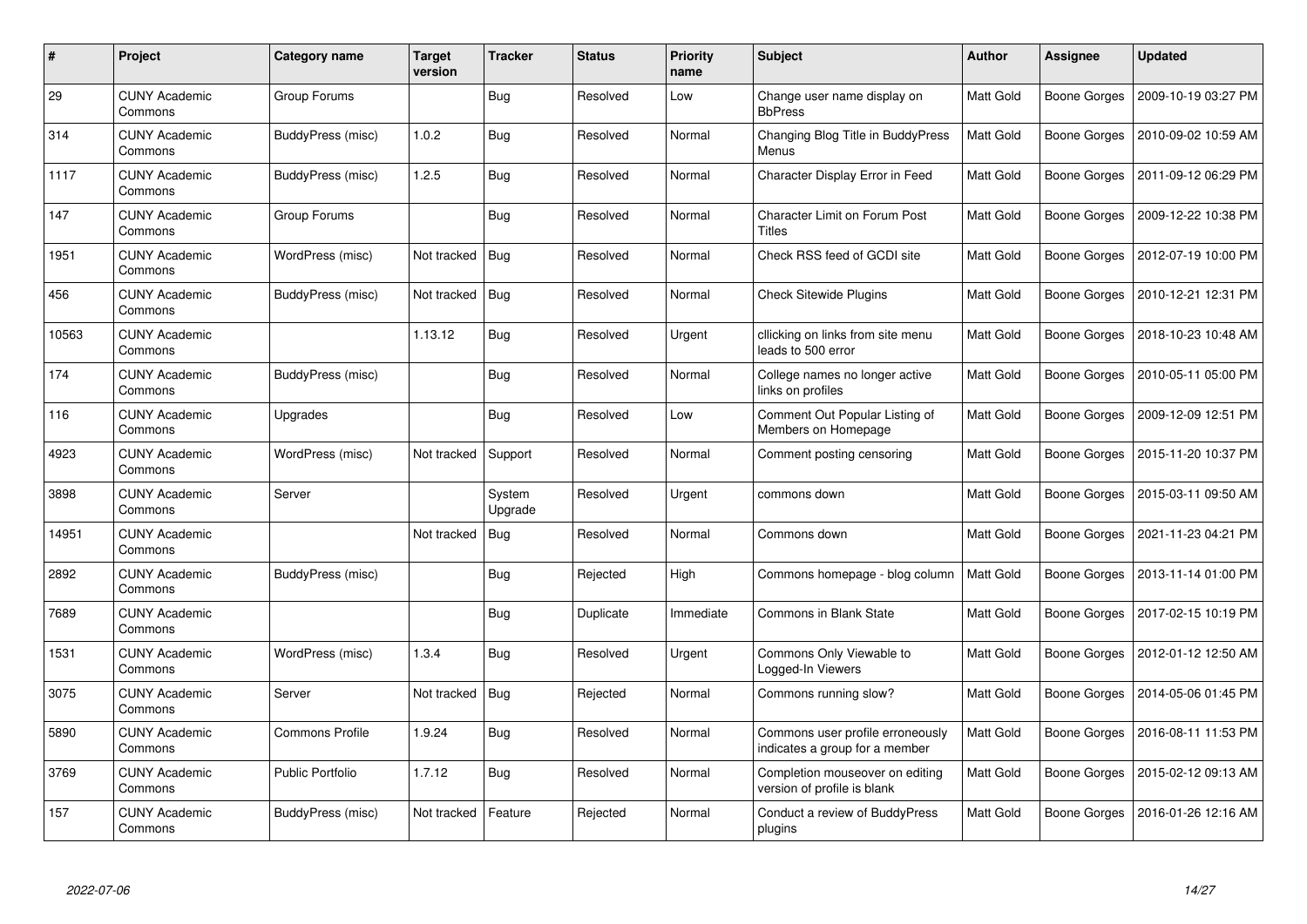| $\pmb{\#}$ | Project                         | Category name           | <b>Target</b><br>version | <b>Tracker</b> | <b>Status</b> | <b>Priority</b><br>name | Subject                                                                     | Author           | <b>Assignee</b>     | <b>Updated</b>      |
|------------|---------------------------------|-------------------------|--------------------------|----------------|---------------|-------------------------|-----------------------------------------------------------------------------|------------------|---------------------|---------------------|
| 2360       | <b>CUNY Academic</b><br>Commons | BuddyPress (misc)       | 1.5                      | Feature        | Resolved      | Low                     | Confirmation before File Deletion                                           | <b>Matt Gold</b> | Boone Gorges        | 2013-08-01 09:08 PM |
| 305        | <b>CUNY Academic</b><br>Commons | WordPress (misc)        | Not tracked              | Bug            | Resolved      | Normal                  | Confirmation emails not received                                            | Matt Gold        | Boone Gorges        | 2010-09-08 11:00 AM |
| 1557       | <b>CUNY Academic</b><br>Commons | WordPress (misc)        | 1.4                      | Feature        | Resolved      | Normal                  | Confirmation Message on Adding<br>New Users to Blog                         | Matt Gold        | Boone Gorges        | 2012-05-31 01:53 AM |
| 656        | <b>CUNY Academic</b><br>Commons | BuddyPress (misc)       | 1.2                      | <b>Bug</b>     | Resolved      | Low                     | Conflicting Email Subscription<br>Messages                                  | <b>Matt Gold</b> | <b>Boone Gorges</b> | 2011-04-10 10:10 PM |
| 2111       | <b>CUNY Academic</b><br>Commons | Redmine                 | 1.5                      | Feature        | Duplicate     | Low                     | Connect Commons updates to<br><b>Redmine Tickets</b>                        | Matt Gold        | Boone Gorges        | 2012-09-09 08:09 AM |
| 8756       | <b>CUNY Academic</b><br>Commons | Group Blogs             | Future<br>release        | Feature        | Hold          | Normal                  | Connect multiple blogs to one<br>group?                                     | Matt Gold        | Boone Gorges        | 2017-09-30 10:42 AM |
| 1132       | <b>CUNY Academic</b><br>Commons | WordPress (misc)        | 1.3                      | Feature        | Rejected      | Normal                  | Consider adding a forum plugin for<br>blogs                                 | Matt Gold        | Boone Gorges        | 2011-11-17 10:51 PM |
| 1345       | <b>CUNY Academic</b><br>Commons | BuddyPress (misc)       | 1.3                      | <b>Bug</b>     | Resolved      | Normal                  | Consider Adding BuddyPress Group<br>for Community Admins and Mods<br>Plugin | Matt Gold        | Boone Gorges        | 2011-11-28 03:17 PM |
| 428        | <b>CUNY Academic</b><br>Commons | BuddyPress (misc)       | 1.2                      | Feature        | Resolved      | Normal                  | Consider adding Log Out button to<br><b>BP Admin Bar</b>                    | Matt Gold        | Boone Gorges        | 2010-12-22 12:12 PM |
| 120        | <b>CUNY Academic</b><br>Commons | BuddyPress (misc)       | 1.4                      | Feature        | Resolved      | Normal                  | <b>Consider Adding Privacy Options</b><br><b>Plugin for Profiles</b>        | Matt Gold        | <b>Boone Gorges</b> | 2015-11-12 01:02 AM |
| 599        | <b>CUNY Academic</b><br>Commons | BuddyPress (misc)       | Future<br>release        | Feature        | Assigned      | Normal                  | Consider adding rating plugins for<br><b>BuddyPress/BBPress</b>             | Matt Gold        | Boone Gorges        | 2011-08-22 06:50 PM |
| 774        | <b>CUNY Academic</b><br>Commons | BuddyPress (misc)       | 1.3                      | Feature        | Resolved      | Normal                  | Consider Allowing Email to Be Sent<br><b>Between Unfriended Members</b>     | <b>Matt Gold</b> | Boone Gorges        | 2011-06-16 04:06 PM |
| 639        | <b>CUNY Academic</b><br>Commons | WordPress (misc)        | 1.1.11                   | Feature        | Resolved      | Low                     | <b>Consider WP Comment Remix</b><br>Plugin                                  | Matt Gold        | Boone Gorges        | 2011-03-17 05:43 PM |
| 3176       | <b>CUNY Academic</b><br>Commons | Group Library           | 1.17.0                   | Design/UX      | Resolved      | Normal                  | Consolidate Doc/File/Forum<br>Attachment interface                          | Matt Gold        | Boone Gorges        | 2020-07-14 01:06 PM |
| 8161       | <b>CUNY Academic</b><br>Commons |                         |                          | <b>Bug</b>     | Rejected      | Normal                  | Contact form info sent to Commons<br>email                                  | Matt Gold        | <b>Boone Gorges</b> | 2017-05-21 10:52 PM |
| 13949      | <b>CUNY Academic</b><br>Commons |                         | Not tracked              | Bug            | New           | Normal                  | Continued debugging of runaway<br>MySQL connections                         | Matt Gold        | Boone Gorges        | 2021-09-14 10:42 AM |
| 3152       | <b>CUNY Academic</b><br>Commons | WordPress (misc)        |                          | <b>Bug</b>     | Rejected      | Normal                  | Cookie/Session weirdness                                                    | Matt Gold        | Boone Gorges        | 2014-04-27 02:41 PM |
| 4238       | <b>CUNY Academic</b><br>Commons | Events                  | Future<br>release        | Feature        | Assigned      | Normal                  | Copy Events to Other Groups?                                                | Matt Gold        | Boone Gorges        | 2015-07-02 10:08 AM |
| 3045       | <b>CUNY Academic</b><br>Commons | <b>Public Portfolio</b> | 1.7                      | Feature        | Resolved      | Normal                  | Create 'clear formatting' button for<br>profile editor                      | Matt Gold        | Boone Gorges        | 2014-10-08 03:53 PM |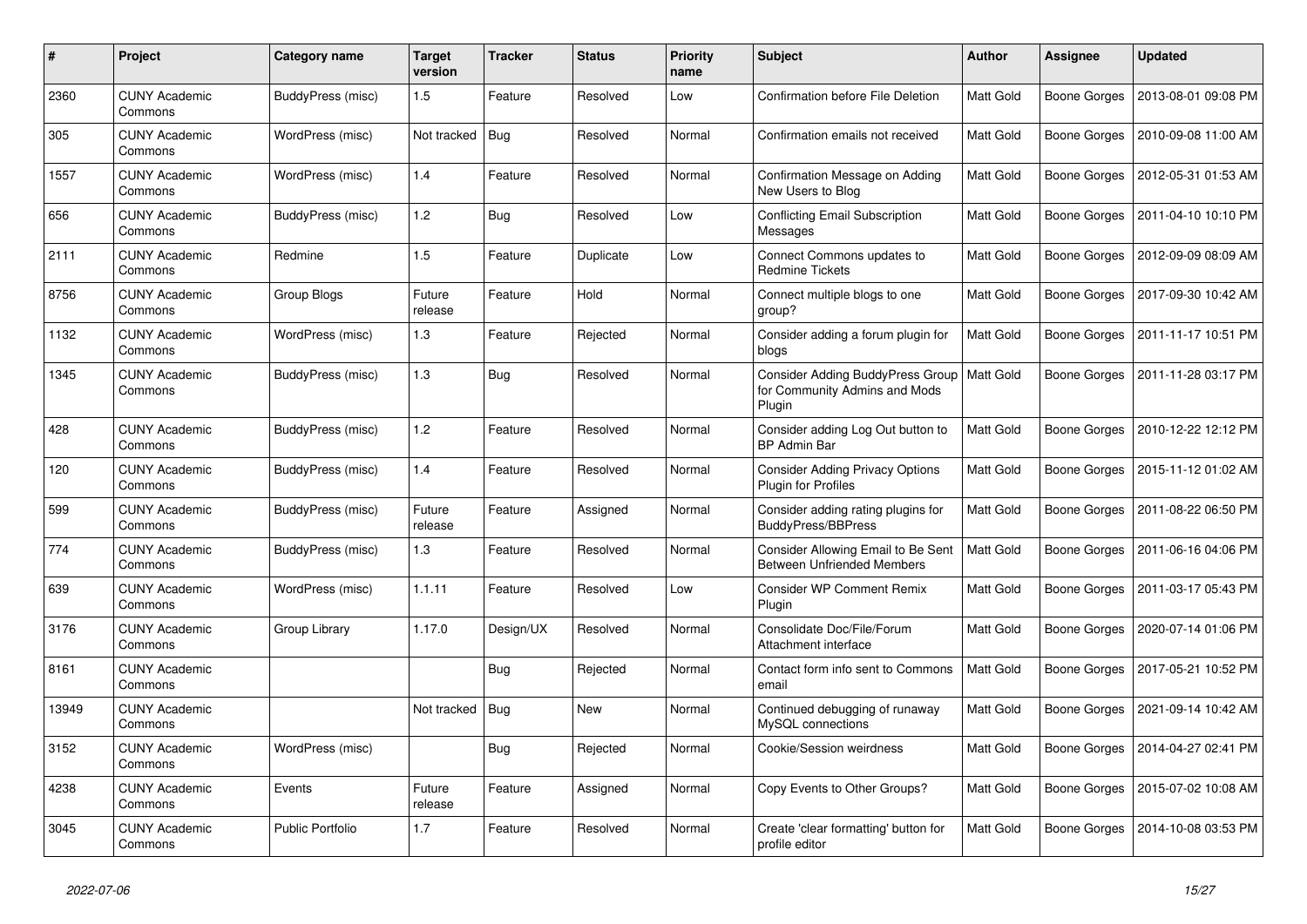| #    | Project                         | <b>Category name</b>    | <b>Target</b><br>version | <b>Tracker</b> | <b>Status</b> | <b>Priority</b><br>name | Subject                                                                            | <b>Author</b>    | Assignee            | <b>Updated</b>      |
|------|---------------------------------|-------------------------|--------------------------|----------------|---------------|-------------------------|------------------------------------------------------------------------------------|------------------|---------------------|---------------------|
| 2757 | <b>CUNY Academic</b><br>Commons | <b>Group Files</b>      | 1.7                      | Feature        | Resolved      | Normal                  | Create "Download All" Capabilities<br>for Files in a Folder                        | Matt Gold        | <b>Boone Gorges</b> | 2014-10-14 03:09 PM |
| 1459 | <b>CUNY Academic</b><br>Commons | WordPress (misc)        | 1.3.1                    | Feature        | Resolved      | Normal                  | Create "no image" option for<br>featured blog posts on featured<br>homepage widget | Matt Gold        | <b>Boone Gorges</b> | 2011-12-19 11:25 AM |
| 8935 | <b>CUNY Academic</b><br>Commons | <b>Public Portfolio</b> | 1.13                     | Feature        | Resolved      | Normal                  | Create a better-looking null state for<br>Portfolios without About You<br>sections | Matt Gold        | <b>Boone Gorges</b> | 2018-03-23 04:37 PM |
| 3080 | <b>CUNY Academic</b><br>Commons | Group Files             | Future<br>release        | Feature        | Assigned      | Low                     | Create a system to keep track of file   Matt Gold<br>changes                       |                  | Boone Gorges        | 2014-02-26 10:04 PM |
| 212  | <b>CUNY Academic</b><br>Commons | BuddyPress (misc)       |                          | Feature        | Resolved      | High                    | Create a way for group members to<br>send out email announcements                  | Matt Gold        | <b>Boone Gorges</b> | 2010-05-12 10:11 AM |
| 1981 | <b>CUNY Academic</b><br>Commons | WordPress (misc)        |                          | Feature        | Rejected      | Normal                  | Create a WordPress-based<br>alternative to UserVoice                               | <b>Matt Gold</b> | <b>Boone Gorges</b> | 2015-11-09 02:50 PM |
| 498  | <b>CUNY Academic</b><br>Commons | BuddyPress (misc)       |                          | Feature        | Duplicate     | Normal                  | Create ability to respond to forum<br>posts by email                               | Matt Gold        | Boone Gorges        | 2010-12-20 11:34 AM |
| 2770 | <b>CUNY Academic</b><br>Commons | WordPress (misc)        |                          | Bug            | Resolved      | Normal                  | Create Access to Network Admin<br>from new Admin Bar                               | Matt Gold        | <b>Boone Gorges</b> | 2013-09-10 12:31 PM |
| 5342 | <b>CUNY Academic</b><br>Commons | Registration            | 1.10                     | Feature        | Resolved      | Normal                  | Create auto-emails to people on<br>Unconfirmed list to nudge towards<br>completion | Matt Gold        | Boone Gorges        | 2016-10-31 01:48 PM |
| 3012 | <b>CUNY Academic</b><br>Commons | <b>Public Portfolio</b> | 1.7                      | Design/UX      | Resolved      | Low                     | Create automated nudges for<br>people who have not filled in profiles              | Matt Gold        | Boone Gorges        | 2014-10-09 02:51 PM |
| 330  | <b>CUNY Academic</b><br>Commons | BuddyPress (misc)       | Not tracked              | Feature        | Resolved      | Low                     | Create avatar/gravatar for<br>Commons WP profile page                              | <b>Matt Gold</b> | Boone Gorges        | 2010-09-10 03:36 PM |
| 909  | <b>CUNY Academic</b><br>Commons | BuddyPress (misc)       |                          | Feature        | Duplicate     | Normal                  | Create Calendar Feature for Groups                                                 | Matt Gold        | Boone Gorges        | 2012-07-16 12:38 PM |
| 1200 | <b>CUNY Academic</b><br>Commons | WordPress (misc)        | Not tracked              | Feature        | Rejected      | Normal                  | Create Changelog for the Commons                                                   | Matt Gold        | <b>Boone Gorges</b> | 2017-11-15 05:06 PM |
| 649  | <b>CUNY Academic</b><br>Commons | BuddyPress (misc)       | 1.3                      | Feature        | Resolved      | Normal                  | Create Copy All button for<br><b>BuddyPress Docs</b>                               | Matt Gold        | Boone Gorges        | 2011-09-13 11:59 AM |
| 2090 | <b>CUNY Academic</b><br>Commons | BuddyPress (misc)       |                          | Feature        | Rejected      | Normal                  | Create Course Group Template that<br>includes notifications of new blog<br>posts   | Matt Gold        | Boone Gorges        | 2012-12-18 10:59 AM |
| 3046 | <b>CUNY Academic</b><br>Commons | cuny.is                 | Not tracked   Bug        |                | Resolved      | Urgent                  | Create CUNY.IS                                                                     | Matt Gold        | Boone Gorges        | 2014-02-18 06:55 PM |
| 2942 | <b>CUNY Academic</b><br>Commons | WordPress (misc)        | Not tracked              | Feature        | Resolved      | Normal                  | Create cuny.is redirect for Digital<br>GC site                                     | Matt Gold        | Boone Gorges        | 2013-12-20 08:54 AM |
| 158  | <b>CUNY Academic</b><br>Commons | WordPress (misc)        |                          | Feature        | Resolved      | High                    | Create Featured Group Widget for<br>Homepage                                       | Matt Gold        | Boone Gorges        | 2010-06-22 06:53 PM |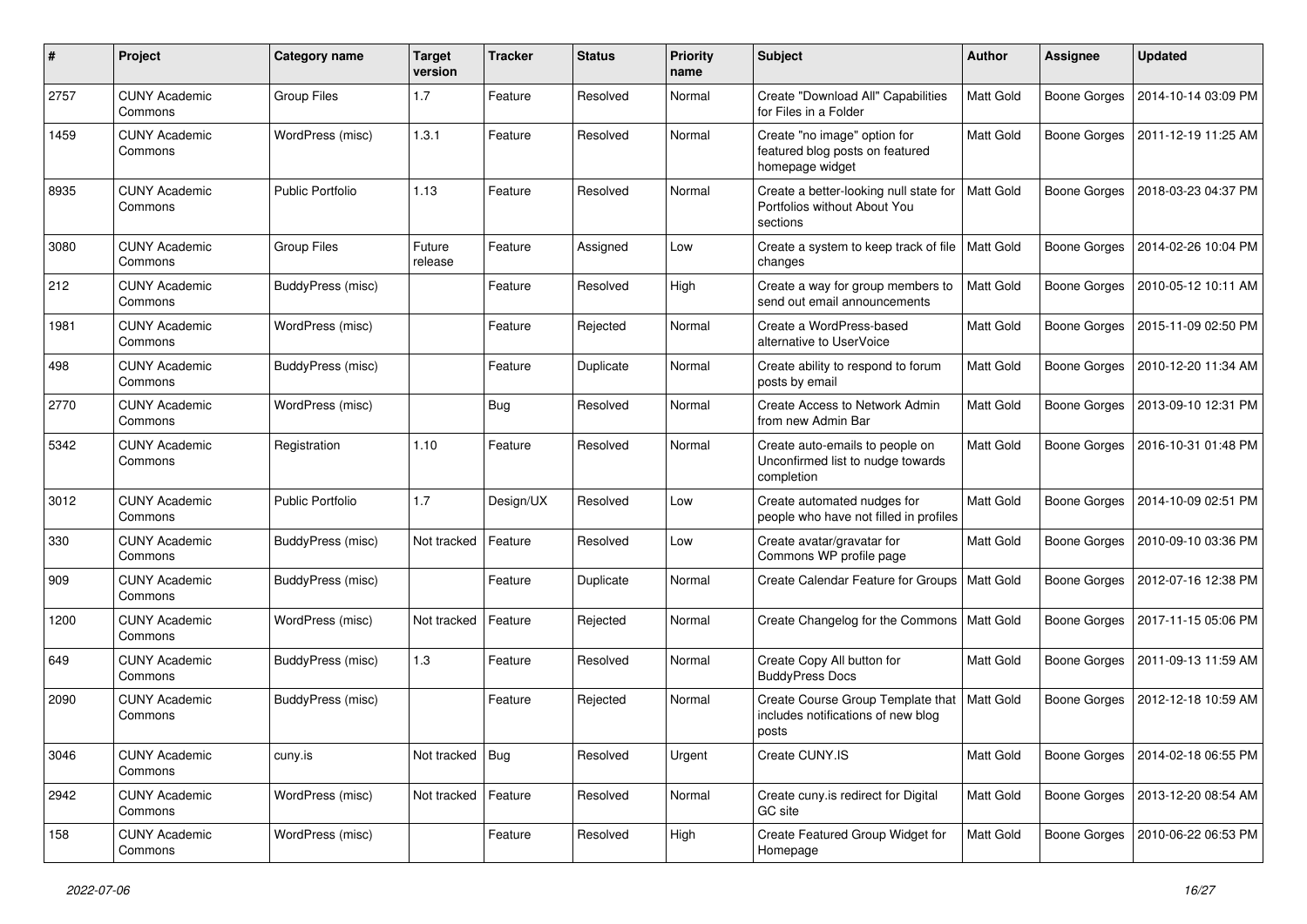| #    | Project                         | <b>Category name</b> | <b>Target</b><br>version | <b>Tracker</b> | <b>Status</b> | <b>Priority</b><br>name | Subject                                                                                            | <b>Author</b>    | Assignee            | <b>Updated</b>                   |
|------|---------------------------------|----------------------|--------------------------|----------------|---------------|-------------------------|----------------------------------------------------------------------------------------------------|------------------|---------------------|----------------------------------|
| 1551 | <b>CUNY Academic</b><br>Commons | WordPress (misc)     | 1.3.5                    | Bug            | Resolved      | Normal                  | Create Front-Page SOPA Protest<br>page                                                             | Matt Gold        | <b>Boone Gorges</b> | 2012-01-17 09:32 PM              |
| 5736 | <b>CUNY Academic</b><br>Commons | WordPress (misc)     | Not tracked              | Support        | Resolved      | Normal                  | Create GCDI dev site                                                                               | Matt Gold        | <b>Boone Gorges</b> | 2016-06-27 04:23 PM              |
| 593  | <b>CUNY Academic</b><br>Commons | WordPress (misc)     | Future<br>release        | Feature        | Duplicate     | Normal                  | Create intuitive interface for adding<br>site members to subdomain blogs                           | Matt Gold        | <b>Boone Gorges</b> | 2011-11-21 07:55 AM              |
| 64   | <b>CUNY Academic</b><br>Commons | BuddyPress (misc)    |                          | Feature        | Resolved      | Normal                  | Create links to file attachments in<br>BP Forum Subscription Plugin                                | Matt Gold        | <b>Boone Gorges</b> | 2009-12-10 01:29 PM              |
| 643  | <b>CUNY Academic</b><br>Commons | BuddyPress (misc)    | 1.3                      | Feature        | Resolved      | Normal                  | Create Mechanism to Require<br>People to Fill Out New Identity<br>Profile Field                    | Matt Gold        | <b>Boone Gorges</b> | 2011-10-19 01:50 PM              |
| 1220 | <b>CUNY Academic</b><br>Commons | BuddyPress (misc)    |                          | Feature        | Duplicate     | Normal                  | Create native WordPress version of<br>UserVoice integrated into the<br>Commons                     | Matt Gold        | <b>Boone Gorges</b> | 2012-08-15 01:15 PM              |
| 4053 | <b>CUNY Academic</b><br>Commons | Events               | Future<br>release        | Feature        | Assigned      | Normal                  | Create new tab for past events                                                                     | Matt Gold        | Boone Gorges        | 2015-05-12 02:10 PM              |
| 3325 | <b>CUNY Academic</b><br>Commons | Publicity            | Not tracked              | Publicity      | Resolved      | Low                     | Create page documenting CAC<br>contributions to WP/BP core                                         | Matt Gold        | Boone Gorges        | 2014-09-26 06:37 PM              |
| 1329 | <b>CUNY Academic</b><br>Commons | WordPress (misc)     | 1.3                      | Feature        | Resolved      | Normal                  | Create Plugin to Make it Easier to<br>Add Users to a Blog                                          | Matt Gold        | Boone Gorges        | 2011-12-15 08:43 AM              |
| 648  | <b>CUNY Academic</b><br>Commons | BuddyPress (misc)    | 1.3                      | Feature        | Resolved      | Normal                  | Create Print functionality for<br><b>BuddyPress Docs</b>                                           | Matt Gold        | Boone Gorges        | 2011-07-19 11:46 AM              |
| 34   | <b>CUNY Academic</b><br>Commons | BuddyPress (misc)    |                          | Feature        | Resolved      | Low                     | Create Privacy Settings for Profile<br>Data                                                        | <b>Matt Gold</b> | <b>Boone Gorges</b> | 2010-05-11 06:52 PM              |
| 2695 | <b>CUNY Academic</b><br>Commons | WordPress (misc)     | 1.10                     | Feature        | Resolved      | Normal                  | Create Private File Uploads for<br><b>Blogs</b>                                                    | Matt Gold        | Boone Gorges        | 2016-10-18 09:45 AM              |
| 288  | <b>CUNY Academic</b><br>Commons | Redmine              |                          | Feature        | Rejected      | Normal                  | Create related ticket feature for<br>Redmine                                                       | Matt Gold        | <b>Boone Gorges</b> | 2010-07-27 09:59 AM              |
| 5231 | <b>CUNY Academic</b><br>Commons | Registration         | 1.9.8                    | Feature        | Resolved      | Normal                  | Create role that allows community<br>facilitators to access the<br>Unconfirmed tool                | Matt Gold        | <b>Boone Gorges</b> | 2016-02-19 01:31 AM              |
| 1641 | <b>CUNY Academic</b><br>Commons | WordPress (misc)     | 1.3.7                    | Feature        | Resolved      | Urgent                  | Create shortcode to embed fora.tv<br>videos                                                        | Matt Gold        | Boone Gorges        | 2012-02-21 05:22 PM              |
| 3124 | <b>CUNY Academic</b><br>Commons | Design               | 1.6                      | <b>Bug</b>     | Resolved      | Normal                  | Create small version of horizontal<br>logo image to include in HTML<br>Emails                      | Matt Gold        |                     | Boone Gorges 2014-04-01 03:40 PM |
| 348  | <b>CUNY Academic</b><br>Commons | BuddyPress (misc)    | 1.2                      | Feature        | Resolved      | Normal                  | Create status marker to show which<br>invited group members have<br>already received group invites | Matt Gold        | Boone Gorges        | 2011-03-08 09:08 PM              |
| 771  | <b>CUNY Academic</b><br>Commons | WordPress (misc)     | 1.3                      | Feature        | Rejected      | Normal                  | Create Tool to Display Users in<br>Order of ID# in Dashboard                                       | Matt Gold        | <b>Boone Gorges</b> | 2011-05-24 08:57 AM              |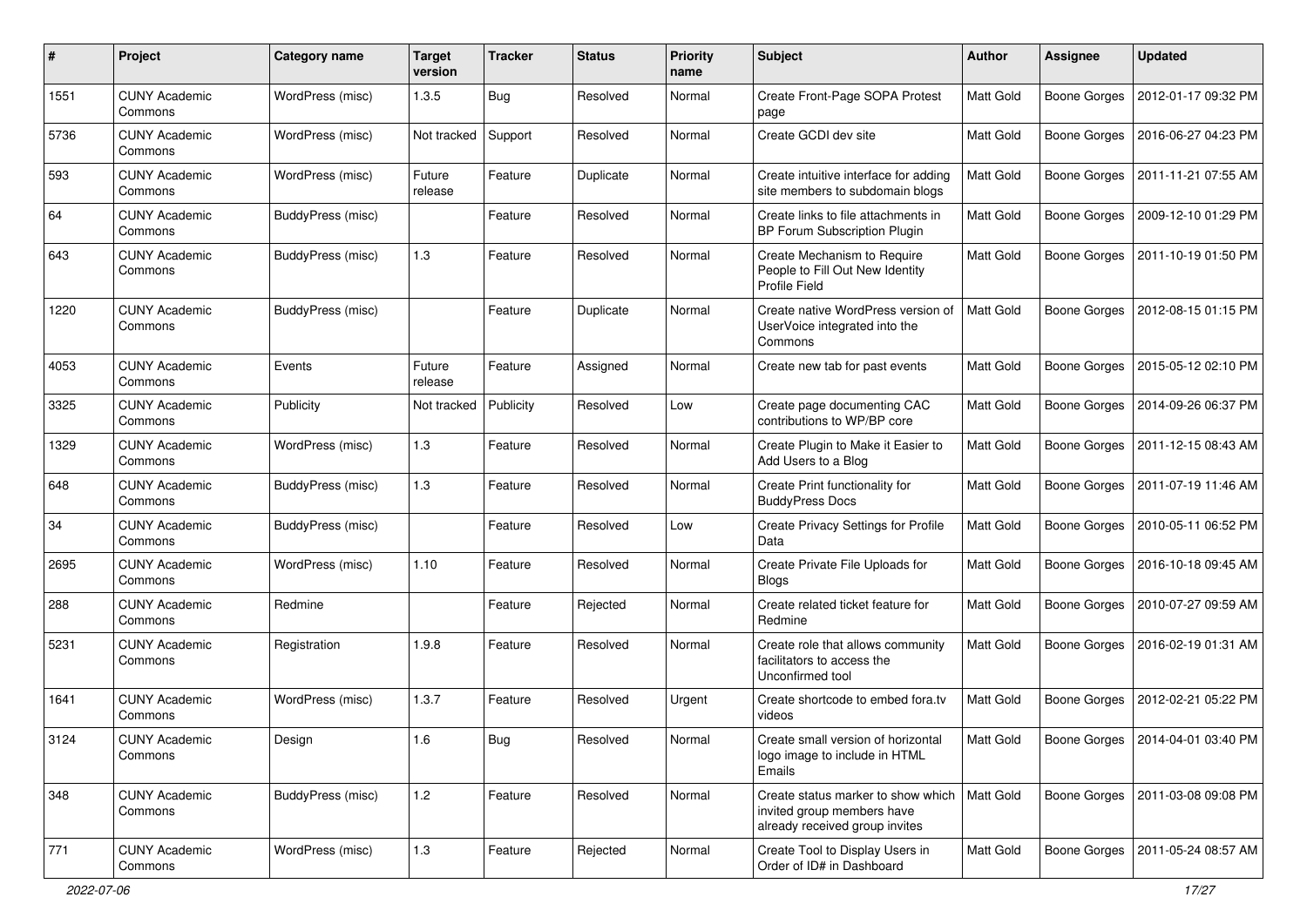| $\#$  | Project                         | Category name           | <b>Target</b><br>version | <b>Tracker</b> | <b>Status</b> | <b>Priority</b><br>name | <b>Subject</b>                                                      | Author           | <b>Assignee</b> | <b>Updated</b>      |
|-------|---------------------------------|-------------------------|--------------------------|----------------|---------------|-------------------------|---------------------------------------------------------------------|------------------|-----------------|---------------------|
| 287   | <b>CUNY Academic</b><br>Commons | WordPress (misc)        | Future<br>release        | Feature        | Assigned      | Normal                  | Create troubleshooting tool for<br>account sign-up                  | Matt Gold        | Boone Gorges    | 2015-11-09 06:17 PM |
| 6365  | <b>CUNY Academic</b><br>Commons | BuddyPress (misc)       | Not tracked              | Feature        | Duplicate     | Normal                  | Create Undergraduate Student<br>status/role on the CAC              | Matt Gold        | Boone Gorges    | 2016-10-20 11:38 AM |
| 1098  | <b>CUNY Academic</b><br>Commons | Blogs (BuddyPress)      | 1.6                      | Feature        | Resolved      | Low                     | Create way for people to search<br>through authors on blog listings | Matt Gold        | Boone Gorges    | 2014-03-31 07:01 PM |
| 1742  | <b>CUNY Academic</b><br>Commons | WordPress (misc)        | Not tracked              | Support        | Resolved      | Normal                  | Create zip file of PDFs from JITP<br>directory                      | Matt Gold        | Boone Gorges    | 2012-03-16 10:53 AM |
| 4660  | <b>CUNY Academic</b><br>Commons | Events                  | Not tracked              | Bug            | Resolved      | High                    | Creating new event leads to<br>whitescreen                          | <b>Matt Gold</b> | Boone Gorges    | 2015-09-22 05:56 PM |
| 9144  | <b>CUNY Academic</b><br>Commons | <b>WordPress Themes</b> | Not tracked              | Support        | Resolved      | Normal                  | CSS question                                                        | Matt Gold        | Boone Gorges    | 2018-01-30 10:23 PM |
| 2959  | <b>CUNY Academic</b><br>Commons | WordPress (misc)        | Not tracked              | Bug            | Resolved      | Normal                  | <b>CUNY Academic Commons SEO</b><br>issues                          | Matt Gold        | Boone Gorges    | 2014-05-06 01:43 PM |
| 6126  | <b>CUNY Academic</b><br>Commons | Wiki                    | Not tracked              | Bug            | Resolved      | Normal                  | <b>CUNY DHI Guide</b>                                               | Matt Gold        | Boone Gorges    | 2016-10-09 02:59 PM |
| 3714  | <b>CUNY Academic</b><br>Commons | cuny.is                 | 1.7.7                    | Feature        | Resolved      | Normal                  | cuny.is access                                                      | Matt Gold        | Boone Gorges    | 2014-12-22 02:19 PM |
| 10597 | <b>CUNY Academic</b><br>Commons | cuny.is                 | Not tracked              | Bug            | Resolved      | Normal                  | cuny.is admin unavailable                                           | Matt Gold        | Boone Gorges    | 2018-10-25 01:44 PM |
| 3788  | <b>CUNY Academic</b><br>Commons | cuny.is                 | 1.8.11                   | Bug            | Resolved      | Normal                  | CUNY.is default links?                                              | Matt Gold        | Boone Gorges    | 2015-09-25 12:53 AM |
| 3799  | <b>CUNY Academic</b><br>Commons | cuny.is                 | 1.7.12                   | <b>Bug</b>     | Resolved      | Normal                  | cuny.is issue                                                       | Matt Gold        | Boone Gorges    | 2015-02-10 09:07 PM |
| 12335 | <b>CUNY Academic</b><br>Commons | cuny.is                 |                          | <b>Bug</b>     | Rejected      | Normal                  | cuny.is issue                                                       | Matt Gold        | Boone Gorges    | 2020-01-30 12:47 AM |
| 3244  | <b>CUNY Academic</b><br>Commons | cuny.is                 | Not tracked              | Publicity      | Resolved      | Normal                  | CUNY.is link                                                        | Matt Gold        | Boone Gorges    | 2014-05-29 08:22 PM |
| 3079  | <b>CUNY Academic</b><br>Commons | cuny.is                 | Not tracked              | <b>Bug</b>     | Resolved      | Urgent                  | cuny.is request                                                     | Matt Gold        | Boone Gorges    | 2014-02-26 07:47 PM |
| 3648  | <b>CUNY Academic</b><br>Commons | cuny.is                 | Not tracked              | Bug            | Resolved      | High                    | cuny.is request                                                     | Matt Gold        | Boone Gorges    | 2014-11-11 06:54 PM |
| 2975  | <b>CUNY Academic</b><br>Commons | WordPress (misc)        | Not tracked              | Feature        | Resolved      | Normal                  | cuny.is shortlink request                                           | Matt Gold        | Boone Gorges    | 2014-01-24 12:29 AM |
| 1784  | <b>CUNY Academic</b><br>Commons | BuddyPress (misc)       | 1.3.11                   | <b>Bug</b>     | Resolved      | Normal                  | Date/Content Problems on Forum<br>digest emails                     | Matt Gold        | Boone Gorges    | 2012-04-03 08:28 PM |
| 3131  | <b>CUNY Academic</b><br>Commons | Reply By Email          | Not tracked              | Bug            | Resolved      | Normal                  | Deactivated/Reactivated RBE                                         | Matt Gold        | Boone Gorges    | 2014-03-25 01:11 PM |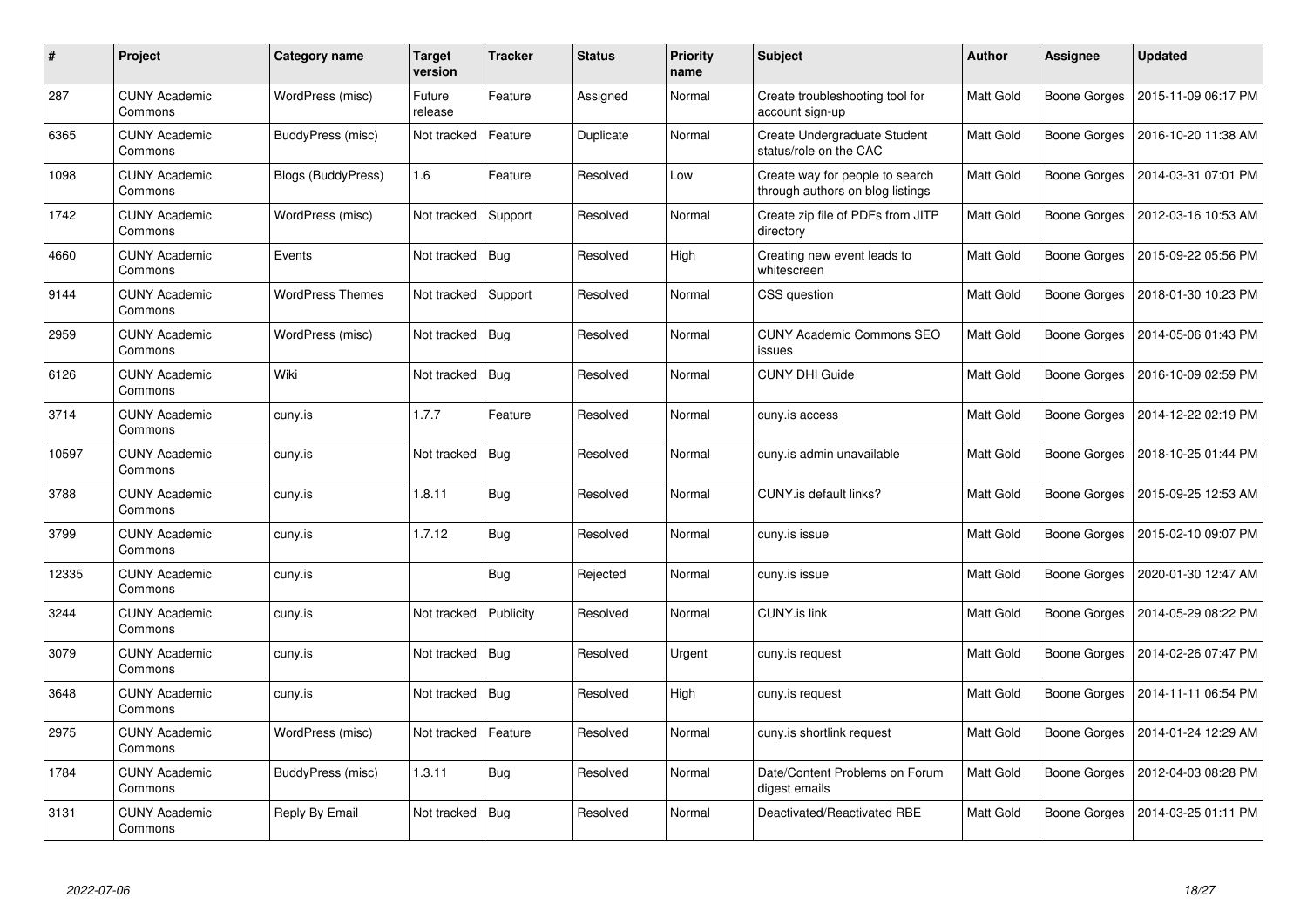| $\#$  | <b>Project</b>                  | Category name            | <b>Target</b><br>version | <b>Tracker</b> | <b>Status</b> | <b>Priority</b><br>name | <b>Subject</b>                                                       | Author           | <b>Assignee</b>     | <b>Updated</b>      |
|-------|---------------------------------|--------------------------|--------------------------|----------------|---------------|-------------------------|----------------------------------------------------------------------|------------------|---------------------|---------------------|
| 3362  | <b>CUNY Academic</b><br>Commons | <b>Public Portfolio</b>  | 1.7.1                    | Bug            | Resolved      | Normal                  | Default display of profiles with no<br>info added                    | Matt Gold        | <b>Boone Gorges</b> | 2014-10-21 02:44 PM |
| 1931  | <b>CUNY Academic</b><br>Commons | WordPress (misc)         | Not tracked              | Bug            | Rejected      | Normal                  | Deleted Blog visible to admin, but<br>not to standard users          | Matt Gold        | Boone Gorges        | 2012-06-12 09:14 AM |
| 1411  | <b>CUNY Academic</b><br>Commons | BuddyPress (misc)        | 1.3.17                   | Feature        | Resolved      | Low                     | Deleting Docs                                                        | Matt Gold        | Boone Gorges        | 2012-07-02 12:43 PM |
| 2266  | <b>CUNY Academic</b><br>Commons | commonsinabox.org        |                          | <b>Bug</b>     | Resolved      | Normal                  | Demo slider                                                          | Matt Gold        | Boone Gorges        | 2012-11-18 11:26 PM |
| 557   | <b>CUNY Academic</b><br>Commons | BuddyPress (misc)        | 1.3                      | Feature        | Rejected      | Normal                  | Denied Size and Extension Alerts<br>on Forum posts                   | Matt Gold        | Boone Gorges        | 2011-06-17 02:58 PM |
| 275   | <b>CUNY Academic</b><br>Commons | <b>WordPress Plugins</b> |                          | Feature        | Deferred      | Normal                  | Develop Document Repository<br>Plugin for Wordpress                  | Matt Gold        | Boone Gorges        | 2015-04-01 09:27 PM |
| 3410  | <b>CUNY Academic</b><br>Commons | cuny.is                  | Not tracked              | Publicity      | Resolved      | Normal                  | DH Praxis cuny is request                                            | Matt Gold        | Boone Gorges        | 2016-01-26 12:03 PM |
| 36    | <b>CUNY Academic</b><br>Commons | BuddyPress (misc)        | 1.1                      | Feature        | Resolved      | Normal                  | Digest Version of Group Forums<br><b>Notification Plugin</b>         | Matt Gold        | Boone Gorges        | 2010-09-26 11:10 AM |
| 13669 | <b>CUNY Academic</b><br>Commons | DiRT Integration         | 1.18.1                   | Bug            | Resolved      | Normal                  | Digital Research Tools showing up<br>in top nav for logged out users | Matt Gold        | Boone Gorges        | 2020-12-08 05:11 PM |
| 3933  | <b>CUNY Academic</b><br>Commons | DiRT Integration         | Not tracked              | Bug            | Rejected      | Normal                  | DiRT Directory 'tool' directory shows<br>blank page                  | <b>Matt Gold</b> | Boone Gorges        | 2015-03-20 08:47 AM |
| 4798  | <b>CUNY Academic</b><br>Commons | DiRT Integration         | Not tracked              | Bug            | Resolved      | Normal                  | DiRT plugin seems to have<br>disappeared                             | Matt Gold        | <b>Boone Gorges</b> | 2015-10-20 10:05 PM |
| 3864  | <b>CUNY Academic</b><br>Commons | DiRT Integration         | 1.7.15                   | <b>Bug</b>     | Resolved      | Normal                  | DiRT Tools Group sidebar label<br>display                            | Matt Gold        | Boone Gorges        | 2015-03-11 09:30 PM |
| 3865  | <b>CUNY Academic</b><br>Commons | Design                   | 1.7.15                   | Bug            | Resolved      | Normal                  | DiRT Tools listing in Group ><br>Manage                              | <b>Matt Gold</b> | Boone Gorges        | 2015-03-12 10:35 AM |
| 387   | <b>CUNY Academic</b><br>Commons | BuddyPress (misc)        | 1.1                      | <b>Bug</b>     | Resolved      | Normal                  | Disable activity replies for group<br>announcements                  | Matt Gold        | Boone Gorges        | 2010-11-16 04:20 PM |
| 134   | <b>CUNY Academic</b><br>Commons | BuddyPress (misc)        |                          | <b>Bug</b>     | Resolved      | Low                     | Div Overflow Issue on Mail Interface                                 | <b>Matt Gold</b> | Boone Gorges        | 2009-12-13 06:28 PM |
| 3688  | <b>CUNY Academic</b><br>Commons | <b>BuddyPress Docs</b>   | 1.7.6                    | <b>Bug</b>     | Resolved      | Normal                  | Doc creation didn't create email<br>notification                     | Matt Gold        | Boone Gorges        | 2014-12-12 08:57 AM |
| 5486  | <b>CUNY Academic</b><br>Commons | <b>BuddyPress Docs</b>   | 1.9.15                   | Bug            | Resolved      | Low                     | Doc history not showing up                                           | Matt Gold        | Boone Gorges        | 2016-04-24 11:50 AM |
| 9149  | <b>CUNY Academic</b><br>Commons | <b>BuddyPress Docs</b>   | 1.12.8                   | <b>Bug</b>     | Resolved      | Normal                  | Doc listing layout issue                                             | Matt Gold        | Boone Gorges        | 2018-02-13 10:36 AM |
| 4722  | <b>CUNY Academic</b><br>Commons | <b>BuddyPress Docs</b>   | Not tracked              | Bug            | Rejected      | Normal                  | Doc listing overflow issue                                           | Matt Gold        | Boone Gorges        | 2015-10-11 10:09 PM |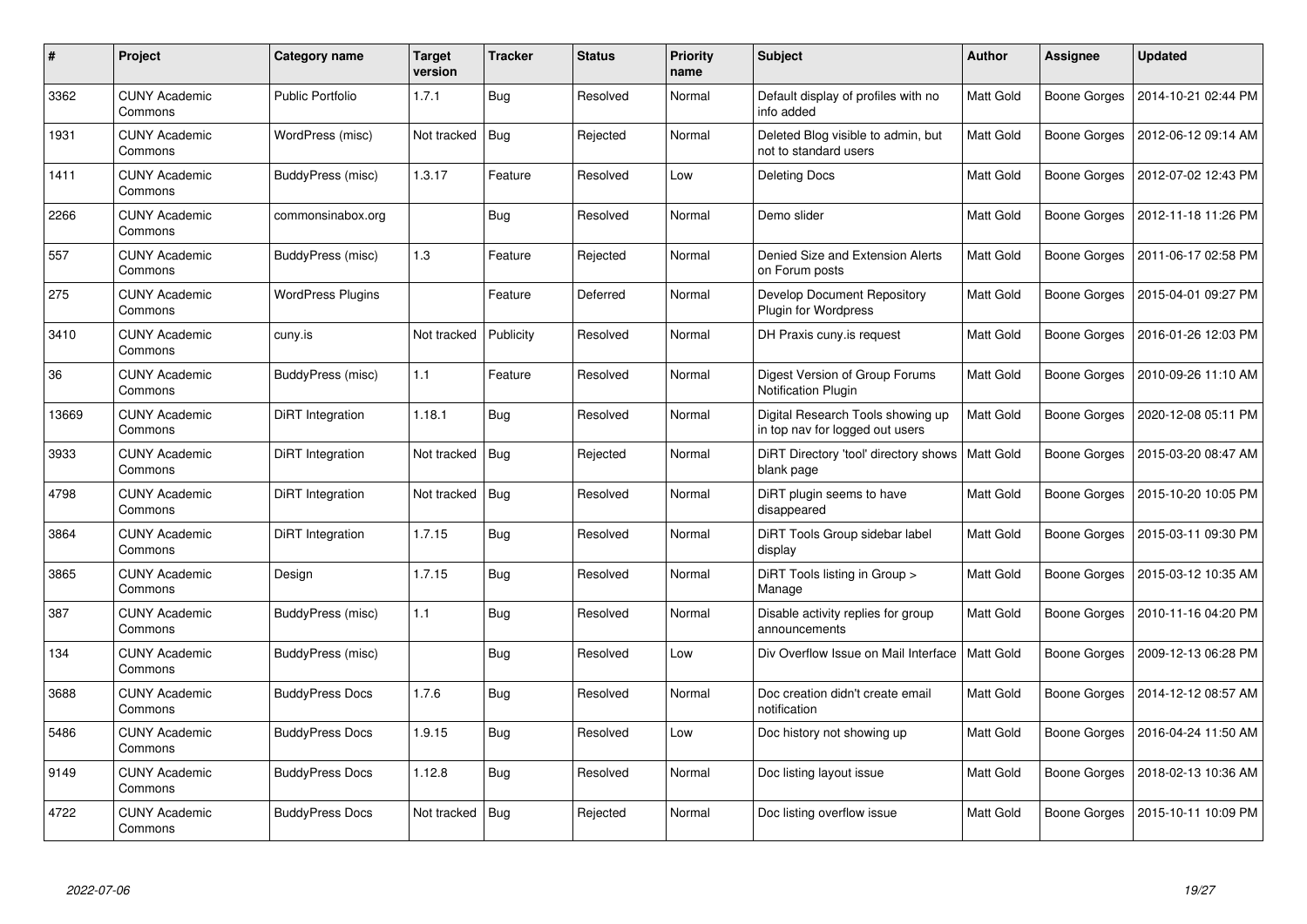| $\#$ | Project                         | Category name              | <b>Target</b><br>version | <b>Tracker</b> | <b>Status</b> | <b>Priority</b><br>name | <b>Subject</b>                                                                  | Author           | <b>Assignee</b> | <b>Updated</b>      |
|------|---------------------------------|----------------------------|--------------------------|----------------|---------------|-------------------------|---------------------------------------------------------------------------------|------------------|-----------------|---------------------|
| 89   | <b>CUNY Academic</b><br>Commons | Upgrades                   |                          | <b>Bug</b>     | Resolved      | Normal                  | Document Core Changes                                                           | Matt Gold        | Boone Gorges    | 2010-05-11 04:41 PM |
| 2059 | <b>CUNY Academic</b><br>Commons | Domain Mapping             | 1.9.6                    | Bug            | Resolved      | Low                     | Domain Mapping Issue                                                            | Matt Gold        | Boone Gorges    | 2016-01-25 11:54 PM |
| 1835 | <b>CUNY Academic</b><br>Commons | WordPress (misc)           | Not tracked              | Support        | Rejected      | Normal                  | Domain mapping request                                                          | Matt Gold        | Boone Gorges    | 2012-04-16 01:15 PM |
| 1418 | <b>CUNY Academic</b><br>Commons | Wiki                       | 1.3                      | <b>Bug</b>     | Resolved      | High                    | Don't see BP Admin Bar on cdev<br>Wiki page                                     | Matt Gold        | Boone Gorges    | 2011-12-09 08:58 AM |
| 2785 | <b>CUNY Academic</b><br>Commons | <b>BuddyPress (misc)</b>   | Not tracked              | Bug            | Resolved      | Normal                  | Don't see cuny.is shortlink for<br>myself                                       | Matt Gold        | Boone Gorges    | 2013-09-12 10:56 AM |
| 4155 | <b>CUNY Academic</b><br>Commons | Group Forums               |                          | <b>Bug</b>     | Duplicate     | Normal                  | Don't see forum search                                                          | Matt Gold        | Boone Gorges    | 2015-06-16 12:32 PM |
| 3344 | <b>CUNY Academic</b><br>Commons | Layout                     | 1.6.11                   | <b>Bug</b>     | Resolved      | Normal                  | Double display of menu on profile<br>settings                                   | Matt Gold        | Boone Gorges    | 2014-08-01 09:58 AM |
| 1881 | <b>CUNY Academic</b><br>Commons | BuddyPress (misc)          | 1.3.13                   | <b>Bug</b>     | Resolved      | Low                     | Double forum notification received                                              | Matt Gold        | Boone Gorges    | 2012-05-22 02:51 PM |
| 2343 | <b>CUNY Academic</b><br>Commons | commonsinabox.org          | Not tracked              | Bug            | Rejected      | Normal                  | Double Notifications from<br>commonsinabox.org                                  | <b>Matt Gold</b> | Boone Gorges    | 2013-03-20 01:45 PM |
| 2045 | <b>CUNY Academic</b><br>Commons | BuddyPress (misc)          |                          | <b>Bug</b>     | Duplicate     | Normal                  | Double Post/RBE Notification                                                    | Matt Gold        | Boone Gorges    | 2012-08-15 08:53 AM |
| 2857 | <b>CUNY Academic</b><br>Commons | BuddyPress (misc)          | Not tracked              | <b>Bug</b>     | Resolved      | Normal                  | Double posting via RBE                                                          | Matt Gold        | Boone Gorges    | 2013-11-01 02:55 PM |
| 3057 | <b>CUNY Academic</b><br>Commons | Reply By Email             | Not tracked              | Bug            | Resolved      | Urgent                  | Double RBE Posts                                                                | Matt Gold        | Boone Gorges    | 2014-02-20 10:14 PM |
| 286  | <b>CUNY Academic</b><br>Commons | WordPress (misc)           | 1.1                      | Feature        | Resolved      | Normal                  | Edit content of account activation<br>email                                     | Matt Gold        | Boone Gorges    | 2010-12-06 02:03 PM |
| 8183 | <b>CUNY Academic</b><br>Commons | Group Blogs                | 1.11.2                   | <b>Bug</b>     | Resolved      | Normal                  | Edit of Post creates notification<br>emails                                     | <b>Matt Gold</b> | Boone Gorges    | 2017-08-15 05:14 PM |
| 2564 | <b>CUNY Academic</b><br>Commons | WordPress (misc)           | 1.4.32                   | Bug            | Resolved      | High                    | Editing blog posts connected to<br>groups creates activity<br>item/notification | Matt Gold        | Boone Gorges    | 2013-07-17 08:39 AM |
| 6350 | <b>CUNY Academic</b><br>Commons | Blogs (BuddyPress)         | 1.9.31                   | Bug            | Resolved      | Normal                  | Editing blog posts results in activity<br>items                                 | Matt Gold        | Boone Gorges    | 2016-10-18 09:24 PM |
| 1953 | <b>CUNY Academic</b><br>Commons | BuddyPress (misc)          | 1.3.15                   | <b>Bug</b>     | Resolved      | Normal                  | Email forum notification formatting<br>issue                                    | Matt Gold        | Boone Gorges    | 2012-06-21 03:32 PM |
| 4760 | <b>CUNY Academic</b><br>Commons | <b>Email Notifications</b> | Not tracked              | Bug            | Rejected      | Normal                  | email notification contains broken<br>image                                     | Matt Gold        | Boone Gorges    | 2015-10-11 10:24 PM |
| 3866 | <b>CUNY Academic</b><br>Commons | <b>Email Notifications</b> | 1.7.15                   | Bug            | Resolved      | Normal                  | Email notification does not indicate<br>presence of an attachment               | Matt Gold        | Boone Gorges    | 2015-03-12 10:35 AM |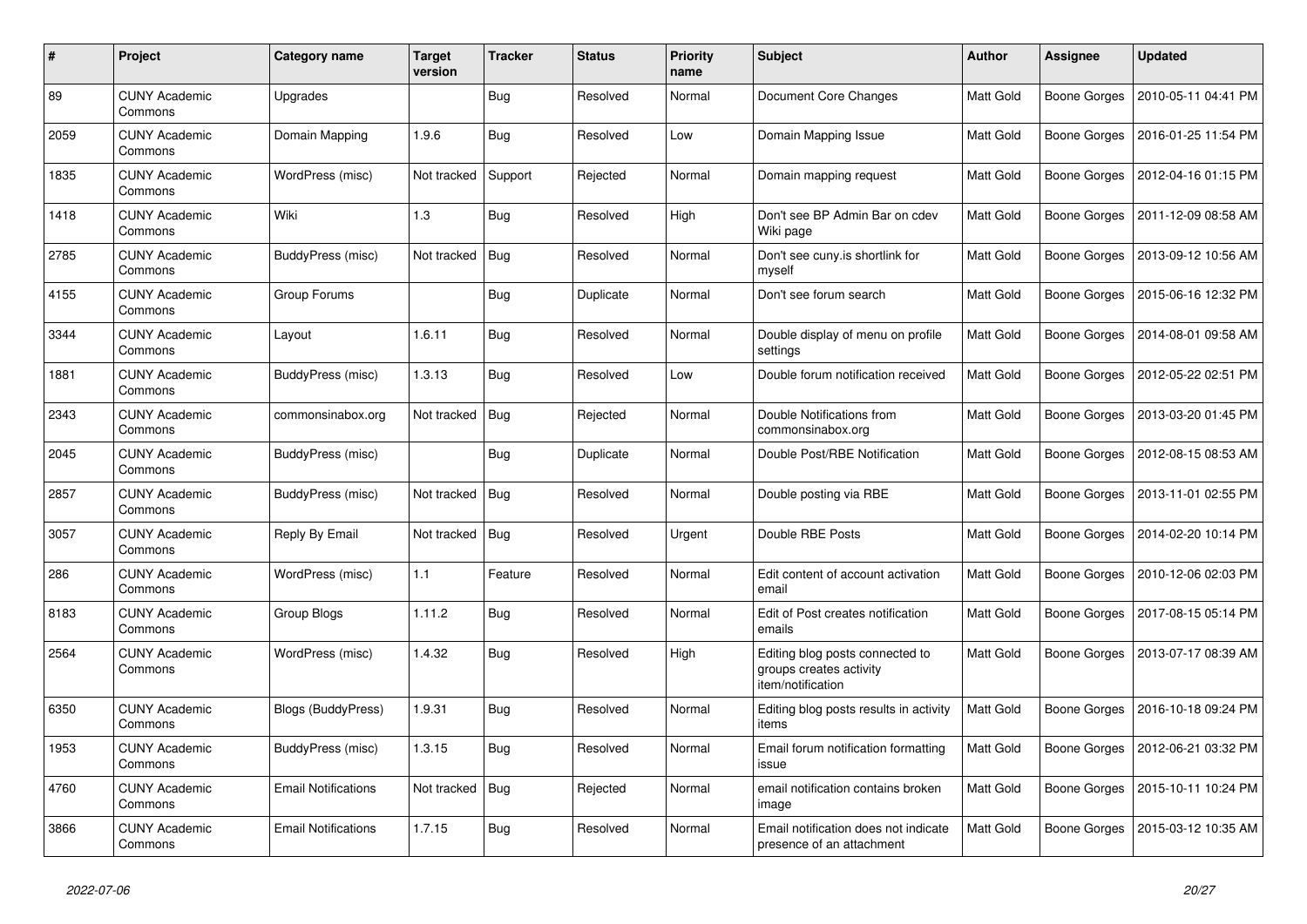| #    | Project                         | Category name            | <b>Target</b><br>version | <b>Tracker</b> | <b>Status</b> | <b>Priority</b><br>name | <b>Subject</b>                                                            | Author    | Assignee            | <b>Updated</b>      |
|------|---------------------------------|--------------------------|--------------------------|----------------|---------------|-------------------------|---------------------------------------------------------------------------|-----------|---------------------|---------------------|
| 2121 | <b>CUNY Academic</b><br>Commons | BuddyPress (misc)        | 1.4.6                    | <b>Bug</b>     | Resolved      | Low                     | Email notification of forum post<br>omits hyperlinked word                | Matt Gold | <b>Boone Gorges</b> | 2012-09-30 09:05 AM |
| 149  | <b>CUNY Academic</b><br>Commons | BuddyPress (misc)        |                          | Bug            | Resolved      | Normal                  | Email Notifications and TinyMCE                                           | Matt Gold | Boone Gorges        | 2010-01-08 09:33 PM |
| 638  | <b>CUNY Academic</b><br>Commons | BuddyPress (misc)        | 1.1.11                   | <b>Bug</b>     | Resolved      | Normal                  | Email Notifications Include Odd<br>Characters                             | Matt Gold | Boone Gorges        | 2011-03-16 11:06 AM |
| 450  | CUNY Academic<br>Commons        | BuddyPress (misc)        |                          | <b>Bug</b>     | Duplicate     | Normal                  | Email Notifications Summary vs.<br><b>Full Posts</b>                      | Matt Gold | Boone Gorges        | 2010-12-08 07:30 AM |
| 247  | <b>CUNY Academic</b><br>Commons | BuddyPress (misc)        |                          | <b>Bug</b>     | Resolved      | Normal                  | Email problem on signup                                                   | Matt Gold | Boone Gorges        | 2010-05-18 03:09 PM |
| 3205 | <b>CUNY Academic</b><br>Commons | <b>Commons Profile</b>   | 1.6.3                    | <b>Bug</b>     | Resolved      | High                    | Email profile field not showing up                                        | Matt Gold | Boone Gorges        | 2014-05-12 02:18 PM |
| 564  | <b>CUNY Academic</b><br>Commons | WordPress (misc)         | 1.1.10                   | Feature        | Rejected      | Normal                  | Email Subscription Plugin for<br><b>WordPress blogs</b>                   | Matt Gold | Boone Gorges        | 2011-02-18 12:04 AM |
| 241  | <b>CUNY Academic</b><br>Commons | <b>BuddyPress (misc)</b> |                          | <b>Bug</b>     | Resolved      | Normal                  | <b>Emailed Group Activity Updates</b><br><b>Contain Escape Characters</b> | Matt Gold | Boone Gorges        | 2010-08-25 01:30 PM |
| 332  | <b>CUNY Academic</b><br>Commons | BuddyPress (misc)        | 1.0.3                    | Feature        | Resolved      | Low                     | Embed Links in Forum Notification<br>Posts                                | Matt Gold | <b>Boone Gorges</b> | 2010-09-14 09:34 AM |
| 5504 | <b>CUNY Academic</b><br>Commons | WordPress Plugins        |                          | Support        | Resolved      | Normal                  | Embedding CartoDB maps                                                    | Matt Gold | Boone Gorges        | 2016-04-30 10:49 AM |
| 204  | <b>CUNY Academic</b><br>Commons | BuddyPress (misc)        |                          | <b>Bug</b>     | Resolved      | Normal                  | Embiggen list of my groups                                                | Matt Gold | Boone Gorges        | 2010-05-11 05:13 PM |
| 1256 | <b>CUNY Academic</b><br>Commons | <b>BuddyPress (misc)</b> | 1.3                      | Feature        | Resolved      | Normal                  | Enable BP Docs by default on<br>Commons groups                            | Matt Gold | Boone Gorges        | 2011-11-15 02:27 PM |
| 5879 | <b>CUNY Academic</b><br>Commons | Group Forums             | 1.10                     | Feature        | Resolved      | Normal                  | Enable Group Forums By Default                                            | Matt Gold | Boone Gorges        | 2016-08-11 10:40 PM |
| 169  | <b>CUNY Academic</b><br>Commons | WordPress (misc)         |                          | Feature        | Duplicate     | Normal                  | Enable Plugins to Be Activated on a<br><b>Selective Basis</b>             | Matt Gold | Boone Gorges        | 2010-08-26 02:47 PM |
| 2736 | <b>CUNY Academic</b><br>Commons | <b>Public Portfolio</b>  | 1.6                      | Feature        | Resolved      | Normal                  | Enable Rich Text for Profile Fields                                       | Matt Gold | Boone Gorges        | 2014-02-20 07:52 PM |
| 2203 | <b>CUNY Academic</b><br>Commons | WordPress (misc)         | 1.4.9                    | Feature        | Resolved      | Normal                  | Enable uploading of sav files                                             | Matt Gold | Boone Gorges        | 2012-11-03 04:37 PM |
| 1455 | <b>CUNY Academic</b><br>Commons | BuddyPress (misc)        | 1.3.1                    | Bug            | Resolved      | Normal                  | Errant error message on Groups<br>page                                    | Matt Gold | Boone Gorges        | 2011-12-16 02:05 PM |
| 674  | <b>CUNY Academic</b><br>Commons | BuddyPress (misc)        | Not tracked              | Bug            | Rejected      | Normal                  | <b>Errant Friend Request?</b>                                             | Matt Gold | Boone Gorges        | 2011-04-06 11:28 PM |
| 376  | <b>CUNY Academic</b><br>Commons | WordPress (misc)         | 1.1                      | <b>Bug</b>     | Resolved      | Normal                  | Errant Subscribe2 Global Posts<br>Notification                            | Matt Gold | Boone Gorges        | 2010-11-16 04:59 PM |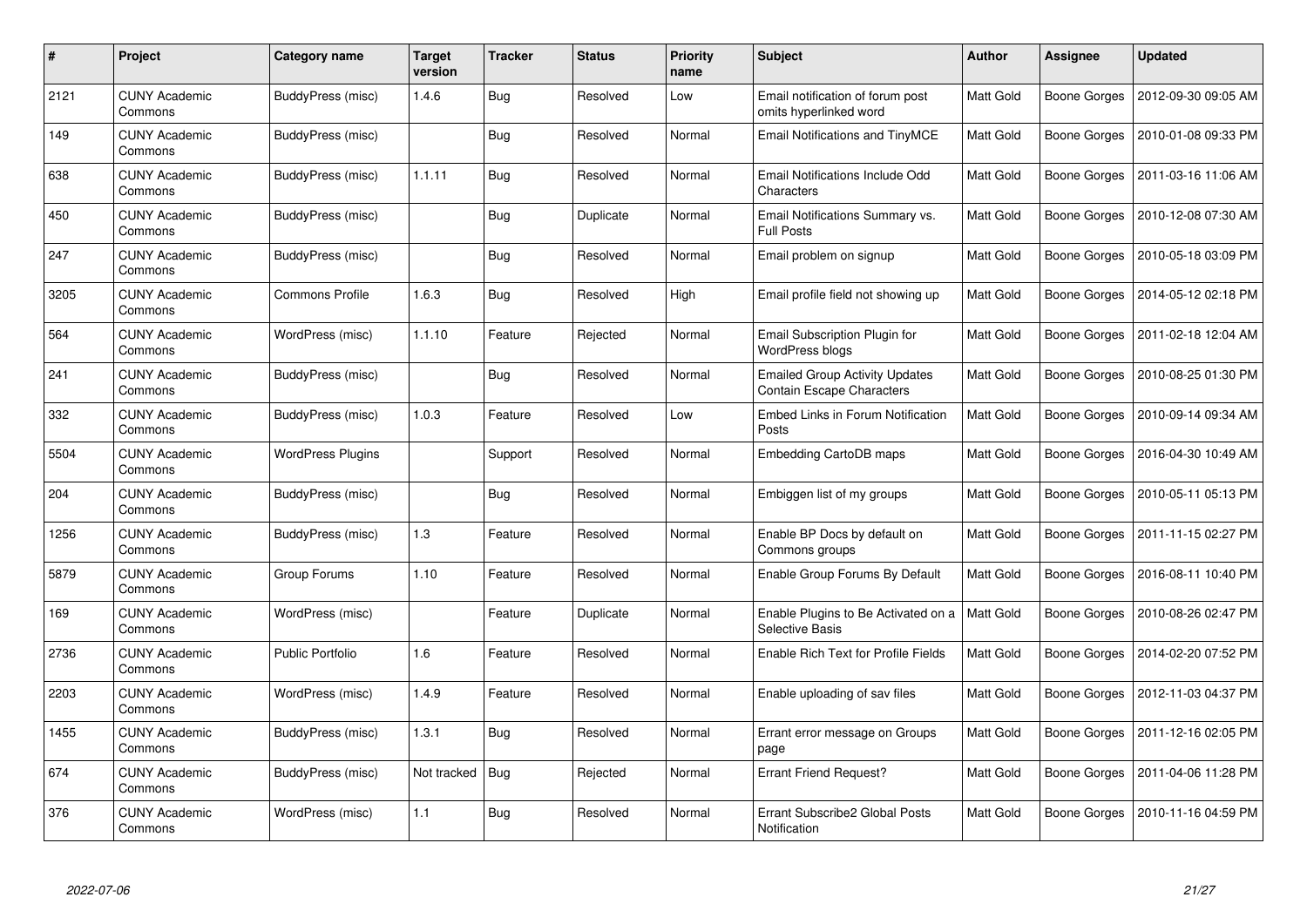| #     | Project                         | Category name            | <b>Target</b><br>version | <b>Tracker</b> | <b>Status</b> | <b>Priority</b><br>name | <b>Subject</b>                                                | Author    | Assignee            | <b>Updated</b>      |
|-------|---------------------------------|--------------------------|--------------------------|----------------|---------------|-------------------------|---------------------------------------------------------------|-----------|---------------------|---------------------|
| 13934 | <b>CUNY Academic</b><br>Commons | cuny.is                  | 1.18.4                   | <b>Bug</b>     | Resolved      | Low                     | Error message on group settings<br>change                     | Matt Gold | <b>Boone Gorges</b> | 2021-02-09 11:05 AM |
| 453   | <b>CUNY Academic</b><br>Commons | WordPress (misc)         | 1.1.4                    | <b>Bug</b>     | Rejected      | Normal                  | Error with Sidebar Manager of "The<br>Station" WooTheme       | Matt Gold | Boone Gorges        | 2010-12-18 04:51 PM |
| 452   | <b>CUNY Academic</b><br>Commons | WordPress (misc)         |                          | <b>Bug</b>     | Rejected      | Low                     | Errors on Plugin Activation                                   | Matt Gold | Boone Gorges        | 2012-07-12 04:25 PM |
| 5696  | <b>CUNY Academic</b><br>Commons | Events                   | Future<br>release        | Feature        | Assigned      | Normal                  | Events Calendar - display options /<br>calendar aggregation   | Matt Gold | Boone Gorges        | 2016-10-13 11:44 AM |
| 1477  | <b>CUNY Academic</b><br>Commons | WordPress (misc)         | 1.3.3                    | Feature        | Resolved      | Normal                  | Expand recent blog post listing on<br>homepage                | Matt Gold | Boone Gorges        | 2012-01-10 06:09 PM |
| 503   | <b>CUNY Academic</b><br>Commons | WordPress (misc)         | 1.1.6                    | Bug            | Resolved      | Normal                  | <b>Explore and Possibly Remove</b><br><b>WP-Cron Reminder</b> | Matt Gold | Boone Gorges        | 2010-12-21 11:55 AM |
| 500   | <b>CUNY Academic</b><br>Commons | <b>BuddyPress (misc)</b> | Future<br>release        | Feature        | Assigned      | Normal                  | Export Group Data                                             | Matt Gold | Boone Gorges        | 2010-12-19 12:09 PM |
| 1106  | <b>CUNY Academic</b><br>Commons | WordPress (misc)         | 1.3                      | Feature        | Resolved      | Normal                  | <b>Extended Super Admins</b>                                  | Matt Gold | Boone Gorges        | 2011-11-15 02:06 PM |
| 809   | <b>CUNY Academic</b><br>Commons | WordPress (misc)         | 1.2.4                    | Bug            | Resolved      | Low                     | Extra padding on bottom of footer                             | Matt Gold | Boone Gorges        | 2011-07-12 03:23 PM |
| 343   | <b>CUNY Academic</b><br>Commons | Wiki                     | 1.3                      | <b>Bug</b>     | Resolved      | Low                     | <b>FCKEditor Preferences</b>                                  | Matt Gold | Boone Gorges        | 2011-11-30 11:55 AM |
| 304   | <b>CUNY Academic</b><br>Commons |                          | Not tracked              | Feature        | Rejected      | Normal                  | Feature Roadmap                                               | Matt Gold | Boone Gorges        | 2010-08-30 04:38 PM |
| 1995  | <b>CUNY Academic</b><br>Commons | WordPress (misc)         | 1.3.17                   | <b>Bug</b>     | Rejected      | High                    | Featured Content Box Only<br>Rendering on Login               | Matt Gold | Boone Gorges        | 2012-07-15 10:21 AM |
| 10553 | <b>CUNY Academic</b><br>Commons | Group Files              | 1.13.12                  | Bug            | Resolved      | Normal                  | File category view persists after<br>clicking away            | Matt Gold | Boone Gorges        | 2018-10-23 11:47 AM |
| 1503  | <b>CUNY Academic</b><br>Commons | BuddyPress (misc)        | 1.3.3                    | Bug            | Resolved      | Normal                  | File list not showing file descriptions                       | Matt Gold | Boone Gorges        | 2012-01-10 07:28 PM |
| 2387  | <b>CUNY Academic</b><br>Commons | BuddyPress (misc)        | 1.4.19                   | <b>Bug</b>     | Resolved      | Low                     | File upload notifications contain<br>escape characters        | Matt Gold | Boone Gorges        | 2013-02-11 02:21 PM |
| 3544  | <b>CUNY Academic</b><br>Commons | Group Files              | 1.7                      | <b>Bug</b>     | Resolved      | Normal                  | Files list upload button placement<br>after upload            | Matt Gold | Boone Gorges        | 2014-10-10 09:09 AM |
| 14737 | <b>CUNY Academic</b><br>Commons |                          |                          | Bug            | Duplicate     | Normal                  | Final step of group/site clone<br>reloads page                | Matt Gold | Boone Gorges        | 2021-08-31 11:41 AM |
| 747   | <b>CUNY Academic</b><br>Commons | WordPress (misc)         | 1.2.3                    | Feature        | Resolved      | Normal                  | Find rich-stats plugin for WordPress                          | Matt Gold | Boone Gorges        | 2011-06-02 09:19 AM |
| 1400  | CUNY Academic<br>Commons        | BuddyPress (misc)        | 1.2.7                    | <b>Bug</b>     | Resolved      | Normal                  | Firefox Login Caching Issue                                   | Matt Gold | Boone Gorges        | 2011-12-06 05:53 PM |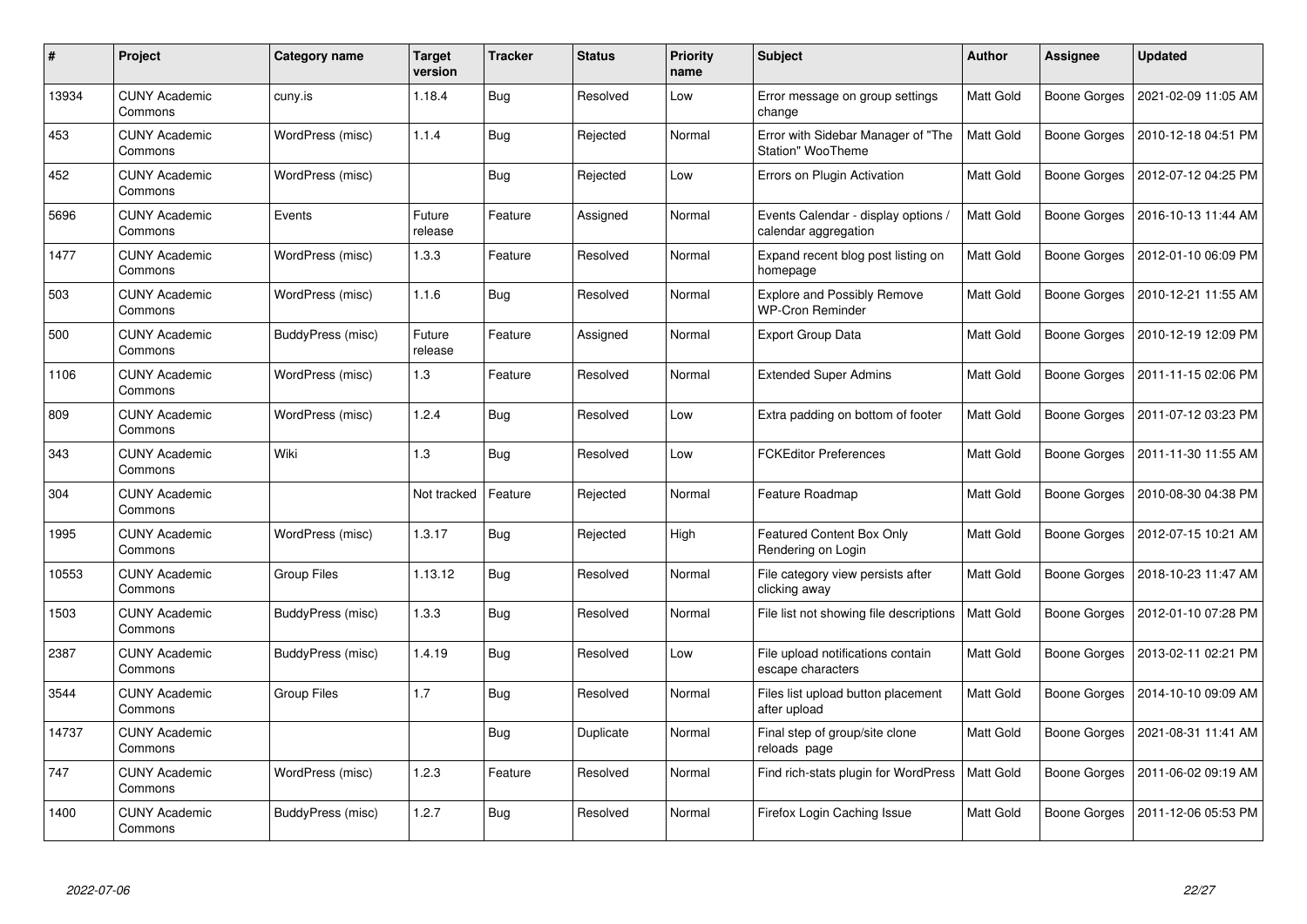| $\#$  | <b>Project</b>                  | Category name              | <b>Target</b><br>version | <b>Tracker</b> | <b>Status</b> | <b>Priority</b><br>name | Subject                                                       | Author           | <b>Assignee</b>     | <b>Updated</b>      |
|-------|---------------------------------|----------------------------|--------------------------|----------------|---------------|-------------------------|---------------------------------------------------------------|------------------|---------------------|---------------------|
| 455   | <b>CUNY Academic</b><br>Commons | WordPress (misc)           |                          | <b>Bug</b>     | Resolved      | High                    | Fix errors caused by More Privacy<br><b>Options Disabling</b> | Matt Gold        | <b>Boone Gorges</b> | 2010-12-08 10:47 PM |
| 2231  | <b>CUNY Academic</b><br>Commons | commonsinabox.org          | Not tracked              | Bug            | Resolved      | Normal                  | Fix Header issue on<br>Commonsinabox.org                      | Matt Gold        | Boone Gorges        | 2014-05-01 07:51 PM |
| 3557  | <b>CUNY Academic</b><br>Commons | My Commons                 | 1.7.1                    | <b>Bug</b>     | Resolved      | Urgent                  | Fix typo on My Commons overlay                                | Matt Gold        | Boone Gorges        | 2014-10-15 11:02 PM |
| 86    | <b>CUNY Academic</b><br>Commons | Upgrades                   |                          | <b>Bug</b>     | Resolved      | Normal                  | Fix width of feed column on news<br>page                      | Matt Gold        | Boone Gorges        | 2009-12-09 12:26 PM |
| 710   | <b>CUNY Academic</b><br>Commons | WordPress (misc)           | 1.2.1                    | Bug            | Resolved      | Normal                  | Flickr Photo Album Plugin Doesn't<br>Activate                 | Matt Gold        | <b>Boone Gorges</b> | 2011-05-08 04:56 PM |
| 2714  | <b>CUNY Academic</b><br>Commons | BuddyPress (misc)          | 1.5.0.1                  | <b>Bug</b>     | Resolved      | Normal                  | Font and Font Size Inconsistent in<br><b>Commons Profile</b>  | Matt Gold        | Boone Gorges        | 2013-08-23 04:17 PM |
| 2712  | <b>CUNY Academic</b><br>Commons | BuddyPress (misc)          | 1.5.0.1                  | <b>Bug</b>     | Resolved      | Normal                  | Font Size in BP Profile Menu<br>Should be Larger              | Matt Gold        | Boone Gorges        | 2013-08-23 04:36 PM |
| 3672  | <b>CUNY Academic</b><br>Commons | <b>WordPress Plugins</b>   | 1.7.4                    | Feature        | Resolved      | Normal                  | Force captcha on existing contact<br>forms                    | Matt Gold        | Boone Gorges        | 2014-11-21 12:20 PM |
| 3587  | <b>CUNY Academic</b><br>Commons | My Commons                 | 1.8.1                    | Bug            | Resolved      | Normal                  | Force SSL issue                                               | Matt Gold        | Boone Gorges        | 2015-06-01 11:39 AM |
| 595   | <b>CUNY Academic</b><br>Commons | Upgrades                   | 1.2                      | Feature        | Resolved      | Normal                  | Formalize Browser/OS Testing<br>procedures                    | Matt Gold        | Boone Gorges        | 2011-04-20 06:40 PM |
| 2654  | <b>CUNY Academic</b><br>Commons | commonsinabox.org          | Not tracked              | Bug            | Resolved      | Normal                  | Forum creation step in group setup<br>doesn't stick           | Matt Gold        | <b>Boone Gorges</b> | 2013-08-11 11:51 AM |
| 15087 | <b>CUNY Academic</b><br>Commons | Group Forums               | 1.18.24                  | <b>Bug</b>     | Resolved      | Normal                  | Forum file limit                                              | Matt Gold        | Boone Gorges        | 2021-12-14 11:39 AM |
| 15646 | <b>CUNY Academic</b><br>Commons | Group Forums               |                          | Feature        | Duplicate     | Normal                  | Forum improvements                                            | <b>Matt Gold</b> | Boone Gorges        | 2022-04-08 02:21 PM |
| 2280  | <b>CUNY Academic</b><br>Commons | commonsinabox.org          | Not tracked              | Bug            | Resolved      | High                    | Forum links not working                                       | Matt Gold        | Boone Gorges        | 2012-11-20 12:33 PM |
| 71    | <b>CUNY Academic</b><br>Commons | Group Forums               |                          | <b>Bug</b>     | Resolved      | Urgent                  | Forum of Private Group Not Hidden                             | Matt Gold        | Boone Gorges        | 2009-11-24 10:15 PM |
| 239   | <b>CUNY Academic</b><br>Commons | BuddyPress (misc)          |                          | <b>Bug</b>     | Resolved      | Normal                  | Forum Post Error                                              | Matt Gold        | Boone Gorges        | 2010-05-12 11:48 AM |
| 5738  | <b>CUNY Academic</b><br>Commons | Group Forums               |                          | <b>Bug</b>     | Rejected      | Normal                  | Forum post list formatting didn't<br>come through             | Matt Gold        | Boone Gorges        | 2016-07-02 01:09 PM |
| 1997  | <b>CUNY Academic</b><br>Commons | BuddyPress (misc)          | 1.4.6                    | <b>Bug</b>     | Resolved      | Normal                  | Forum post notification didn't<br>indicate image attachments  | Matt Gold        | Boone Gorges        | 2012-09-23 05:03 PM |
| 10789 | <b>CUNY Academic</b><br>Commons | <b>Email Notifications</b> | 1.14.2                   | <b>Bug</b>     | Resolved      | High                    | Forum Posts not generating email<br>notifications             | Matt Gold        | Boone Gorges        | 2018-12-10 07:19 PM |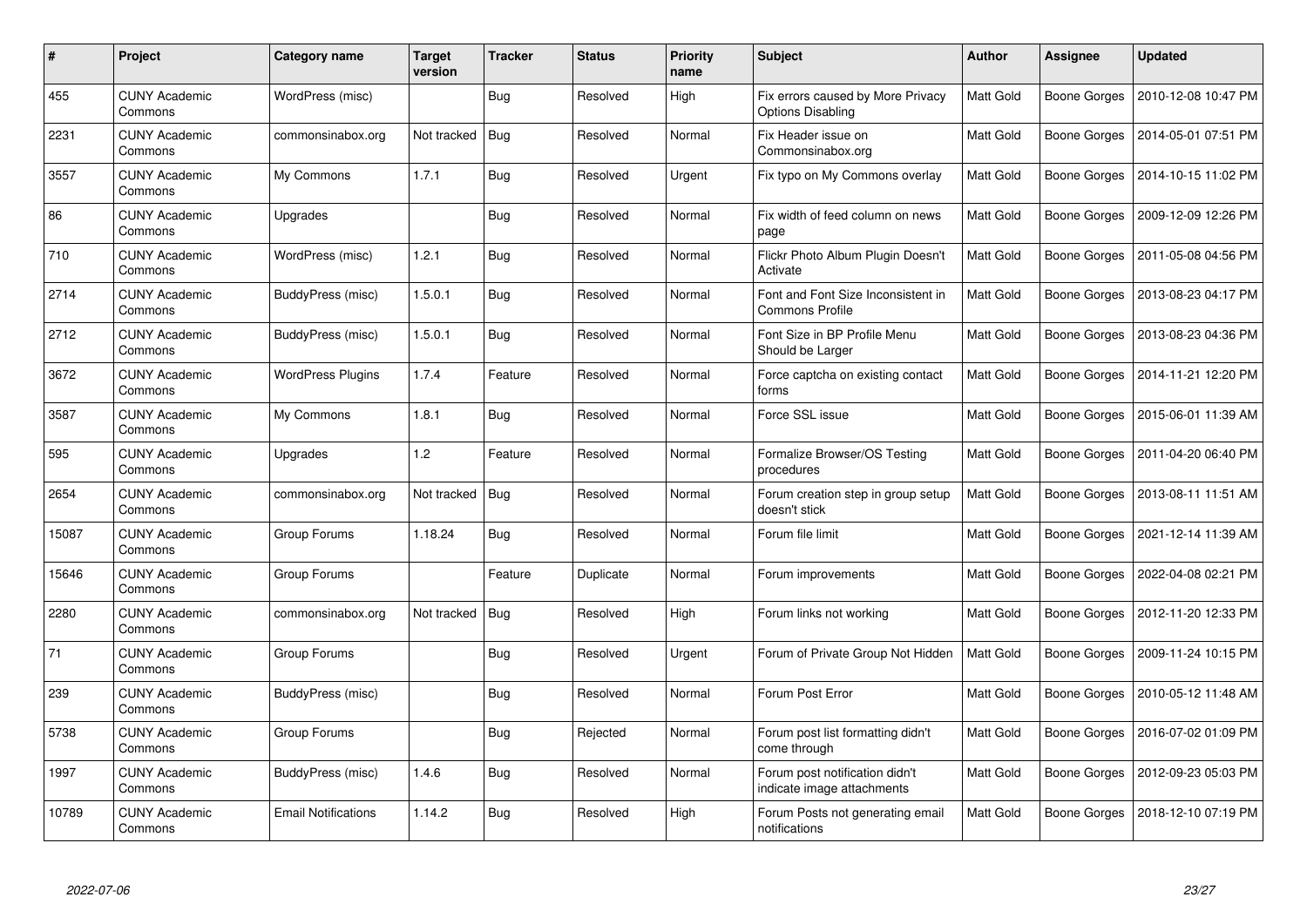| $\pmb{\#}$ | Project                         | <b>Category name</b>     | Target<br>version | <b>Tracker</b> | <b>Status</b>        | <b>Priority</b><br>name | <b>Subject</b>                                                     | <b>Author</b>    | <b>Assignee</b>     | <b>Updated</b>      |
|------------|---------------------------------|--------------------------|-------------------|----------------|----------------------|-------------------------|--------------------------------------------------------------------|------------------|---------------------|---------------------|
| 4765       | <b>CUNY Academic</b><br>Commons | Group Forums             | 1.8.13            | Bug            | Resolved             | Normal                  | Forum preview not showing HTML<br>tags                             | <b>Matt Gold</b> | Boone Gorges        | 2015-10-11 10:30 PM |
| 1615       | <b>CUNY Academic</b><br>Commons | BuddyPress (misc)        |                   | Feature        | Duplicate            | Low                     | Forum search                                                       | Matt Gold        | Boone Gorges        | 2012-02-04 10:22 AM |
| 3559       | <b>CUNY Academic</b><br>Commons | Group Forums             | 1.7.2             | Design/UX      | Resolved             | Normal                  | Forum Styling                                                      | Matt Gold        | Boone Gorges        | 2014-11-02 03:18 PM |
| 104        | <b>CUNY Academic</b><br>Commons | Upgrades                 |                   | <b>Bug</b>     | Resolved             | Low                     | Forum Tag Cloud Problems                                           | Matt Gold        | Boone Gorges        | 2010-05-11 04:32 PM |
| 2979       | <b>CUNY Academic</b><br>Commons | BuddyPress (misc)        |                   | <b>Bug</b>     | Resolved             | Normal                  | Frame error in Invite Anyone                                       | Matt Gold        | Boone Gorges        | 2014-01-29 03:53 PM |
| 908        | <b>CUNY Academic</b><br>Commons | BuddyPress (misc)        | 1.2.4             | Bug            | Resolved             | Normal                  | Free a BP Doc from Locked Status                                   | Matt Gold        | Boone Gorges        | 2011-07-02 11:15 PM |
| 143        | <b>CUNY Academic</b><br>Commons | BuddyPress (misc)        |                   | Bug            | Resolved             | Normal                  | Friendship Acceptance Error<br>Message                             | Matt Gold        | <b>Boone Gorges</b> | 2010-05-11 04:44 PM |
| 466        | <b>CUNY Academic</b><br>Commons | BuddyPress (misc)        | Not tracked       | Bug            | Rejected             | Normal                  | Friendship Requests coming out of<br>nowhere                       | Matt Gold        | Boone Gorges        | 2011-08-22 06:52 PM |
| 2251       | <b>CUNY Academic</b><br>Commons | BuddyPress (misc)        | 1.4.13            | <b>Bug</b>     | Resolved             | Low                     | From address of forum notifications                                | Matt Gold        | Boone Gorges        | 2013-02-03 01:56 PM |
| 4639       | <b>CUNY Academic</b><br>Commons | Home Page                | Not tracked       | Bug            | Resolved             | Urgent                  | Front page slider stopped working                                  | Matt Gold        | Boone Gorges        | 2015-09-21 03:44 PM |
| 2099       | <b>CUNY Academic</b><br>Commons | WordPress (misc)         | Not tracked       | Bug            | Resolved             | Normal                  | Gallery Slide Widget Reset                                         | Matt Gold        | Boone Gorges        | 2012-09-04 06:26 PM |
| 3480       | <b>CUNY Academic</b><br>Commons | WordPress (misc)         | Not tracked       | Bug            | Resolved             | High                    | Games site shows up as<br>archived/suspended                       | Matt Gold        | Boone Gorges        | 2014-09-21 09:34 PM |
| 9112       | <b>CUNY Academic</b><br>Commons |                          | Not tracked       | <b>Bug</b>     | Resolved             | High                    | <b>GCDI</b> site down                                              | Matt Gold        | Boone Gorges        | 2018-01-23 10:18 PM |
| 3452       | <b>CUNY Academic</b><br>Commons | <b>WordPress Plugins</b> |                   | Support        | Resolved             | Normal                  | Github/Markdown Plugins and<br>Questions                           | Matt Gold        | Boone Gorges        | 2014-09-08 10:27 AM |
| 1939       | <b>CUNY Academic</b><br>Commons | WordPress (misc)         | Not tracked       | Feature        | Resolved             | Low                     | <b>Give Community Facilitators Access</b><br>to Image Credits Page | Matt Gold        | Boone Gorges        | 2012-11-01 11:33 PM |
| 50         | <b>CUNY Academic</b><br>Commons | BuddyPress (misc)        |                   | Feature        | Resolved             | Low                     | Give Group Moderators Additional<br>Privileges                     | Matt Gold        | Boone Gorges        | 2009-12-08 02:23 PM |
| 2295       | <b>CUNY Academic</b><br>Commons | commonsinabox.org        |                   | Bug            | Rejected             | Normal                  | Glitch in CBOX Logo                                                | Matt Gold        | Boone Gorges        | 2012-12-11 01:08 AM |
| 6014       | <b>CUNY Academic</b><br>Commons | Publicity                | Future<br>release | Publicity      | Reporter<br>Feedback | Normal                  | Google search listing                                              | Matt Gold        | Boone Gorges        | 2016-09-21 03:48 PM |
| 15137      | <b>CUNY Academic</b><br>Commons | Search                   | Not tracked       | <b>Bug</b>     | Resolved             | Normal                  | Google search not working?                                         | Matt Gold        | Boone Gorges        | 2022-01-04 04:17 PM |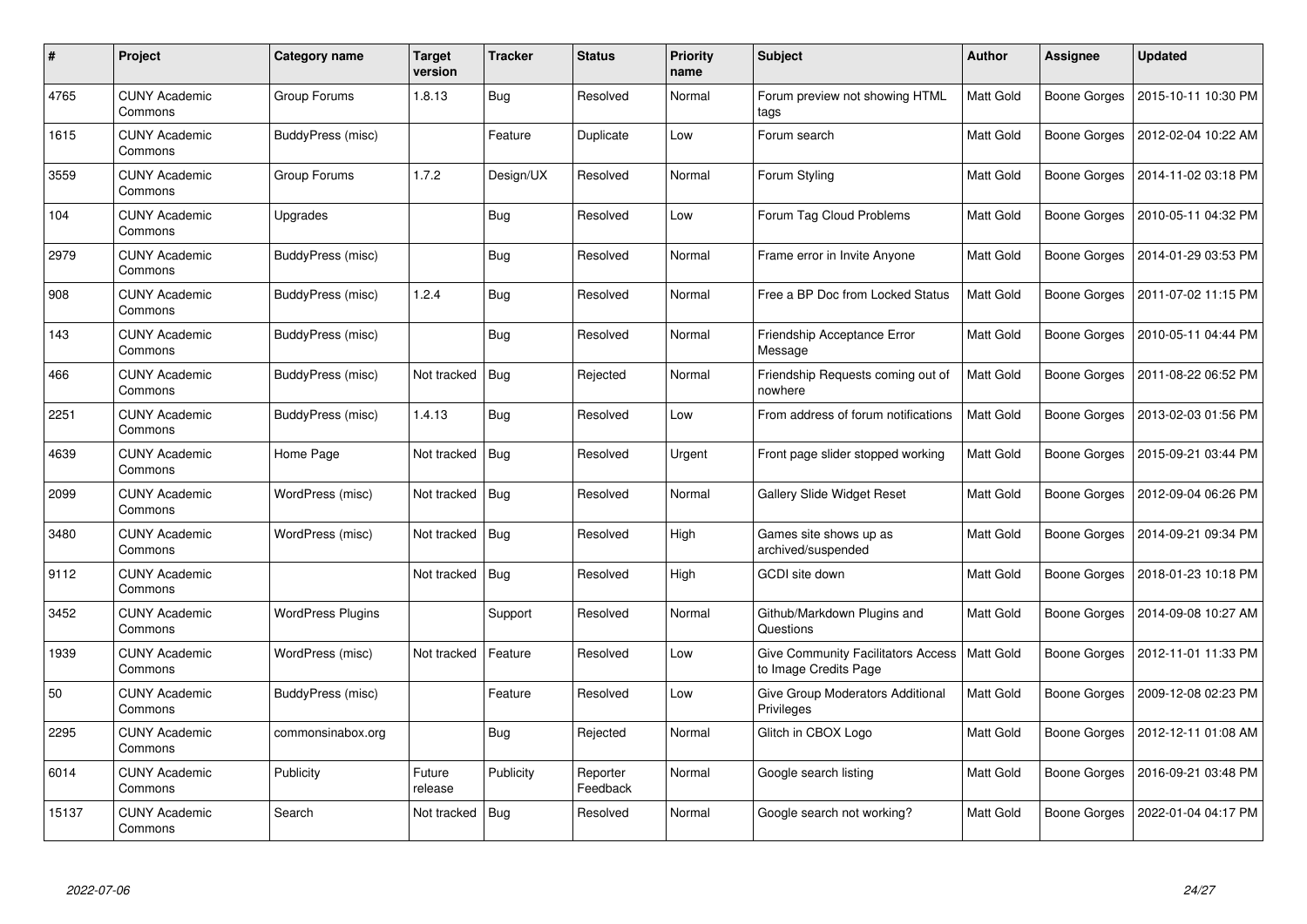| #     | Project                         | Category name              | Target<br>version | <b>Tracker</b> | <b>Status</b> | <b>Priority</b><br>name | <b>Subject</b>                                                 | <b>Author</b> | Assignee     | <b>Updated</b>      |
|-------|---------------------------------|----------------------------|-------------------|----------------|---------------|-------------------------|----------------------------------------------------------------|---------------|--------------|---------------------|
| 8625  | <b>CUNY Academic</b><br>Commons | Group Blogs                | 1.11.11           | Support        | Resolved      | Normal                  | Group / Blog user role syncing not<br>working                  | Matt Gold     | Boone Gorges | 2017-08-30 04:07 PM |
| 13913 | <b>CUNY Academic</b><br>Commons | Groups (misc)              |                   | <b>Bug</b>     | Rejected      | Normal                  | Group Avatar lost after group<br>creation process              | Matt Gold     | Boone Gorges | 2021-02-23 10:45 AM |
| 5878  | <b>CUNY Academic</b><br>Commons | Group Blogs                | 1.10              | <b>Bug</b>     | Resolved      | Normal                  | Group Blog creation improvements                               | Matt Gold     | Boone Gorges | 2016-08-10 09:36 PM |
| 278   | <b>CUNY Academic</b><br>Commons | BuddyPress (misc)          | 1.0.1             | <b>Bug</b>     | Resolved      | Normal                  | Group Blog plugin creates<br>subdirectory, not subdomain blogs | Matt Gold     | Boone Gorges | 2010-08-29 01:52 PM |
| 1542  | <b>CUNY Academic</b><br>Commons | <b>BuddyPress Docs</b>     | 1.6               | <b>Bug</b>     | Resolved      | Normal                  | Group Docs Locked                                              | Matt Gold     | Boone Gorges | 2014-03-21 03:38 PM |
| 2468  | <b>CUNY Academic</b><br>Commons | BuddyPress (misc)          | Not tracked       | Support        | Resolved      | Normal                  | Group files total and individual size<br>limit?                | Matt Gold     | Boone Gorges | 2013-02-20 10:31 PM |
| 3859  | <b>CUNY Academic</b><br>Commons | Group Forums               | 1.7.14            | <b>Bug</b>     | Resolved      | Normal                  | Group Forum Button Layout                                      | Matt Gold     | Boone Gorges | 2015-03-05 10:57 AM |
| 4640  | <b>CUNY Academic</b><br>Commons |                            |                   | <b>Bug</b>     | Resolved      | Normal                  | Group forum problem                                            | Matt Gold     | Boone Gorges | 2015-09-21 03:44 PM |
| 3226  | <b>CUNY Academic</b><br>Commons | Groups (misc)              | 1.6.4.1           | <b>Bug</b>     | Resolved      | Normal                  | Group home: content pushed below<br>sidebar                    | Matt Gold     | Boone Gorges | 2014-05-23 09:55 AM |
| 3342  | <b>CUNY Academic</b><br>Commons | <b>Email Notifications</b> |                   | Bug            | Duplicate     | Normal                  | Group Invitation Email Links<br>Incorrect/Non-Working          | Matt Gold     | Boone Gorges | 2015-04-01 09:04 PM |
| 2595  | <b>CUNY Academic</b><br>Commons | BuddyPress (misc)          | 1.4.29            | <b>Bug</b>     | Resolved      | Low                     | Group invitation script                                        | Matt Gold     | Boone Gorges | 2013-06-02 04:06 PM |
| 4816  | <b>CUNY Academic</b><br>Commons | Group Invitations          | 1.8.15            | <b>Bug</b>     | Resolved      | High                    | Group invite email notifications not<br>received               | Matt Gold     | Boone Gorges | 2015-10-26 11:56 AM |
| 3307  | <b>CUNY Academic</b><br>Commons | Group Invitations          |                   | <b>Bug</b>     | Rejected      | Normal                  | Group Invites Sent before clicking<br>"send invites"           | Matt Gold     | Boone Gorges | 2014-07-14 11:09 AM |
| 253   | <b>CUNY Academic</b><br>Commons | Groups (misc)              | Future<br>release | Feature        | Duplicate     | Low                     | Group Keywords, Taxonomies, and<br><b>Suggestion Systems</b>   | Matt Gold     | Boone Gorges | 2015-11-09 05:04 PM |
| 12185 | <b>CUNY Academic</b><br>Commons |                            | 1.16.1            | Bug            | Resolved      | Immediate               | Group links not working                                        | Matt Gold     | Boone Gorges | 2019-12-10 10:35 AM |
| 187   | <b>CUNY Academic</b><br>Commons | <b>BuddyPress (misc)</b>   |                   | <b>Bug</b>     | Resolved      | Normal                  | Group Member unable to be<br>promoted to admin status          | Matt Gold     | Boone Gorges | 2010-04-02 09:26 PM |
| 25    | <b>CUNY Academic</b><br>Commons | Group Forums               |                   | <b>Bug</b>     | Resolved      | Low                     | Group Page "Active Forum Topics"<br>not displaying             | Matt Gold     | Boone Gorges | 2009-09-28 05:25 PM |
| 3642  | <b>CUNY Academic</b><br>Commons |                            |                   | Bug            | Rejected      | Normal                  | Group search hanging                                           | Matt Gold     | Boone Gorges | 2014-11-10 12:50 PM |
| 9114  | <b>CUNY Academic</b><br>Commons | Home Page                  | 1.12.8            | Bug            | Resolved      | Normal                  | group with long name messes up<br>homepage layout              | Matt Gold     | Boone Gorges | 2018-01-24 05:17 PM |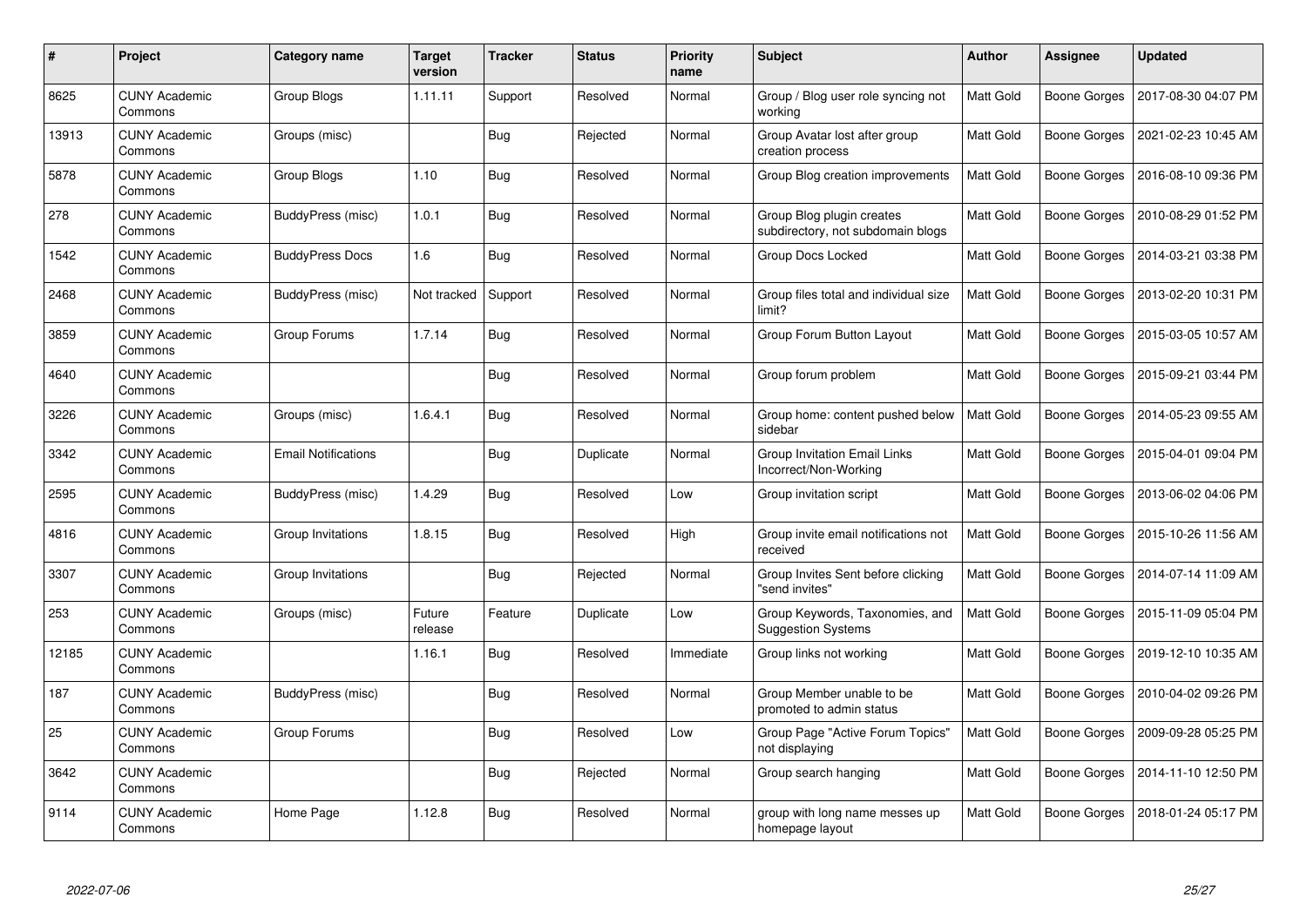| #     | <b>Project</b>                  | Category name           | <b>Target</b><br>version | <b>Tracker</b> | <b>Status</b> | <b>Priority</b><br>name | <b>Subject</b>                                                    | <b>Author</b>    | Assignee            | <b>Updated</b>      |
|-------|---------------------------------|-------------------------|--------------------------|----------------|---------------|-------------------------|-------------------------------------------------------------------|------------------|---------------------|---------------------|
| 1624  | <b>CUNY Academic</b><br>Commons | BuddyPress (misc)       | Future<br>release        | Feature        | Rejected      | Low                     | Group's announcements disappear<br>when group privacy changed     | Matt Gold        | <b>Boone Gorges</b> | 2012-02-29 09:31 AM |
| 2013  | <b>CUNY Academic</b><br>Commons | <b>Public Portfolio</b> | Future<br>release        | Feature        | Assigned      | Low                     | Have Profile Privacy Options show<br>up only for filled-in fields | Matt Gold        | Boone Gorges        | 2015-11-09 06:09 PM |
| 1467  | <b>CUNY Academic</b><br>Commons | Upgrades                |                          | <b>Bug</b>     | Rejected      | Normal                  | Have UserVoice Show "Report a<br>Bug" on pop-up                   | Matt Gold        | Boone Gorges        | 2012-08-01 03:37 PM |
| 15135 | <b>CUNY Academic</b><br>Commons | Toolbar                 | 1.19.1                   | <b>Bug</b>     | Resolved      | High                    | Header design spacing                                             | Matt Gold        | Boone Gorges        | 2022-01-11 04:41 PM |
| 1501  | <b>CUNY Academic</b><br>Commons | WordPress (misc)        | Not tracked              | Support        | Resolved      | Normal                  | Help MALS Journal set up a domain<br>alias                        | <b>Matt Gold</b> | Boone Gorges        | 2012-01-05 01:18 PM |
| 469   | <b>CUNY Academic</b><br>Commons | WordPress (misc)        | Not tracked              | Bug            | Resolved      | High                    | Help with a blog using a deleted<br>theme                         | Matt Gold        | Boone Gorges        | 2010-12-13 05:09 PM |
| 786   | <b>CUNY Academic</b><br>Commons | WordPress (misc)        | 1.2.3                    | <b>Bug</b>     | Resolved      | Normal                  | Hero Image Slider Overlay Display<br>on IE                        | Matt Gold        | Boone Gorges        | 2011-06-06 09:51 AM |
| 444   | <b>CUNY Academic</b><br>Commons | WordPress (misc)        | 1.1.1                    | <b>Bug</b>     | Resolved      | High                    | Hero Slides Not Showing Up in<br>Firefox                          | Matt Gold        | Boone Gorges        | 2010-12-08 08:41 AM |
| 30    | <b>CUNY Academic</b><br>Commons | BuddyPress (misc)       |                          | Bug            | Resolved      | Normal                  | Hidden Forum Activity Showing up<br>in News Feed                  | Matt Gold        | Boone Gorges        | 2009-09-30 02:51 PM |
| 3588  | <b>CUNY Academic</b><br>Commons | Groups (misc)           | 1.7.2                    | Bug            | Resolved      | Normal                  | Hidden group not appearing in<br>search results                   | Matt Gold        | Boone Gorges        | 2014-11-01 02:57 PM |
| 220   | <b>CUNY Academic</b><br>Commons | BuddyPress (misc)       |                          | <b>Bug</b>     | Resolved      | High                    | Hidden Groups showing up in<br>homepage group listing             | Matt Gold        | Boone Gorges        | 2010-05-07 10:30 AM |
| 1441  | <b>CUNY Academic</b><br>Commons | BuddyPress (misc)       | Not tracked              | Support        | Rejected      | Normal                  | Hiding BP Admin bar on a<br>subdomain blog                        | Matt Gold        | Boone Gorges        | 2011-12-14 04:01 PM |
| 775   | <b>CUNY Academic</b><br>Commons | WordPress (misc)        | 1.2.2                    | Bug            | Rejected      | Normal                  | Hit Counter Plugin Problem                                        | Matt Gold        | Boone Gorges        | 2011-05-28 08:42 AM |
| 3910  | <b>CUNY Academic</b><br>Commons | Home Page               | 1.7.15.2                 | <b>Bug</b>     | Resolved      | High                    | Home Page Display Errors                                          | Matt Gold        | Boone Gorges        | 2015-03-17 10:21 AM |
| 10955 | <b>CUNY Academic</b><br>Commons | Home Page               | 1.14.5                   | Support        | Resolved      | Normal                  | Homepage help link                                                | Matt Gold        | Boone Gorges        | 2019-01-22 11:53 AM |
| 3614  | <b>CUNY Academic</b><br>Commons | Home Page               | 1.7.2                    | <b>Bug</b>     | Resolved      | Normal                  | Homepage member widget filter<br>feature not working              | Matt Gold        | <b>Boone Gorges</b> | 2014-11-01 02:24 PM |
| 2596  | <b>CUNY Academic</b><br>Commons | BuddyPress (misc)       |                          | <b>Bug</b>     | Rejected      | Normal                  | Homepage Recent blog posts<br>widget display                      | Matt Gold        | Boone Gorges        | 2013-05-23 10:50 PM |
| 8702  | <b>CUNY Academic</b><br>Commons | Homepage Slides         | 1.11.13                  | <b>Bug</b>     | Resolved      | Normal                  | Homepage slider doesn't offer<br>option to move through slides    | Matt Gold        | Boone Gorges        | 2017-09-14 11:37 PM |
| 11610 | CUNY Academic<br>Commons        |                         | 1.15.5                   | <b>Bug</b>     | Resolved      | Normal                  | Homepage thumbnails not loading                                   | Matt Gold        | Boone Gorges        | 2019-06-29 10:38 PM |